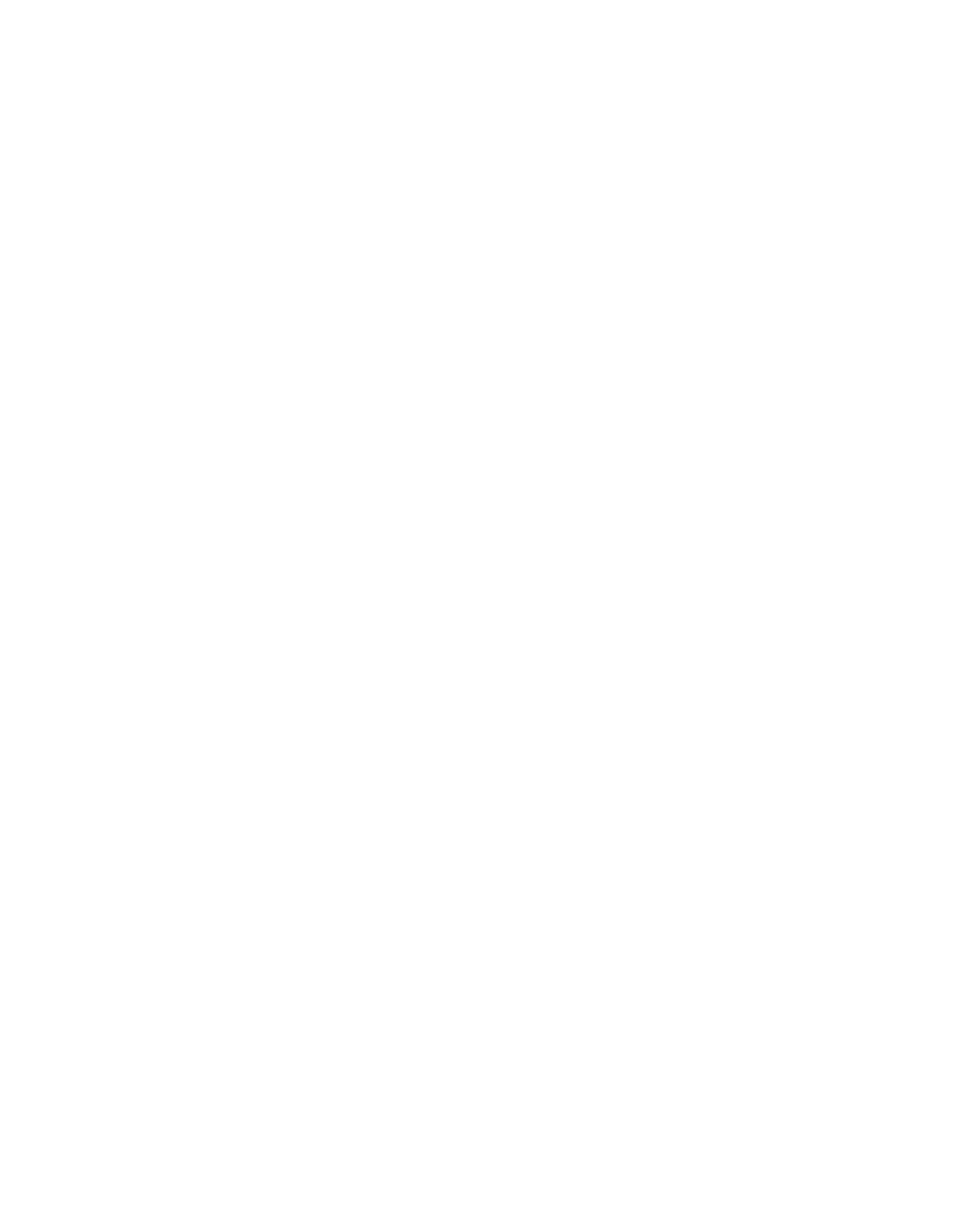

# **Environmental Report Card, 1999**

#### **ENVIRONMENTAL COUNCIL 1999**

Barbara M. Robeson Chair William S. Petti Vice-Chair Stephen T. Dye Michael Faye Lance Gilliland Harlan H. Hashimoto Steven S. C. Lim Arnold L. Lum Purnima Patil McCutcheon Philip Ohta Charles Prentiss Pauline Sato Raymond S. Tabata Patricia Tummons Genevieve Salmonson Ex-Officio, Member



**Benjamin J. Cayetano** Governor **Bruce S. Anderson, Ph.D., M.P.H.** Director of Health **Genevieve Salmonson** Director, Office of Environmental Quality Control **Barbara M. Robeson** Chair, Environmental Council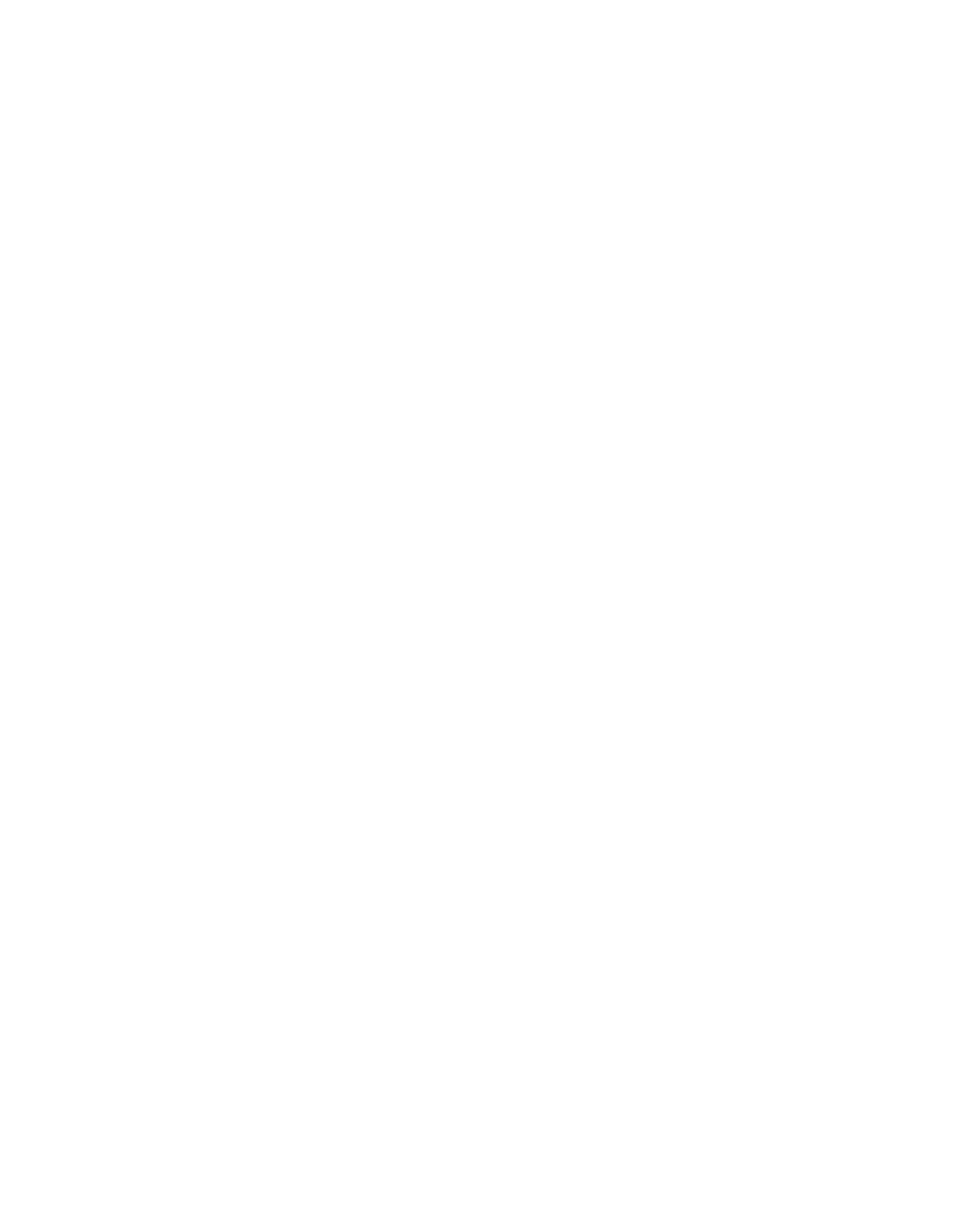# **Recommendations to the Governor**

# **Improving Hawai'i's Solid Waste Recycling Rate**

Wise management of solid waste through programs of waste prevention, energy resource recovery, and recycling reduces human impact on the environment. Waste minimization, recycling and composting reduces the amount of solid waste that we send to our landfills. As stated in HRS 342G3(a), "it is the goal of the state to reduce the solid waste stream prior to disposal by 50% by January 1, 2000." However, recent data show that we have only met half our goal.

In recognition of the importance of increasing recycling to meet the goal established by the legislature, the Environmental Council urges the Governor, Legislature and government agencies to implement the following actions to improve the State's recycling rate.

1. **Support local recycling enterprises** by taking steps to establish new businesses and maintain existing companies.

2. **Establish recycling demonstration projects** to educate the public about the many recycling programs offered throughout the state. An example of a successful recycling demonstration is the recent project conducted at Aloha Stadium in conjunction with the UH football games.

3. **Implement a comprehensive recycling program** for each office, school, facility or institution. A staff person from each office should be designated and trained to oversee this recycling effort.

4. **Invest in infrastructure to recycle** or reduce wastes generated on the job. For example, agencies should invest in chippers and composting facilities to recycle green waste from tree trimming activities.

5. **Provide more funding to the Department of Health**, Office of Solid Waste Management to promote activities that will increase our recycling rate.

6. **Support the development of a market for recycled products** by buying recyclable materials and purchasing items with the highest post consumer recycled content and lowest amount of packaging, even when procuring these items cost more.

7. **Use glassphalt for paving roadways**. Use of crushed recycled glass to pave roads has been successful throughout the nation. Presently, Hawaii has an oversupply of recycled glass that could be used for glassphalt.

8. **Create preference for non polluting recycling activities** in State land bids and leases.

9. **Amend definition of maritime business to include recycling** so that recycling businesses within State Harbors land can sign long term leases and thereby secure capital to expand or upgrade their facilities.

10. **Provide funds for market development research** and development of value-added recycled contents products.

11. **Enforce current recycling laws**. For example, the State should enforce the recycled paper purchase requirements and glassphalt use statutes.

12. **Expand the "advance disposal fee" program** to cover a wider variety of recyclable materials such as aluminum cans and tires. Monies collected from these programs can be strategically used to increase the recycling rate of the affected materials.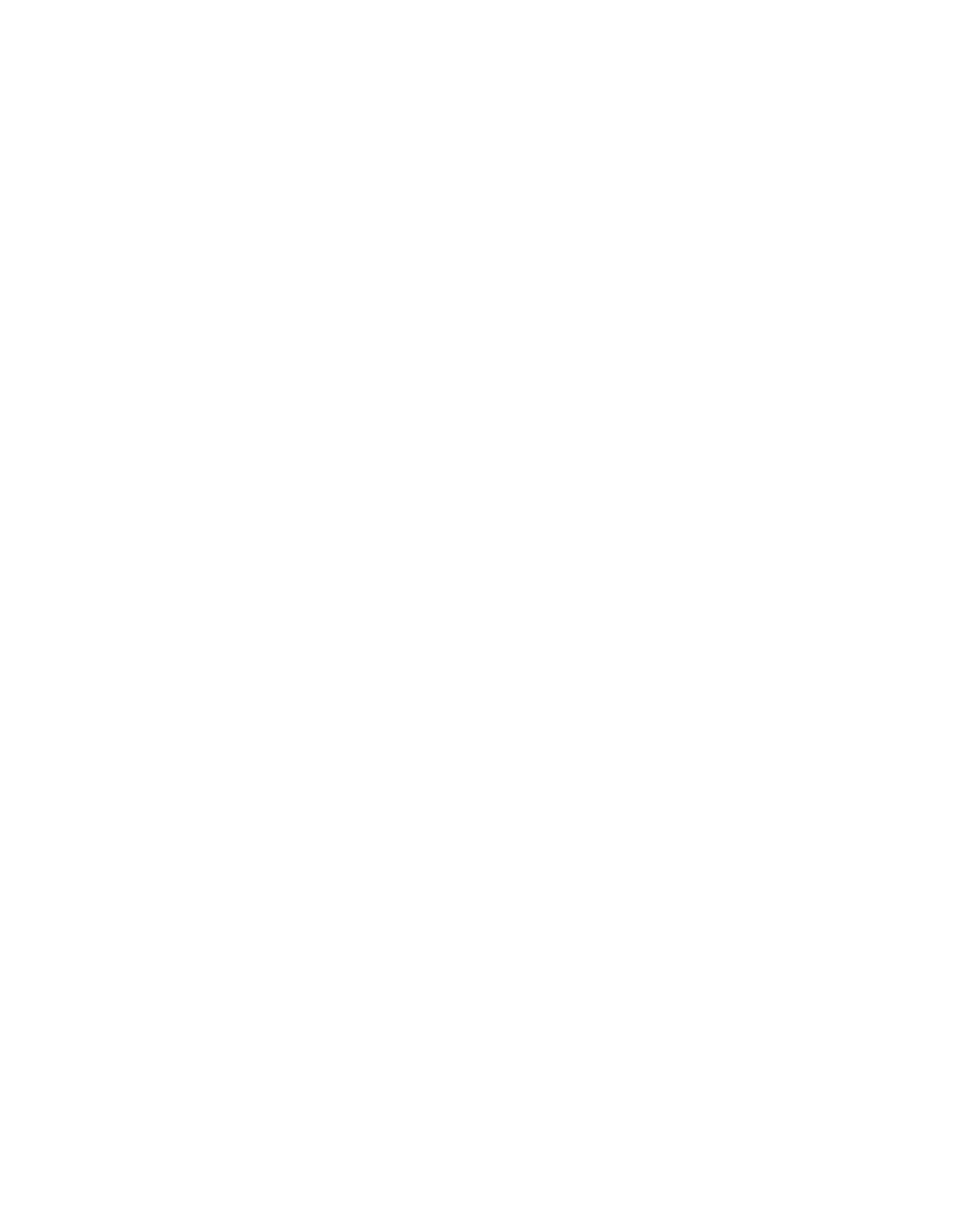

ENVIRONMENTAL REPORT CARD, 1999 ENVIRONMENTAL COUNCIL, STATE OF HAWAII

#### **Environmental Indicators**

#### **Energy Use**

#### **Use and Recycling of Resources**

#### **Biodiversity Maintenance**

#### **Environmental Quality**

### **Public Awareness/Concern**

| 1999 Environmental Progress Report Card  33               |  |
|-----------------------------------------------------------|--|
|                                                           |  |
|                                                           |  |
| 22. Noise Complaints Received by the Health Department 30 |  |

#### **Agency Goals**

| State Department of Accounting and General Services  40               |  |
|-----------------------------------------------------------------------|--|
|                                                                       |  |
|                                                                       |  |
| State Department of Business, Economic Development & Tourism  41      |  |
|                                                                       |  |
|                                                                       |  |
|                                                                       |  |
|                                                                       |  |
|                                                                       |  |
|                                                                       |  |
|                                                                       |  |
| State Department of Land and Natural Resources  47                    |  |
|                                                                       |  |
|                                                                       |  |
|                                                                       |  |
|                                                                       |  |
|                                                                       |  |
|                                                                       |  |
|                                                                       |  |
|                                                                       |  |
| City and County of Honolulu Board of Water Supply  51                 |  |
| City and County of Honolulu Department of Environmental Services . 51 |  |
| City and County of Honolulu Department of Facility Maintenance  52    |  |
| City and County of Honolulu Department of Planning and Permitting 52  |  |
|                                                                       |  |
| City and County of Honolulu Oahu Civil Defense Agency  53             |  |
| County of Hawaii Department of Parks and Recreation  54               |  |
|                                                                       |  |
|                                                                       |  |
| County of Hawaii Office of Housing and Community Development 55       |  |
|                                                                       |  |
|                                                                       |  |
| County of Kauai Housing Agency, Offices of Community Assistance 56    |  |
|                                                                       |  |
| County of Maui, Department of Housing and Human Concerns  57          |  |
| County of Maui, Department of Parks and Recreation  58                |  |
|                                                                       |  |
| County of Maui, Dept. of Public Works and Waste Management  59        |  |

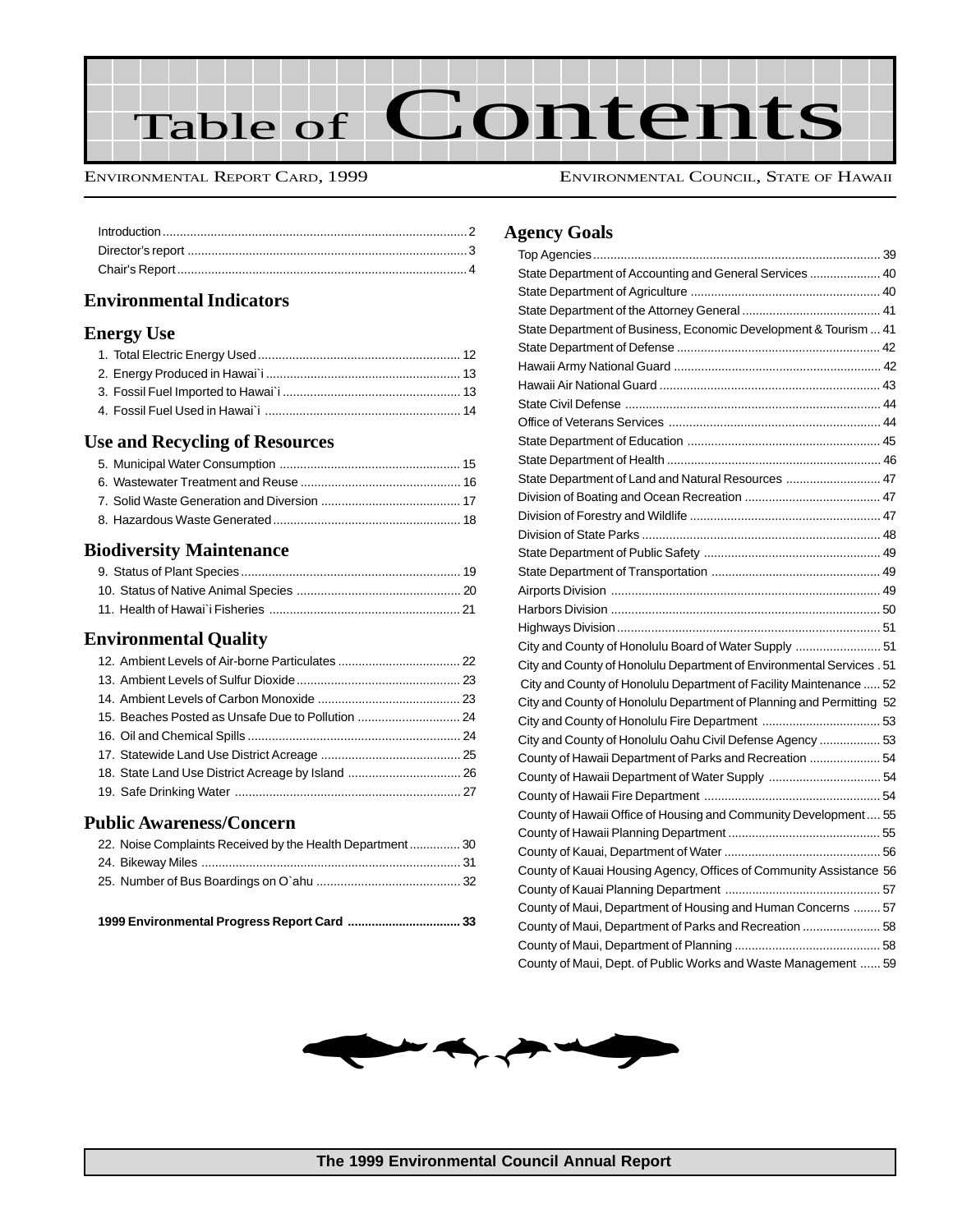# <span id="page-7-0"></span>**Introduction**

### **This Annual Report**

In this report the Environmental Council expands and refines its comprehensive listing of Hawai`i Environmental Indicators. These data are presented in tables and graphs and track the environmental health of our islands on issues ranging from government funding to oil spilled into our waters. Students, policy makers and the public can use this document to gain an objective view of our state's progress in managing the natural and urban environment.

This report contains an updated Report Card. The Council, after considering the relevance of each indicator, grades our state's progress toward meeting its goals to protect the environment.

In recognition that Hawai`i has not met solid waste recycling goals set by the Legislature, the Council surveyed experts and contacted government agencies to assemble this year's recommendations on improving Hawai`i's solid waste recycling rate.

The 1999 Annual Report presents an overview of environmental action taken by government offices across the state. Agencies are asked each year to list their environmental goals and any progress toward meeting these goals. This review of environmental activity helps policy makers and the public keep tabs on government environmental initiatives.

### **The Environmental Council**

The Environmental Council is a fifteen-member citizen board appointed by the Governor to advise the State on environmental concerns. The Council is responsible for making the rules that govern the Environmental Impact Statement (EIS) process for the State. The Council is empowered to approve an agency's "exemption list" of minor activities that can be implemented without first preparing an Environmental Assessment (EA).

Created in 1970, the Council is empowered to monitor the progress of state, county, and federal agencies' environmental goals and policies. In a report each year, the Environmental Council must advise state policy makers on important issues affecting Hawai`i's environment.

### **The Office of Environmental Quality Control**

The Office of Environmental Quality Control (OEQC) was established in 1970 to help stimulate, expand and coordinate efforts to maintain the optimum quality of the State's environment. OEQC implements the Environmental Impact Statement law, HRS Chapter 343. Office planners review and comment on hundreds of environmental disclosure documents each year. Twice a month the OEQC publishes *The Environmental Notice*. This bulletin informs the public of all the projects being proposed in the State that are subject to public review and comment. At the request of the Governor, the Director of the OEQC is empowered to coordinate and direct State agencies in matters concerning environmental quality. OEQC and the Council would like to thank Caroline McCabe and Pattrick Felling of the DOH and Kay Kaminaka of OEQC for their asssistance in compiling this report.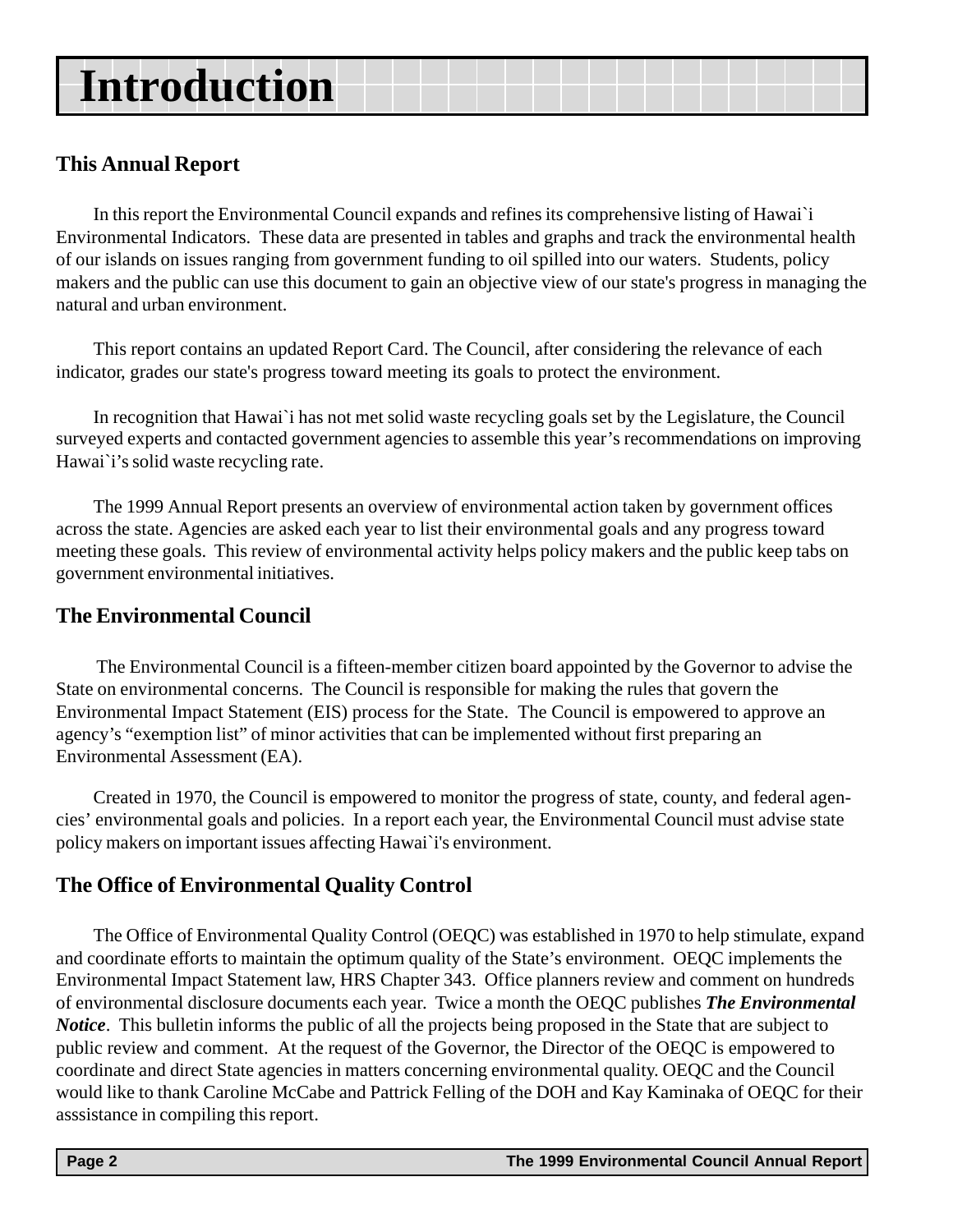# <span id="page-8-0"></span>**Director's Report**

### **Director's report**

The past seven months have been a rewarding experience as director of OEQC. In light of severe financial constraints to our budget, and the ever increasing need to facilitate public participation in the environmental review process under Chapter 343, HRS, OEQC's staff have adopted positive attitudes and have dedicated themselves to fulfill the mission of OEQC.

Many exciting new projects have developed in the last few months, such as:

#### **Building Strong Partnerships for Cultural Impact Education**

Lack of knowledge and dialogue can lead to cultural and environmental disputes. Consensual decision making helps to defuse potential disputes. To promote this, OEQC has entered into a partnership with the Ahupua'a Action Alliance, the Office of Planning and the Office of Hawaiian Affairs to develop an environmental education program. The program's primary focus will be to educate agencies, businesses and civic communities on the Environmental Council guidelines for cultural impact assessment and the Hawaiian ahupua'a based participatory planning grounded in traditional Hawaiian land stewardship practices.

#### **Growing Environmental Bulletin**

Our latest addition to the bulletin is the quarterly publication of the Department of Health pollution control inspection and enforcement actions. The first page contains a chart by program area for inspections and enforcement actions. The second page is a more detailed summary of formal enforcement actions and settlements completed. As our subscription list and bulletin grows and to stay within the budget, our bulletin can also be found on our web site – www.state.hi.us/health/oegc/index.html.

#### **Digital Documents**

The EA and EIS documents will continue to evolve from paper to digital documents. We will be designing language to accommodate applicants who wish to distribute their documents in several forms such as hard paper copies, floppy disks, CD-ROMs or downloadable media from the consultant's web site.

The staff of the Office of Environmental Quality Control and I would like to take this opportunity to thank the many people in state/county agencies, our student intern Dawn Lleces and the many members of the public who assist us in our work.

Genevieve Salmonson Director, Office of Environmental Quality Control

| <b>Type of Notice</b>           | Jan            | Feb            | Mar            | Apr            | May               | Jun               | Jul            | Aug            | <b>Sep</b>     | Oct            | <b>Nov</b>     | <b>Dec</b>     | <b>Total</b>            |
|---------------------------------|----------------|----------------|----------------|----------------|-------------------|-------------------|----------------|----------------|----------------|----------------|----------------|----------------|-------------------------|
| Draft EA                        | 7              | 7              | 9              | 17             | 14                | 16                | 6              | 14             | 9              | 9              | 12             | 17             | 137                     |
| <b>FONSI</b>                    | 6              | 9              | 13             | 16             | 6                 | 13                | 14             | 9              | 12             | 14             | 10             | 11             | 133                     |
| <b>EISPN</b>                    | $\overline{0}$ | 1<br>1         | $\mathbf{1}$   | $\overline{2}$ | 1<br>$\mathbf{I}$ | 1<br>-1           | 1              | $\overline{2}$ | $\theta$       | $\overline{0}$ | $\overline{0}$ | $\overline{2}$ | 11                      |
| <b>Draft EIS</b>                | $\overline{0}$ | $\overline{0}$ | 1              | $\overline{0}$ | $\overline{0}$    | 3                 | $\mathbf{1}$   | 1              | $\mathbf{1}$   | $\overline{2}$ | $\overline{2}$ | $\overline{0}$ | 11                      |
| <b>Final EIS</b>                | $\overline{2}$ | $\overline{0}$ | $\overline{0}$ | $\mathbf{1}$   | 1                 | 1<br>$\mathbf{I}$ | $\overline{0}$ | $\overline{0}$ | 3              | $\overline{2}$ | $\overline{0}$ | $\mathbf{1}$   | 11                      |
| <b>EIS</b><br>Acceptance        | $\overline{0}$ | $\overline{0}$ | $\overline{0}$ | $\overline{0}$ | $\mathbf{1}$      | 1                 | $\overline{0}$ | $\mathbf{1}$   | $\theta$       | $\mathbf{1}$   | $\mathbf{1}$   | 3              | 8                       |
| <b>Withdrawals</b>              | $\mathbf{1}$   | $\theta$       | $\overline{0}$ | $\overline{0}$ | $\Omega$          | $\overline{0}$    | 1              | $\overline{0}$ | $\theta$       | $\overline{0}$ | $\mathbf{1}$   | $\mathbf{1}$   | $\overline{\mathbf{4}}$ |
| <b>NEPA</b><br><b>Documents</b> | 3              | $\overline{4}$ | 3              | 3              | $\mathbf{1}$      | $\overline{2}$    | $\overline{2}$ | 3              | $\overline{2}$ | $\overline{2}$ | $\overline{0}$ | $\overline{0}$ | 25                      |
| <b>Total</b>                    | 19             | 21             | 27             | 39             | 24                | 37                | 25             | 30             | 27             | 30             | 26             | 35             | 340                     |

### **Environmental Documents Processed by OEQC in 1999**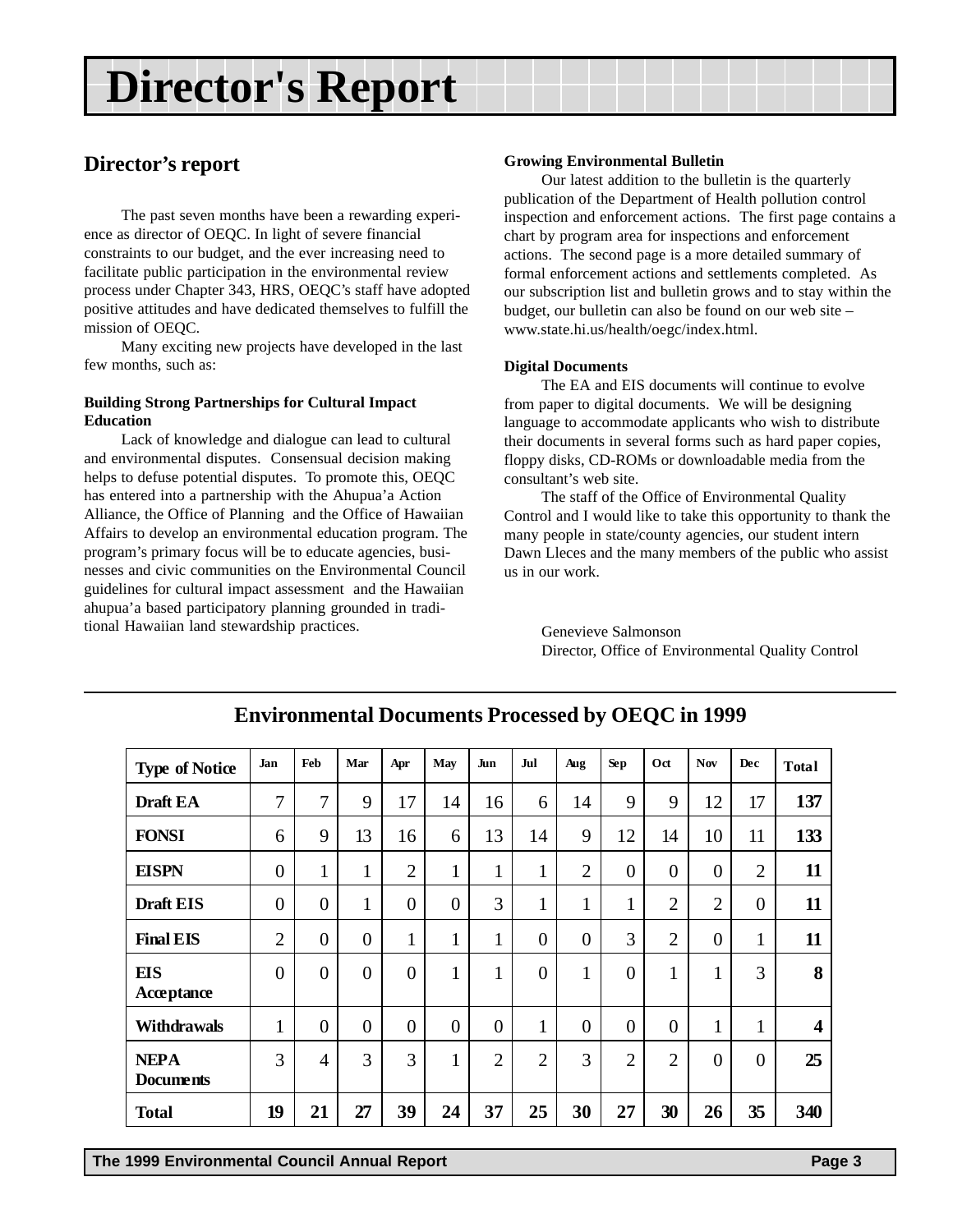# **Chair's Report**

### <span id="page-9-0"></span>**Council Chair's Report**

The Council welcomed Genevieve Salmonson as our new OEQC director after Gary Gill moved to his new position as the Deputy Director for Environmental Health. Several Council members' terms expired and we were sorry to lose the valued participation of Louis Kanae, Michael Furukawa, and Tamar Chotzen. We were also very pleased to welcome new members Michael Faye, Philip Ohta and Charles **Prentiss** 

The Council would like to thank the Department of Health, Department of Business, Economic Development and Tourism, and the Ahupua'a Action Alliance for providing informational briefings to the Council on issues such as pollution prevention, climate change and ahupua'a based community participatory planning.

The Annual Report Committee was again chaired by the hardworking William Petti. Members Stephen Dye, Arnold Lum, Purnima McCutcheon, Pauline Sato and Charles Prentiss produced another outstanding Annual Report Card. The Report will be distributed in early 2000.

Ably chaired by Patricia Tummons, the Exemption List Committee continued with their ongoing review of agency exemption lists and a goal of updating lists more than ten years old. Committee members approved the County of

Kauai, Department of Public Works updated list. Members Lance Gilliland, Michael Faye and Philip Ohta continued to monitor progress on the implementation of the recommendations made by the University of Hawai'i's Environmental Center in their study of EIS exemption process.

The competent Dr. Stephen Dye chaired the Education and Legislation Committee. The Committee submitted to the 1999 legislature, several bills relating to the environment. The Council and office also compiled photographs and text for flash cards on the twenty most desirable species. The flash cards have already been printed and will be distributed to school teachers for classroom instruction through the Moanalua Gardens Foundation teacher training program. Hardworking members on this committee are Dr. Harlan Hashimoto, Pauline Sato and Raymond Tabata. Led by Purnima McCutcheon, the Council also adopted "Guidelines for Sustainable Building Design in Hawaii."

Members of the public continued to attend our Council meetings providing valuable information and comments to members and staff. We greatly appreciate their continuing participation. The office is studying the possibility of holding some meetings by video conference to allow neighbor island residents to participate in Council meetings.

Barbara M. Robeson Chair, Environmental Council

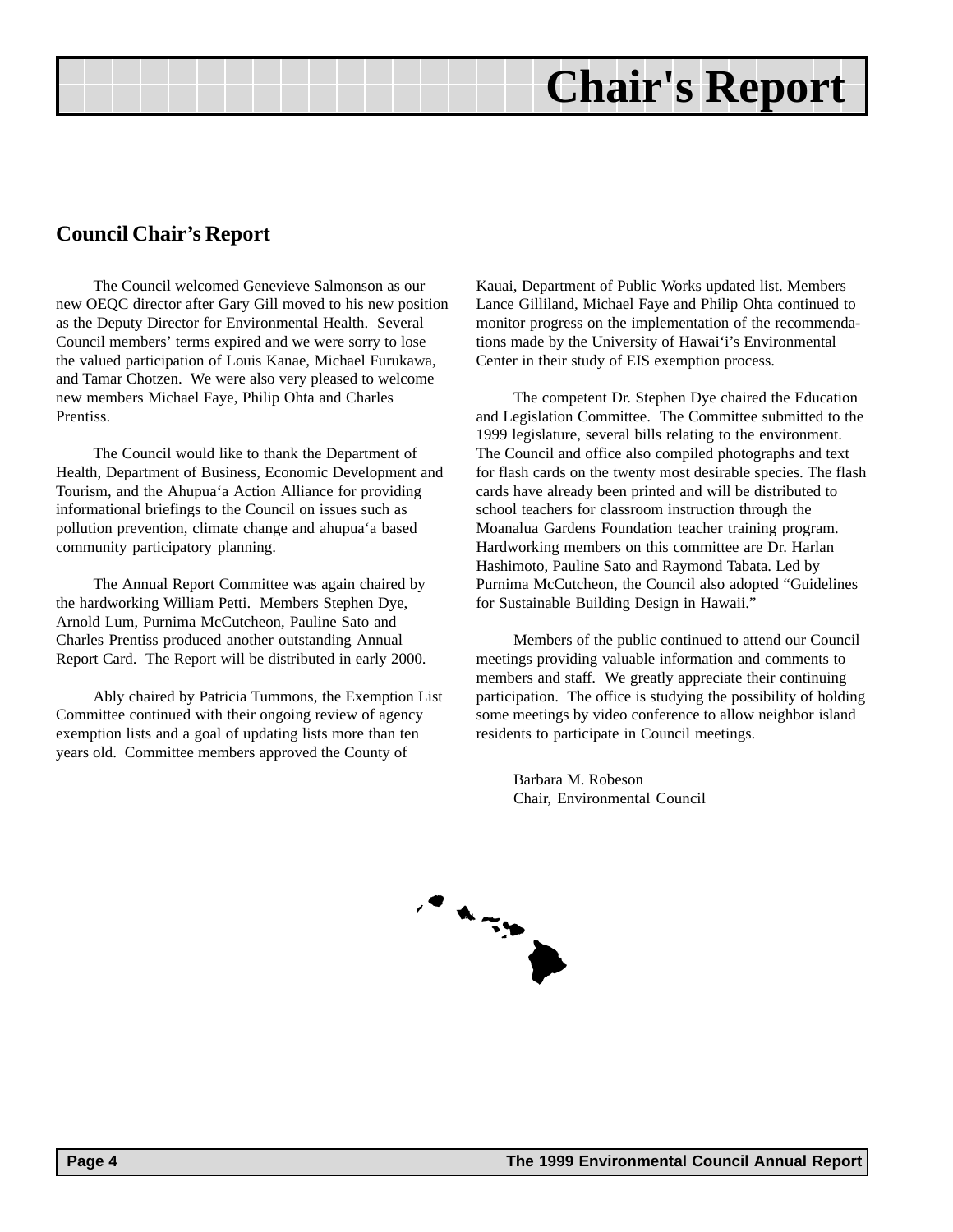# **Section I Environmental Indicators**

**Each year, the Environmental Council collects data on important indicators of the health of Hawai`i's environment. These data are presented in text, tables and graphs so that the public and policy makers can readily understand the status of Hawai`i's environment today. The indicators provide a comprehensive look -- from water quality to native species -- at the many faceted task of keeping Hawai`i clean and healthy.**

**The indicators presented in the Annual Report of the Environmental Council are organized this year in categories reflecting the principles of ecosystem sustainability. In order for an ecosystem to be sustainable, it must:**

- **1) Use sunlight or other renewable alternatives such as wind as the source of energy**
- **2) Dispose of wastes and replenish nutrients by recycling all elements**
- **3) Maintain biodiversity**
- **4) Maintain the size of human or animal populations so that "overgrazing" and overuse do not occur**

**It may be possible for an ecosystem to sustain itself for long periods without adhering strictly to these principles. However, sustainability in perpetuity can be achieved only if the above principles are met.**

**In this section the Environmental Council also grades the status of Hawai`i's environment. The Council hopes that this evaluation stimulates the public to learn about and take action to improve our environment.**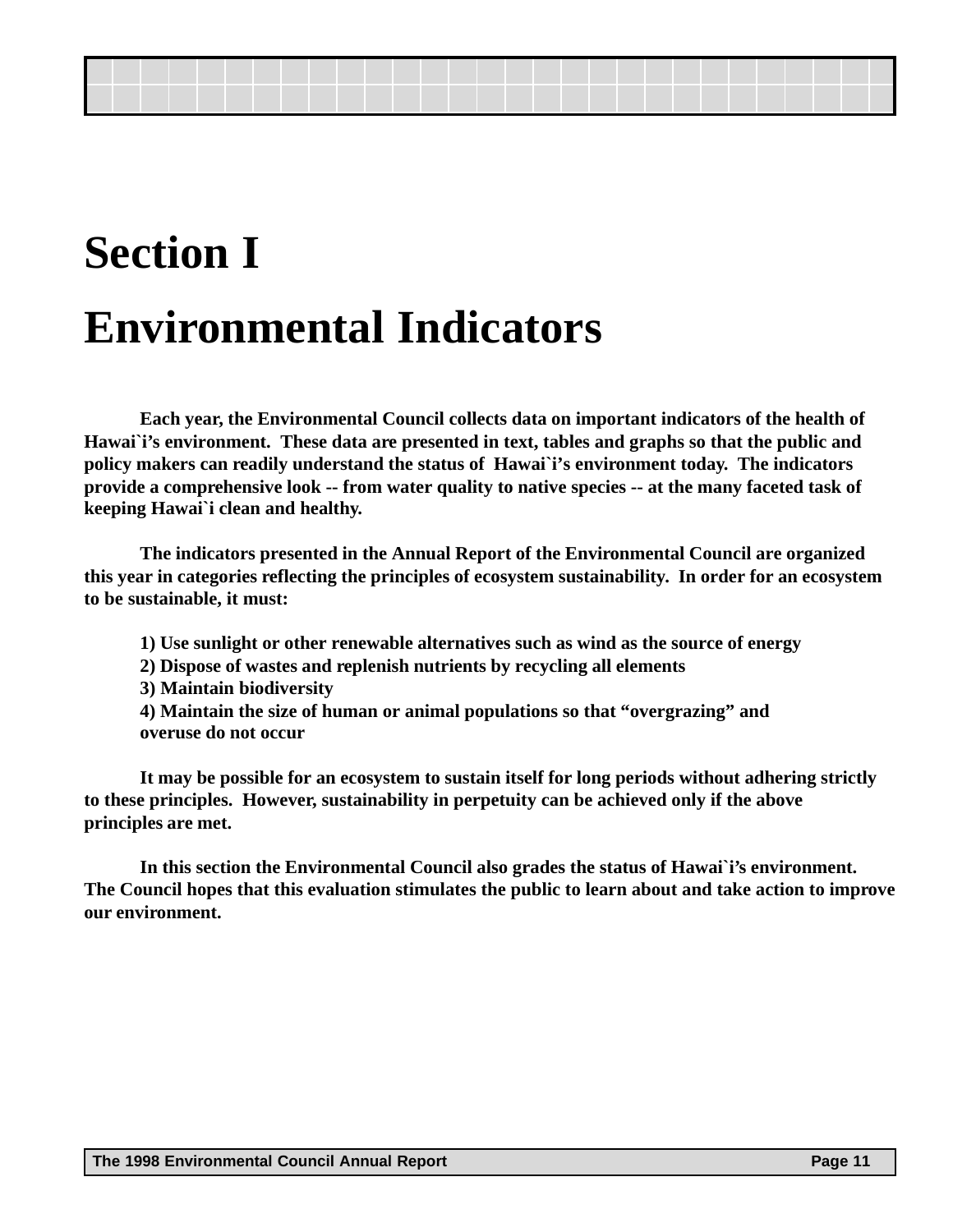# <span id="page-11-0"></span>**Energy Use**

# **1. Total Electric Energy Used**

Hawai`i depends on imported oil and coal for about 94% of its energy. Energy production from fossil fuels is a major source of air pollutants. Additionally, petroleum shipping and handling pose risks to our fragile environment. Displacing petroleum fuels with alternate or renewable forms of energy and improving energy efficiency will improve our environmental quality. We can help reduce per capita energy use by conserving energy and improving energy efficiency. A solar water heater can reduce water heating costs by 90%. The table below shows the total electric energy in million kilowatt hours (KWH) used in Hawai`i.

| Year                                                         | 1990      | 1991      | 1992      | 1993      | 1994      | 1995      | 1996      | 1997      | 1998      |
|--------------------------------------------------------------|-----------|-----------|-----------|-----------|-----------|-----------|-----------|-----------|-----------|
| <b>Total Electric</b><br><b>Energy Used</b><br>(Million KWH) | 9,566     | 9,610     | 10,104    | 10,219    | 10,341    | 10,563    | 10,740    | 10,424    | 10,455    |
| State de facto<br><b>Population</b>                          | 1,256,872 | 1,273,040 | 1,267,654 | 1,263,468 | 1,285,088 | 1,291,564 | 1,297,201 | 1,314,369 | 1,321,098 |
| Monthly per<br>capita use<br>(KWH)                           | 634       | 629       | 664       | 674       | 671       | 682       | 690       | 661       | 659       |

#### **Table 1: Total Electric Energy Used in Hawai`i, 1990-98.**

Source: State DBEDT, Energy Division, Energy Data Services.



Note: The vertical axis does not begin with zero.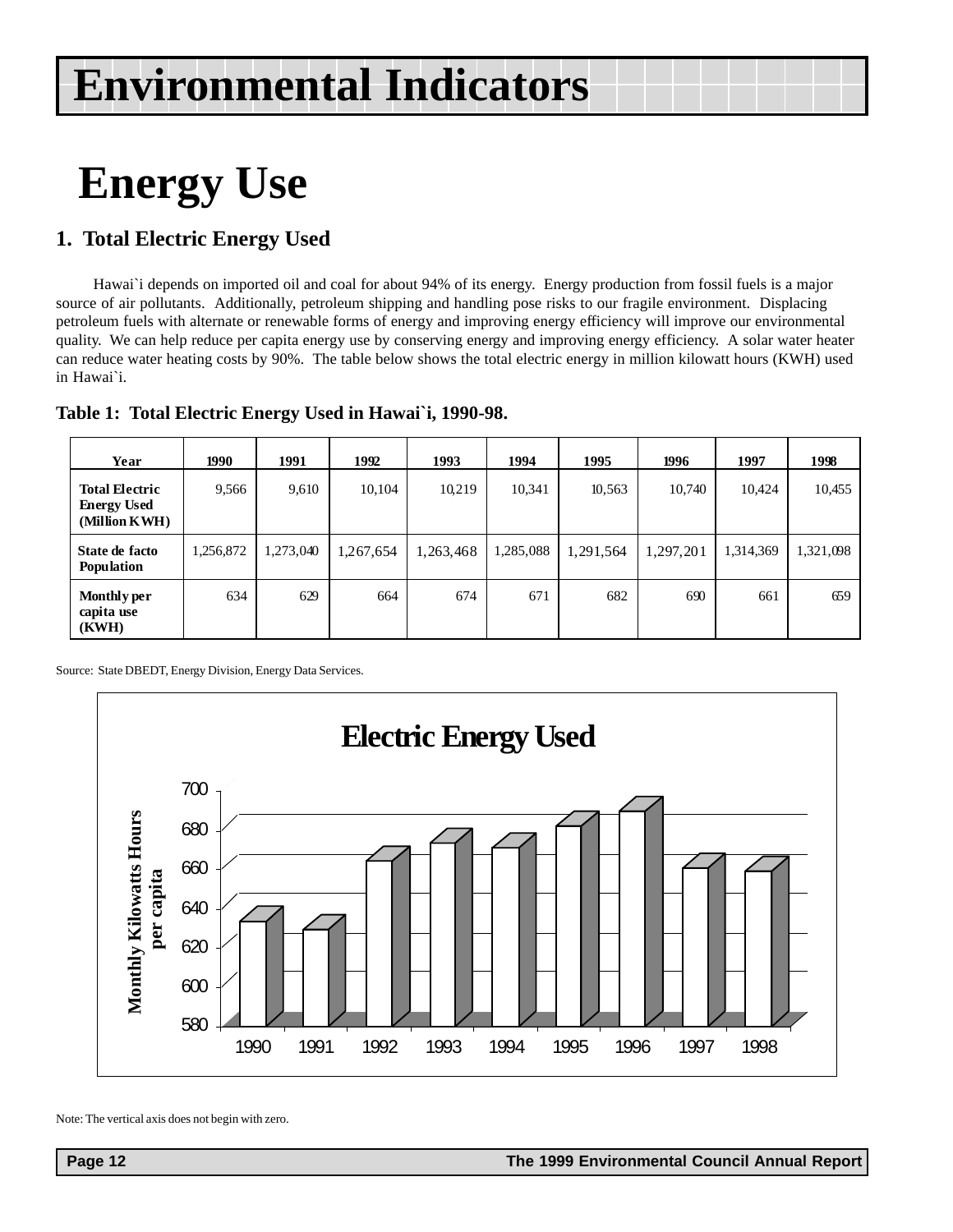### <span id="page-12-0"></span>**2. Energy Produced in Hawai`i**

One of Hawai`i's goals is to replace energy produced from fossils fuels with alternate and renewable sources such as solar power. The table below shows the amount of energy in trillion British thermal units (BTU) produced by source.

| <b>Resources</b>   | 1994                          |               | 1995                          |               | 1996                          |               | 1997                          |               | 1998                          |               |
|--------------------|-------------------------------|---------------|-------------------------------|---------------|-------------------------------|---------------|-------------------------------|---------------|-------------------------------|---------------|
|                    | <b>Trillion</b><br><b>BTU</b> | $\frac{0}{0}$ | <b>Trillion</b><br><b>BTU</b> | $\frac{0}{0}$ | <b>Trillion</b><br><b>BTU</b> | $\frac{0}{0}$ | <b>Trillion</b><br><b>BTU</b> | $\frac{0}{0}$ | <b>Trillion</b><br><b>BTU</b> | $\frac{0}{0}$ |
| Petroleum          | 285.5                         | 87.2          | 274.0                         | 87.0          | 277.1                         | 87.7          | 278.3                         | 88.0          | 269.1                         | 88.9          |
| <b>Biomass</b>     | 16.4                          | 5.0           | 11.8                          | 3.7           | 10.4                          | 3.3           | 9.0                           | 2.8           | 7.5                           | 2.5           |
| Solar hot<br>water | 2.3                           | 0.7           | 2.8                           | 0.9           | 3.1                           | 1.0           | 3.1                           | 1.0           | 3.1                           | 1.0           |
| Hydro-electric     | 1.5                           | 0.5           | 1.1                           | 0.3           | 1.1                           | 0.3           | 1.0                           | 0.3           | 0.8                           | 0.3           |
| Coal               | 13.6                          | 4.2           | 16.5                          | 5.2           | 16.9                          | 5.3           | 16.8                          | 5.3           | 14.8                          | 4.9           |
| Wind               | 0.2                           | 0.1           | 0.2                           | 0.1           | 0.2                           | 0.1           | 0.2                           | 0.1           | 0.2                           | 0.1           |
| <b>Geothermal</b>  | 1.8                           | 0.5           | 2.3                           | 0.7           | 2.4                           | 0.7           | 2.4                           | 0.8           | 2.3                           | 0.8           |
| <b>Solid Waste</b> | 6.2                           | 1.9           | 6.4                           | 2.0           | 4.7                           | 1.5           | 5.3                           | 1.7           | 5.1                           | 1.7           |
| <b>Total</b>       | 327.5                         | 100.0         | 315.1                         | 100.0         | 315.9                         | 100.0         | 316.1                         | 100.0         | 302.9                         | 100.0         |

**Table 2: Total Energy Produced in Hawai`i by Source, 1994 to 1998.**

### **3. Fossil Fuel Imported to Hawai`i**

Fossil fuels are coal, oil and natural gas which formed inside the earth from the remains of plants and animals that lived many years ago. These fuels are burned to provide energy for making electricity, powering vehicles and cooking. The table below shows the amount of imported fossil fuel by type.

**Table 3: Total Imported Fossil Fuel into Hawai`i by Type, 1994 to 1998.**

| <b>Type of Imported Fuel</b> | 1994     | 1995  | 1996  | 1997  | 1998  |
|------------------------------|----------|-------|-------|-------|-------|
| Crude Oil                    | 323.9    | 298.2 | 301.9 | 296.4 | 299.6 |
| Distillates                  | 1.9      | 0     | .6    | 0.4   | 3.0   |
| Jet Fuel                     | 6.1      | 4.6   | 20.3  | 30.9  | 20.2  |
| Residual Fuel                | 2.6      | 5.7   | 6.7   |       | 8.5   |
| Other                        | $\theta$ | 3.4   | 3.7   | 6.1   | 7.7   |
| Coal                         | 14.2     | 16.5  | 16.1  | 16.8  | 14.8  |
| Total                        | 348.7    | 328.4 | 349.3 | 350.6 | 353.8 |

Source: State DBEDT, Energy Division, Energy Data Services. Note: Figures in trillion British thermal units (TBtu).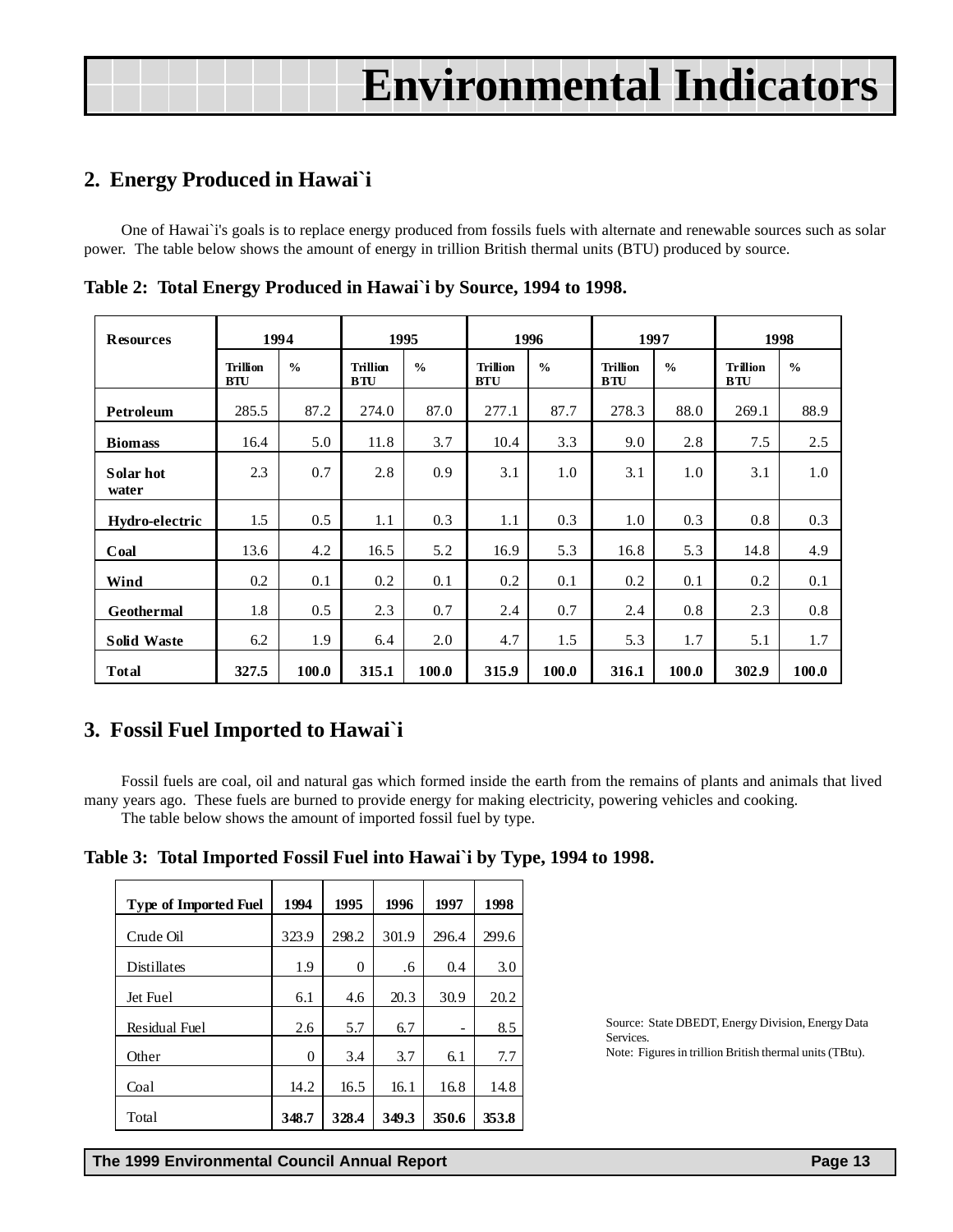# <span id="page-13-0"></span>**4. Fossil Fuel Used in Hawai`i**

Hawai`i's over dependence upon imported oil is a major concern. In the event of a disruption in the world oil market, Hawai`i's economy and way of life would be adversely affected. Environmentally destructive oil spills are always a possibility during the transport of petroleum products. The table below shows the amount of fossil fuel used by category.

| <b>Sector</b>                                           | 1994                          |               | 1995                     |               |                               | 1996          |                               | 1997          | 1998                          |               |
|---------------------------------------------------------|-------------------------------|---------------|--------------------------|---------------|-------------------------------|---------------|-------------------------------|---------------|-------------------------------|---------------|
|                                                         | <b>Trillion</b><br><b>BTU</b> | $\frac{0}{0}$ | <b>Trillion</b><br>B T U | $\frac{0}{0}$ | <b>Trillion</b><br><b>BTU</b> | $\frac{0}{0}$ | <b>Trillion</b><br><b>BTU</b> | $\frac{0}{0}$ | <b>Trillion</b><br><b>BTU</b> | $\frac{0}{0}$ |
| Electricity<br>Production (oil)                         | 82.2                          | 28.9          | 78.6                     | 27.8          | 84.2                          | 28.6          | 83.2                          | 28.2          | 85.6                          | 30.1          |
| Electricity<br><b>Production</b><br>(coal)              | 13.6                          | 4.8           | 16.5                     | 5.8           | 16.9                          | 5.7           | 16.8                          | 5.7           | 14.8                          | 5.2           |
| <b>Transportation</b><br>$-$ Ground $\&$<br>Water (oil) | 81.5                          | 28.6          | 82.1                     | 29.0          | 75.9                          | 25.8          | 74.0                          | 25.1          | 78.8                          | 27.8          |
| Transportation<br>$-Air$ (oil)                          | 90.0                          | 31.6          | 96.5                     | 34.1          | 102.4                         | 34.8          | 102.7                         | 34.8          | 93.3                          | 32.9          |
| <b>Other Sectors</b><br>(oil)                           | 17.7                          | 6.2           | 9.3                      | 3.3           | 15.1                          | 5.1           | 18.4                          | 6.2           | 11.5                          | 4.0           |
| <b>Total</b>                                            | 285.0                         | 100.0         | 283.0                    | 100.0         | 294.5                         | 100.0         | 295.1                         | 100.0         | 284.0                         | 100.0         |

**Table 4: Amount of Fossil Fuel Used in Hawai`i by Category, 1994 to 1998.**

Source: DBEDT, Energy Division, Energy Data Services.



Note: The vertical axis does not begin with zero.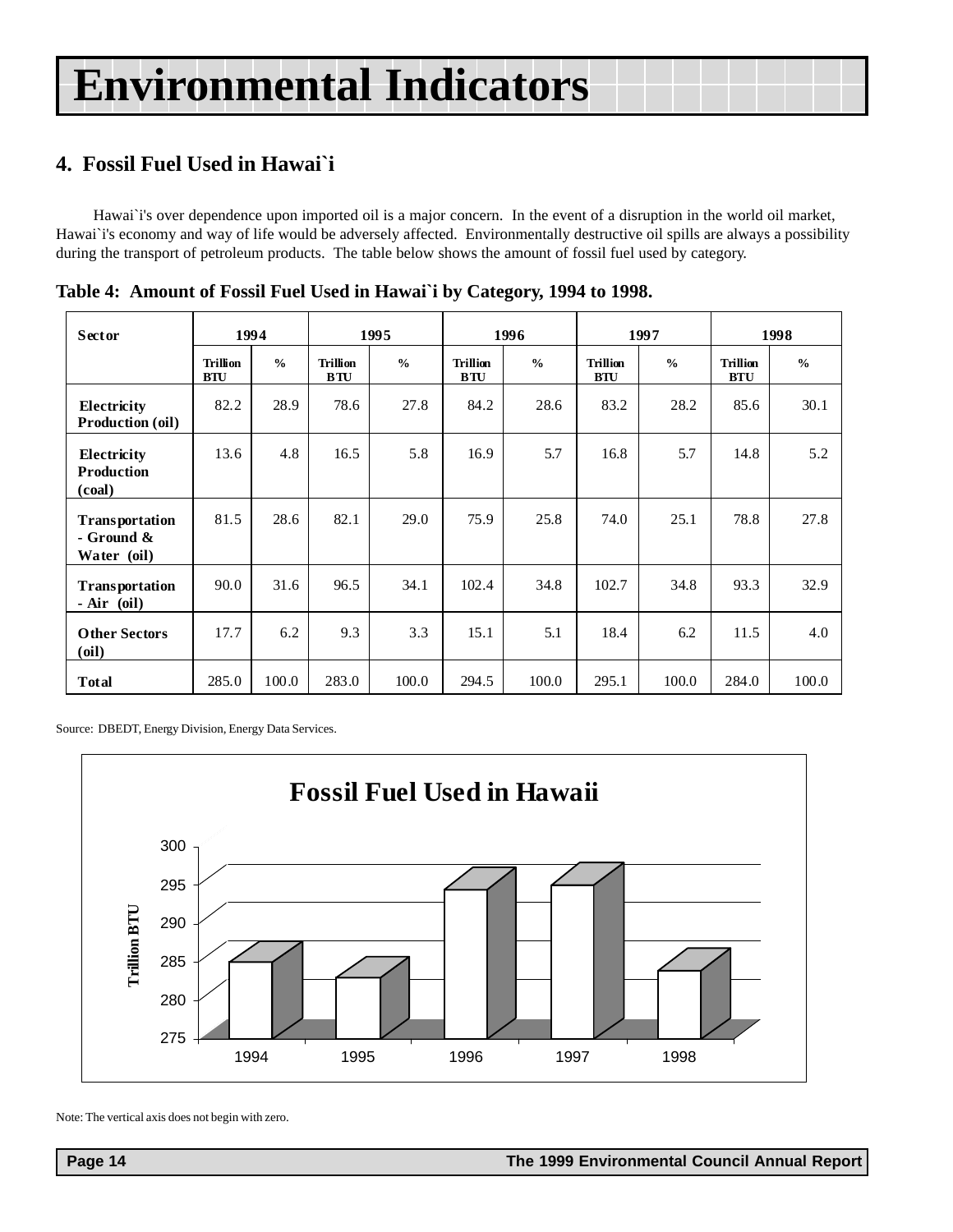# <span id="page-14-0"></span>**Use and Recycling of Resources**

### **5. Municipal Water Consumption**

Good drinking water is one of Hawai`i's greatest natural assets. The combination of a growing population and limited potable water resources is reducing the availability and quality of our drinking water.

The table below shows water consumption through the respective municipal (county) water distribution systems. The Environmental Council's year 2002 goal for water consumption is 70,000 million gallons (MG).

| <b>Fiscal Year</b> | 1992   | 1993   | 1994   | 1995   | 1996   | 1997   | 1998   |
|--------------------|--------|--------|--------|--------|--------|--------|--------|
| Honolulu (MG)      | 51,241 | 51,033 | 50,407 | 51,006 | 50,682 | 48,613 | 49,265 |
| Kauai (MG)         | 4,453  | 4,056  | 4.149  | 4.114  | 4,206  | 3,945  | 4,165  |
| Hawaii (MG)        | 8,024  | 7.937  | 7.999  | 8,378  | 8,363  | 7,804  | 8,158  |
| Maui (MG)          | 10,399 | 10,312 | 11,177 | 11,494 | 11,477 | 11,438 | 11,729 |
| Total (MG)         | 74,117 | 73,338 | 73,732 | 74,992 | 74,728 | 71,800 | 73,317 |

**Table 5: Municipal Water Consumption by County, Fiscal Years 1992 to 1998.**

Source: The State of Hawai`i Data Book 1998 prepared by the Department of Business, Economic Development and Tourism; Honolulu Board of Water Supply; Hawai`i County Department of Water Supply; Kaua`i Department of Water; and Maui Department of Water Supply.

Note: i) These figures include only municipal water supply. Military, private and plantation water systems are not included.



Note: The vertical axis does not begin with zero.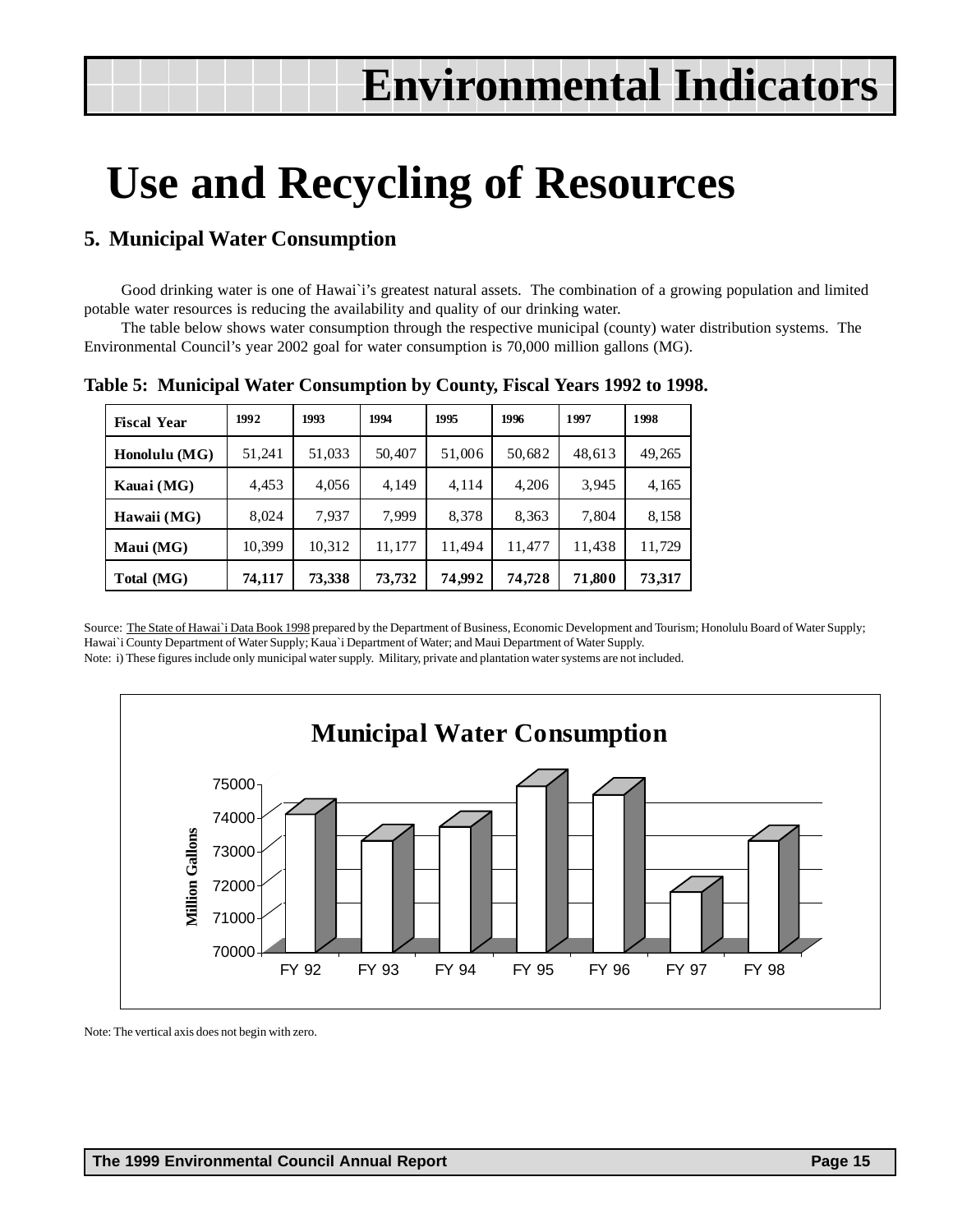### <span id="page-15-0"></span>**6. Wastewater Treatment and Reuse**

Promotion of wastewater management practices that protect, conserve and fully utilize water resources is vital for Hawai`i. One way to achieve this objective is to use water reclaimed from wastewater treatment plants for irrigation.

The table below shows the rate wastewater was treated and reused in millions of gallons per day (MGD). The Council's year 2002 goal for the percentage of treated wastewater reused is 25%.

**Table 6: Total Statewide Wastewater Treatment and Reuse 1994 to 1998.**

| Federal<br>Fiscal<br>Year | Total<br>Waste water<br><b>Treated (MGD)</b> | Wastewater<br><b>Reused</b> (MGD) | Percentage<br><b>Reused</b> |
|---------------------------|----------------------------------------------|-----------------------------------|-----------------------------|
| 1994                      | 151.6                                        | 10.5                              | 6.9%                        |
| 1995                      | 150.1                                        | 11.1                              | 7.4%                        |
| 1996                      | 150.1                                        | 12.3                              | 8.2%                        |
| 1997                      | 150.0                                        | 15.6                              | 10.4%                       |
| 1998                      | 150.0                                        | 17.0                              | 11.3%                       |

Source: Hawaii Department of Health, Indicators of Environmental Quality, September 1999.

Note: Previous annual reports show lower treatment and reuse figures because only municipal wastewater treatment systems were included.

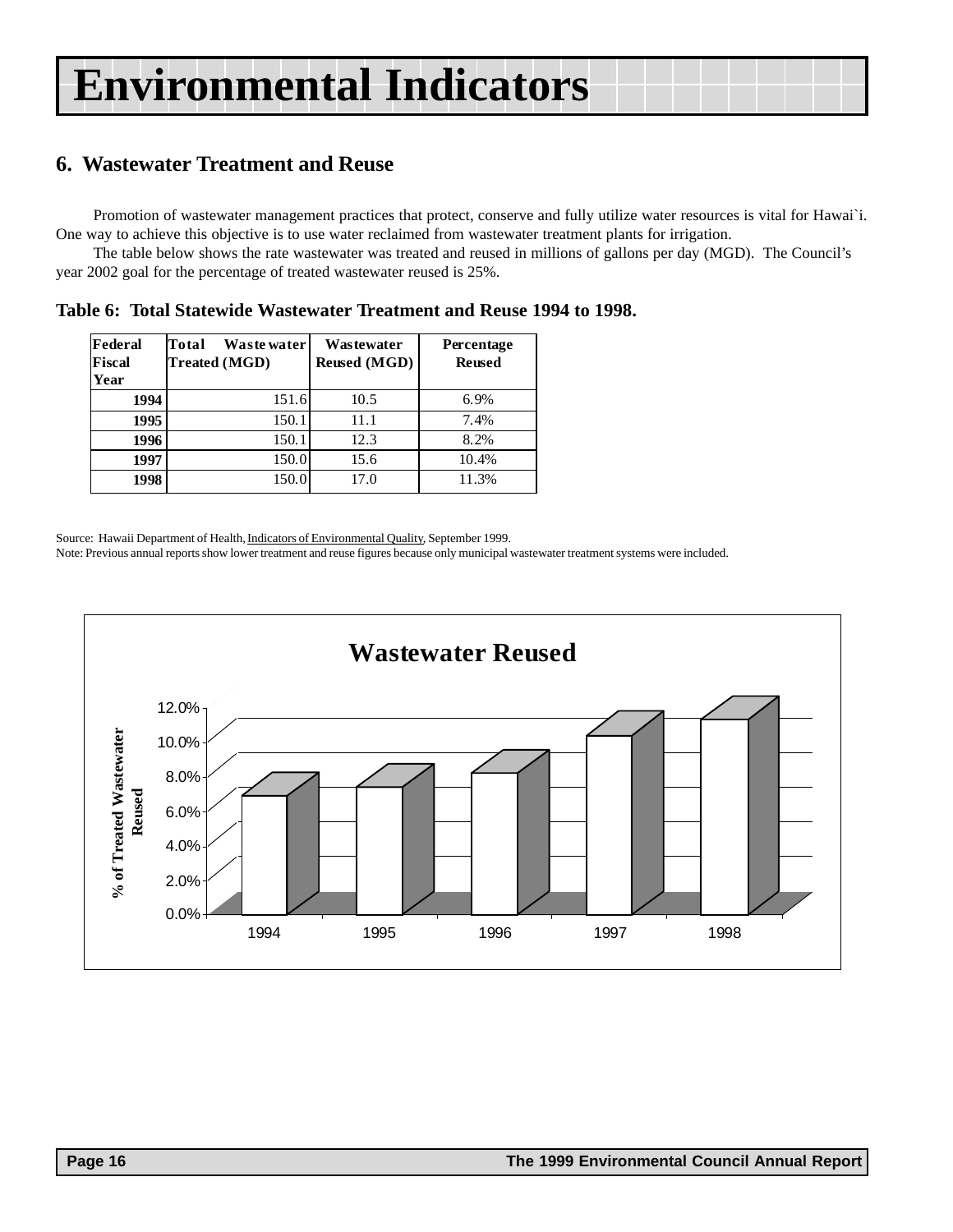### <span id="page-16-0"></span>**7. Solid Waste Generation and Diversion**

Wise management of solid waste through programs of waste prevention, energy resource recovery, and recycling reduces human impact on the environment. Waste minimization, recycling and composting also reduce the amount of solid waste that we send to our landfills. It is the goal of the state to reduce the solid waste stream prior to disposal by 50% by January 1, 2000. Recent data show that we have only met half our goal.

The following table shows the total amount of municipal solid waste generated and the amount recycled and composted. The amounts diverted do not include waste sent to H-Power for incineration and power generation. The Environmental Council's year 2002 goal for municipal solid waste generated per capita is 4.3 pounds per day.

| <b>Federal</b> | <b>Produced</b>        | De facto          | Daily per | <b>Disposed</b>        | <b>Diverted</b>        | Percentage      |
|----------------|------------------------|-------------------|-----------|------------------------|------------------------|-----------------|
| <b>Fiscal</b>  | <b>Statewide</b>       | <b>Population</b> | Capita    | <b>Statewide</b>       | <b>Statewide</b>       | <b>Diverted</b> |
| Year           | $(1,000 \text{ tons})$ |                   | (lbs)     | $(1,000 \text{ tons})$ | $(1,000 \text{ tons})$ |                 |
| 1994           | 1,953                  | 1,285,088         | 8.3       | 1,616                  | 337                    | 17%             |
| 1995           | 2,023                  | 1,291,564         | 8.6       | 1,620                  | 403                    | 20%             |
| 1996           | 2,122                  | 1,297,201         | 9.0       | 1,619                  | 503                    | 24%             |
| 1997           | 2,132                  | 1,314,369         | 8.9       | 1,599                  | 533                    | 25%             |
| 1998           | 2,004                  | 1,321,098         | 8.3       | 1,524                  | 481                    | 24%             |

**Table 7: Solid Waste Generation and Diversion in Hawai`i, 1994 to 1998.**

Source: Hawaii Department of Health, Indicators of Environmental Quality, September 1999 and Department of Business, Economic Development and Tourism, Data Book 1998 (De facto Population).

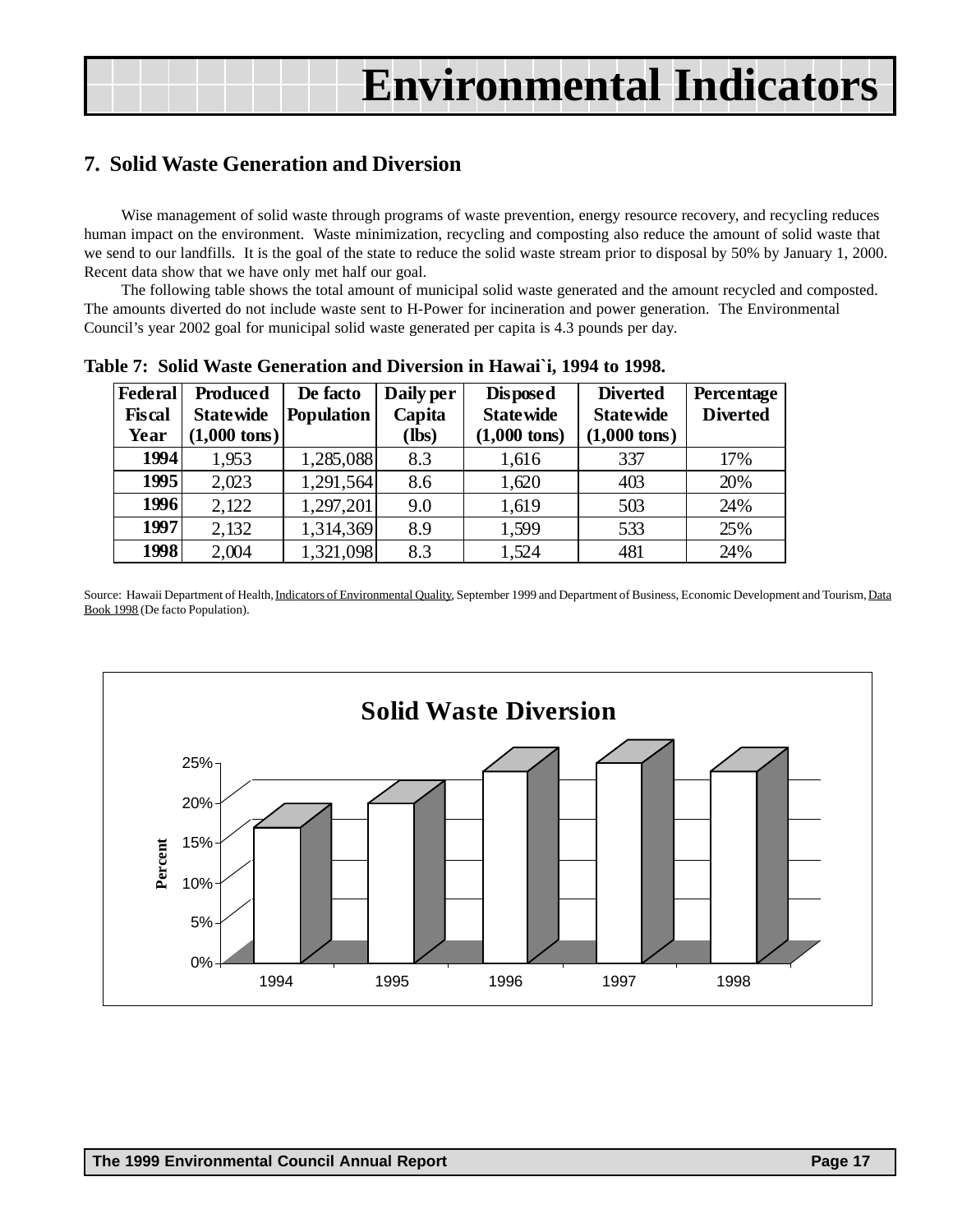# <span id="page-17-0"></span>**8. Hazardous Waste Generated**

Hazardous wastes are classified as either ignitable, corrosive, reactive or toxic. These wastes have components that have been shown to be harmful to health and the environment. To protect worker safety, public health, and the environment, users of hazardous chemicals must minimize the amount of waste they generate.

State law requires large generators of hazardous waste to report biennially to the Director of Health the amount of hazardous waste generated. The following table shows the data. The Environmental Council's year 2002 goal for total hazardous waste generated is 900 tons.

**Table 8: Total Hazardous Waste Generated by Large Quantity Generators in Hawai`i, 1989 to 1997.**

| <b>Federal Fiscal Year</b>                    | 1989  | 1991  | 1993  | 1995 | 1997  |
|-----------------------------------------------|-------|-------|-------|------|-------|
| <b>Hazardous Waste</b><br>Generated (in tons) | 1.499 | 1.343 | 1.702 | NA   | 1,669 |

Source: Hawaii Department of Health, Indicators of Environmental Quality, September 1999.

Note: i) Figures do not match previous years' annual report data as the numbers have been adjusted by the DOH.

ii) Data for 1995 are not included because the data collected by the Department of Health includes both **large and small** quantity generators.

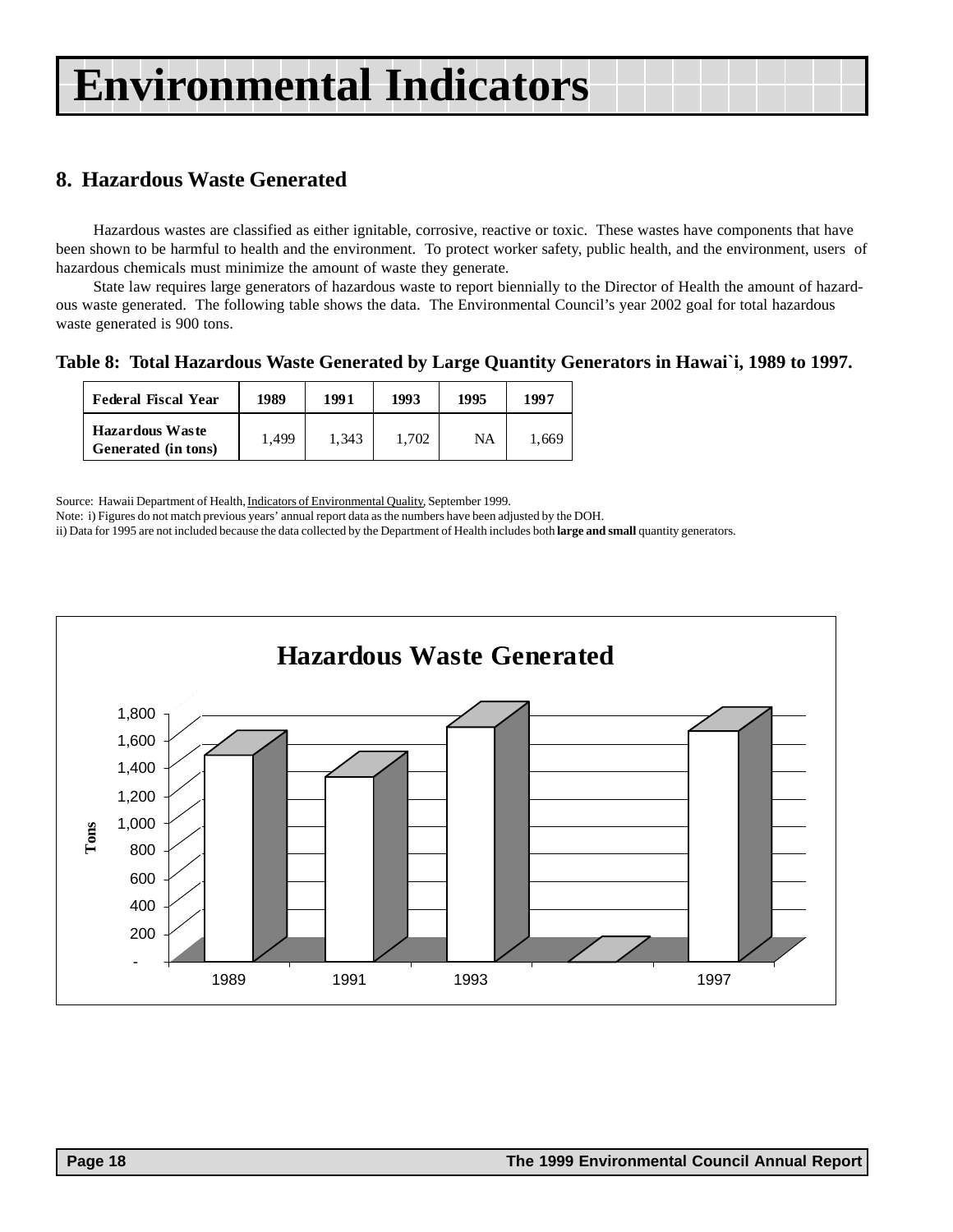# <span id="page-18-0"></span>**Biodiversity Maintenance**

#### **9. Status of Plant Species**

Hawai'i is the most isolated high land mass on Earth and most of our native plants are found nowhere else in the world. Species that reached the islands before the arrival of humans evolved with minimum competition. As a result, most native plants are easily damaged by feral animals and do not compete well with introduced, aggressive plants. Land use changes and exotic plants and animals cause major problems to our native species.

The table below shows the number of extinct, native and nonnative plant species in Hawai`i.

#### **Table 9: Number of Plant Species in Hawai`i by Status, 1995 to 1998.**

| Year | Extinct |                                                                      | <b>Number of Plant Species</b>                                             |                |               |       |        |                           |  |  |
|------|---------|----------------------------------------------------------------------|----------------------------------------------------------------------------|----------------|---------------|-------|--------|---------------------------|--|--|
|      |         |                                                                      | Native (1,093)                                                             |                |               |       |        |                           |  |  |
|      |         |                                                                      | Rare                                                                       |                |               | Total | Abund- | <b>Native</b><br>(Exotic) |  |  |
|      |         | <b>Listed</b><br><b>Endangered</b><br><b>or</b><br><b>Threatened</b> | <b>Proposed</b><br><b>Endangered</b><br><sub>or</sub><br><b>Threatened</b> | Candi-<br>date | Of<br>Concern | Rare  | ant    |                           |  |  |
| 1995 | 103     | 198                                                                  | 85                                                                         | 13             | 308           | 604   | 489    | > 9000                    |  |  |
| 1996 | 103     | 280                                                                  | $\mathbf{0}$                                                               | 10             | 317           | 607   | 486    | > 9000                    |  |  |
| 1997 | 103     | 284                                                                  | 11                                                                         | 41             | 250           | 586   | 507    | > 9000                    |  |  |
| 1998 | 95      | 272                                                                  | 21                                                                         | 45             | 262           | 600   | 493    | > 9000                    |  |  |
| 1999 | 95      | 302                                                                  | $\overline{0}$                                                             | 93             | 259           | 654   | 439    | >9000                     |  |  |

Source: Center for Plant Conservation - Hawai`i Office

Note: i) Native plant species are those that were established in Hawai`i before the arrival of humans.

ii) Extinct means that there are no known populations or individuals remaining in the wild or in cultivation, that the species has not been sighted in many years, and there is insufficient high quality habitat left to survey within its natural range. This designation is difficult to verify, and must be based on the projections, probabilities and estimates of our best botanical experts.

iii) Listed Endangered/Threatened status is conferred upon its final approval by the U.S. Fish and Wildlife Service (USFWS) Director, and its publication as a Final Rule in the Federal Register. A species is thus afforded special protection under the Endangered Species Act.

iv) Candidate status is authorized for a species by the Director of the USFWS after sufficient information has been gathered by botanical experts to demonstrate that a species is sufficiently rare and imperiled to qualify for federal listing. Official candidate status follows the Notice of Review, which is published in the Federal Register. The USFWS then has one year to propose an official candidate species for federal listing.

v) Proposed Endangered/Threatened status is conferred upon a species after approval by the USFWS Director and its publication in a Notice of Review in the Federal Register. The notice describes the status of a species and the nature and immediacy of the threats to its survival. The USFWS then has one year to advance the species through the final listing process, including a 30-day public comment period.

vi) Species of Concern is not an official USFWS category, but is used by professionals inside and outside of government to designate rare species that are potential candidates for listing.

vii) Rare means the species is uncommon in the natural environment. Usually, fewer than 5,000 individuals of a rare species exist although the number varies widely between species.

viii) Abundant means high numbers of individuals of the species are common in the natural environment.

ix) Nonnative or exotic means species that have been brought to the islands by humans.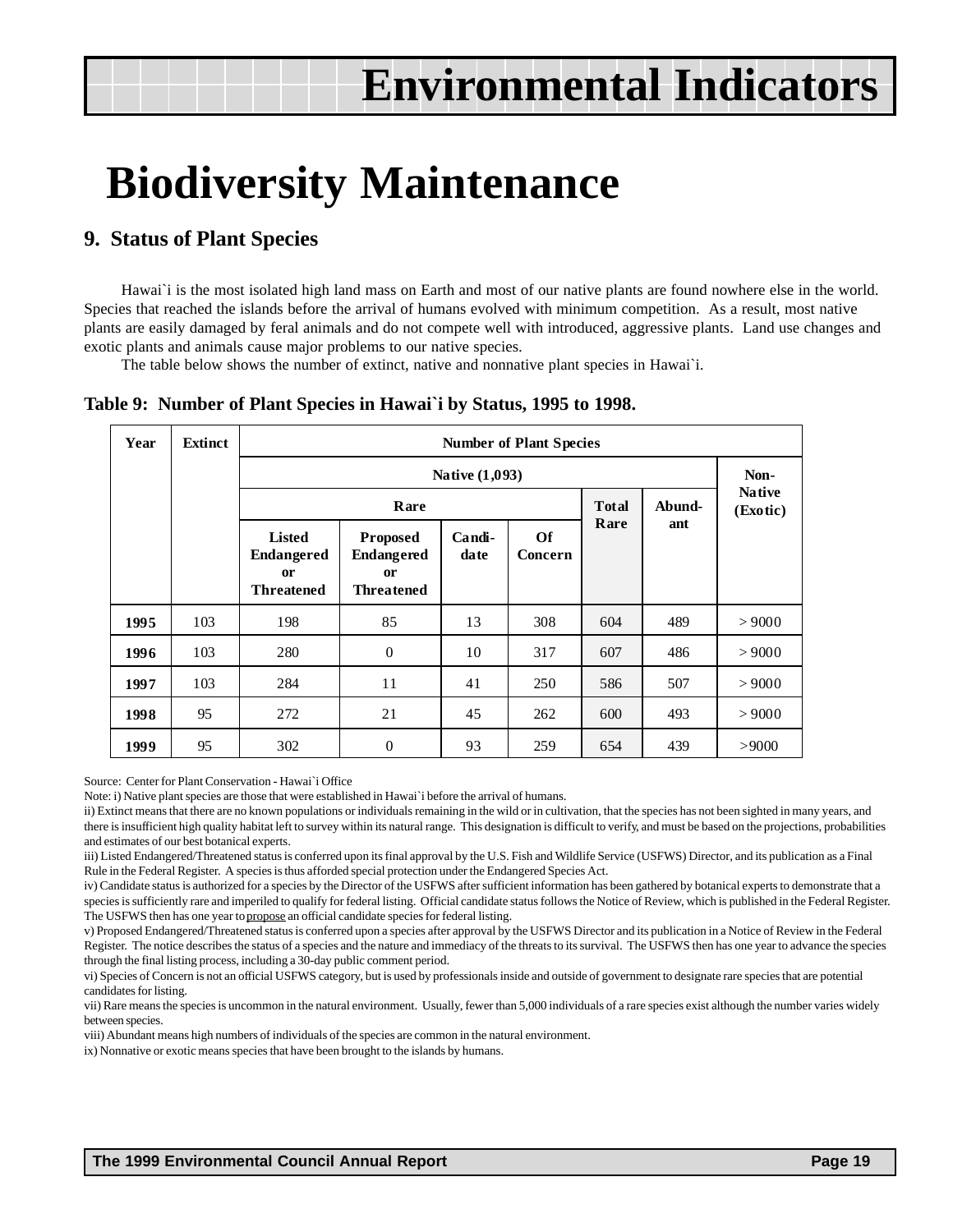# <span id="page-19-0"></span>**10. Status of Native Animal Species**

The loss of native species in Hawai`i has been tremendous. Flora and fauna that evolved over millions of years have been devastated in less than 2,000 years. Twenty five percent of the U.S. endangered taxa occur in Hawai`i. The table below shows the status of native animal species (except invertebrates) in Hawai`i.

| Number of                             | <b>Mammals</b>   |                | <b>Birds</b>   |                | <b>Turtles</b> |                | <b>Fishes</b>    |                  |
|---------------------------------------|------------------|----------------|----------------|----------------|----------------|----------------|------------------|------------------|
| Species                               | 1997             | 1998           | 1997           | 1998           | 1997           | 1998           | 1997             | 1998             |
| <b>Total Native</b><br><b>Species</b> | $\overline{4}$   | $\overline{4}$ | 93             | 93             | 5              | 5              | 22               | 22               |
| <b>Extinct</b><br><b>Species</b>      | $\boldsymbol{0}$ | $\mathbf{0}$   | 26             | 26             | $\overline{0}$ | $\overline{0}$ | $\mathbf{0}$     | $\boldsymbol{0}$ |
| <b>Listed</b><br><b>Endangered</b>    | $\overline{4}$   | $\overline{4}$ | 30             | 30             | $\overline{c}$ | $\overline{2}$ | $\theta$         | $\mathbf{0}$     |
| <b>Listed</b><br><b>Threatened</b>    | $\boldsymbol{0}$ | $\mathbf{0}$   | 1              | $\mathbf{1}$   | 3              | 3              | $\boldsymbol{0}$ | $\mathbf{0}$     |
| Proposed<br>for Listing               | $\overline{0}$   | $\mathbf{0}$   | $\theta$       | $\theta$       | $\Omega$       | $\theta$       | $\overline{0}$   | $\overline{0}$   |
| Candidate<br><b>Species</b>           | $\boldsymbol{0}$ | $\mathbf{0}$   | $\overline{2}$ | $\overline{2}$ | $\Omega$       | $\Omega$       | $\boldsymbol{0}$ | $\boldsymbol{0}$ |
| Species of<br>Concern                 | $\theta$         | $\mathbf{0}$   | 6              | 5              | $\theta$       | $\Omega$       | $\boldsymbol{0}$ | $\mathbf{1}$     |

**Table 10: Status of Animal Species, 1997-98.**

Source: U.S. Fish and Wildlife Service

Note: i) The status of Hawai`ian invertebrates is hard to assess due to lack of information on abundance and distribution for described (5,500+ species) and undescribed (3,000 - 5,000 species) taxa. ii) Four native mamals include the Monk Seal, Hoary Bat, Humpback Whale and Sperm Whale.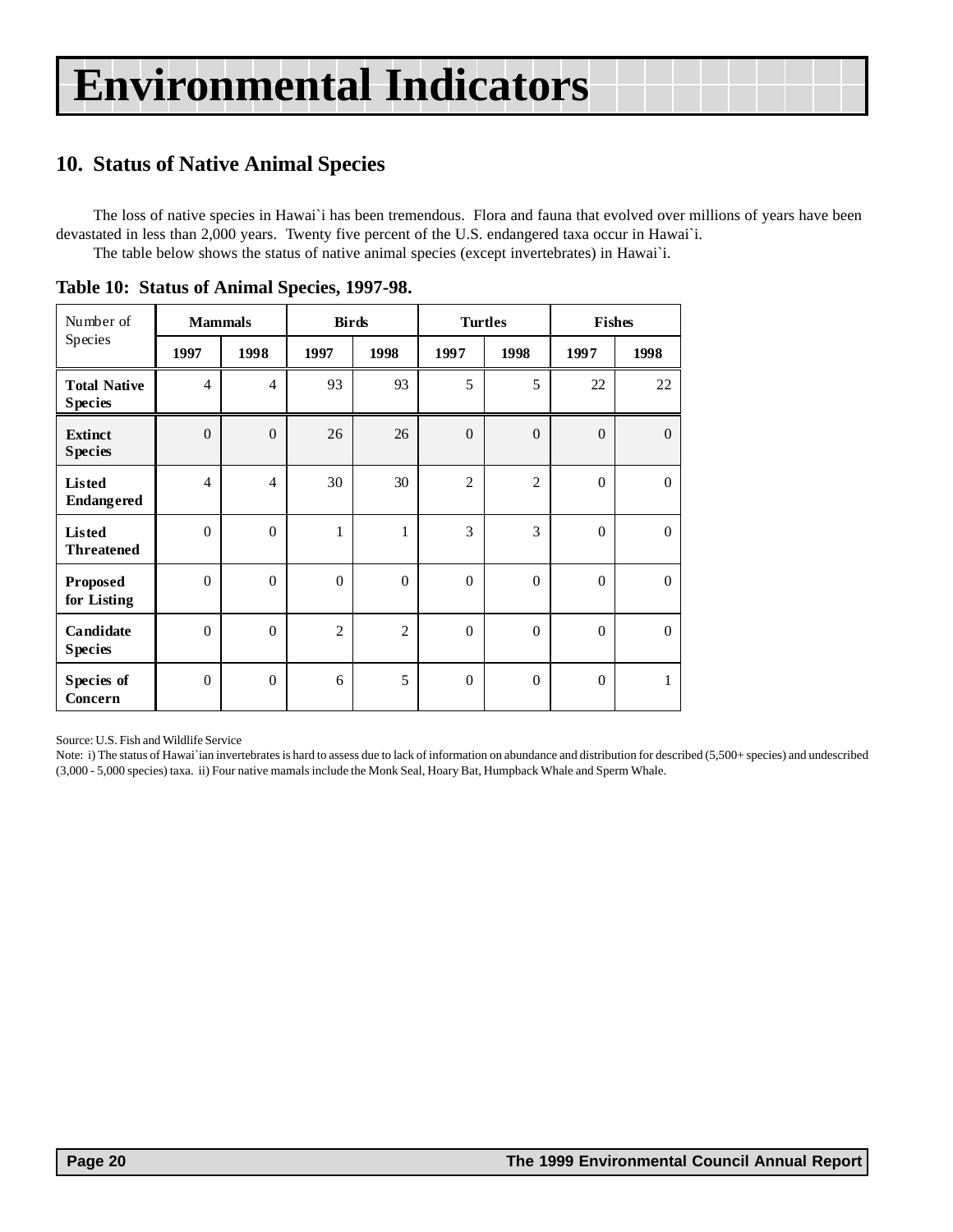### <span id="page-20-0"></span>**11. Health of Hawai`i Fisheries**

Ocean resources are an integral part of Hawai`i's heritage. Aquatic resources are extremely valuable for ecological, social and economic reasons. Sustaining and enhancing Hawai`i's living aquatic resources and their habitats make environmental and economic sense.

The table below shows the figures for the main Hawai`ian Island bottomfish *spawning potential ratio (SPR)* compiled by the Honolulu Laboratory of the National Marine Fisheries Service. This ratio indicates when the population of a species of fish has declined to a level beyond its ability to sustain itself. Because the habitat of bottom fish is relatively isolated from sources of pollution, the decline in their population is a direct reflection of overfishing. Two of the five most important species listed below have now dropped below the 20% SPR level considered critical to species survival. The Environmental Council's year 2002 goal for the onaga SPR is 15%.

| <b>Bottomfish</b> |      | <b>Spawning Potential Ratio (in percent)</b> |      |      |      |      |      |      |      |      |      |      |      |
|-------------------|------|----------------------------------------------|------|------|------|------|------|------|------|------|------|------|------|
|                   | 1986 | 1987                                         | 1988 | 1989 | 1990 | 1991 | 1992 | 1993 | 1994 | 1995 | 1996 | 1997 | 1998 |
| Ehu               | 9    | 13                                           | 9    | 17   | 12   | 7    | 4    | 5    | 6    | 7    | 8    | 9    | 10   |
| Hapuupuu          | 42   | 37                                           | 52   | 58   | 37   | 34   | 37   | 26   | 33   | 21   | 20   | 22   | 24   |
| Onaga             | 30   | 21                                           | 21   | 15   | 14   | 9    | 10   | 13   | 9    | 6    | 5    | 4    | 5    |
| Opakapaka         | 33   | 31                                           | 37   | 58   | 42   | 39   | 44   | 32   | 37   | 35   | 27   | 32   | 31   |
| Uku               | 49   | 21                                           | 64   | 55   | 30   | 26   | 28   | 46   | 37   | 40   | 41   | 34   | 33   |

#### **Table 11. Hawai`i Bottomfish Spawning Potential Ratio 1986 to 1998.**

Source: Bottomfish and Seamount Groundfish Fisheries of the Western Pacific Region: 1996 Annual Report of the Western Pacific Regional Fishery Management Council.

Note: SPR is calculated from catch size composition and commercial catch rate. SPR values of less than 20% are thought to be indicative of recruitment overfishing, the point at which there may be too few spawning fish remaining to maintain the population. Target SPR values for ehu and onaga recovery are 20%.

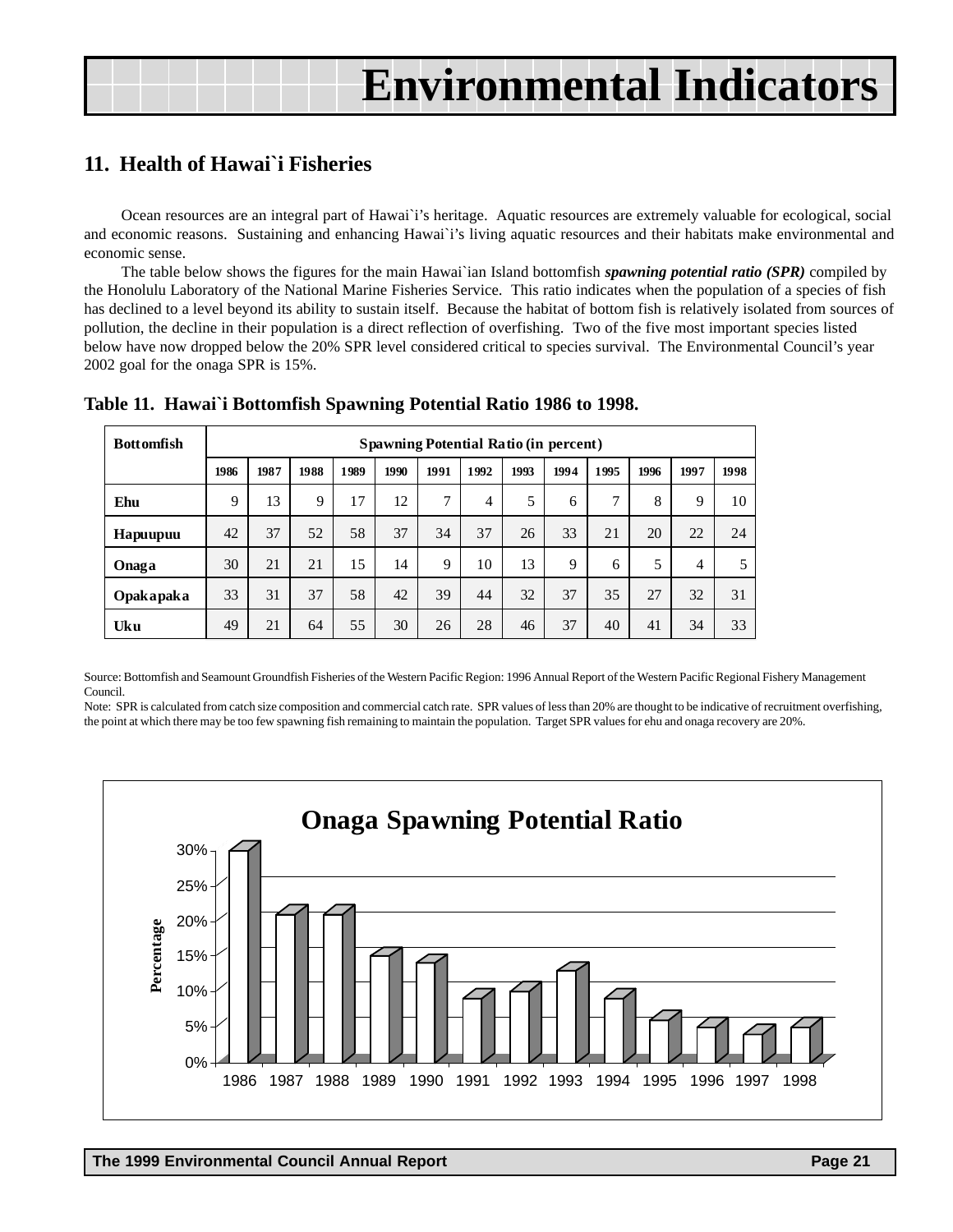# <span id="page-21-0"></span>**Environmental Quality**

# **12. Ambient Levels of Air-borne Particulates**

Breathing polluted air can cause health problems ranging from difficulties in breathing to aggravation of asthma, to cancer and even death. Air pollution can also damage buildings and vegetation.

The table below shows annual average concentration of particulates (up to 10 microns in diameter) at the Kapolei monitoring station, which is adjacent to Campbell Industrial Park, compiled by the Department of Health.

**Table 12: Annual Average Particulate Levels in Kapolei, 1994 to 1998.**

| <b>Federal</b><br><b>Fiscal</b> | <b>Kapolei Annual Average</b><br>of PM <sub>10</sub> Particulates | % of National Standard<br>for $PM_{10}$ Particulates |
|---------------------------------|-------------------------------------------------------------------|------------------------------------------------------|
| Year                            | (ug/m <sup>3</sup> )                                              |                                                      |
| 1994                            | 30                                                                | 60%                                                  |
| 1995                            | 24                                                                | 48%                                                  |
| 1996                            | 19                                                                | 38%                                                  |
| 1997                            | 13                                                                | 26%                                                  |
| 1998                            |                                                                   | 30%                                                  |

Source: Hawaii Department of Health, Indicators of Environmental Quality, September 1999. Note: PM10 is particulate matter up to 10 microns in diameter. The National standard is 50 ug/m3.

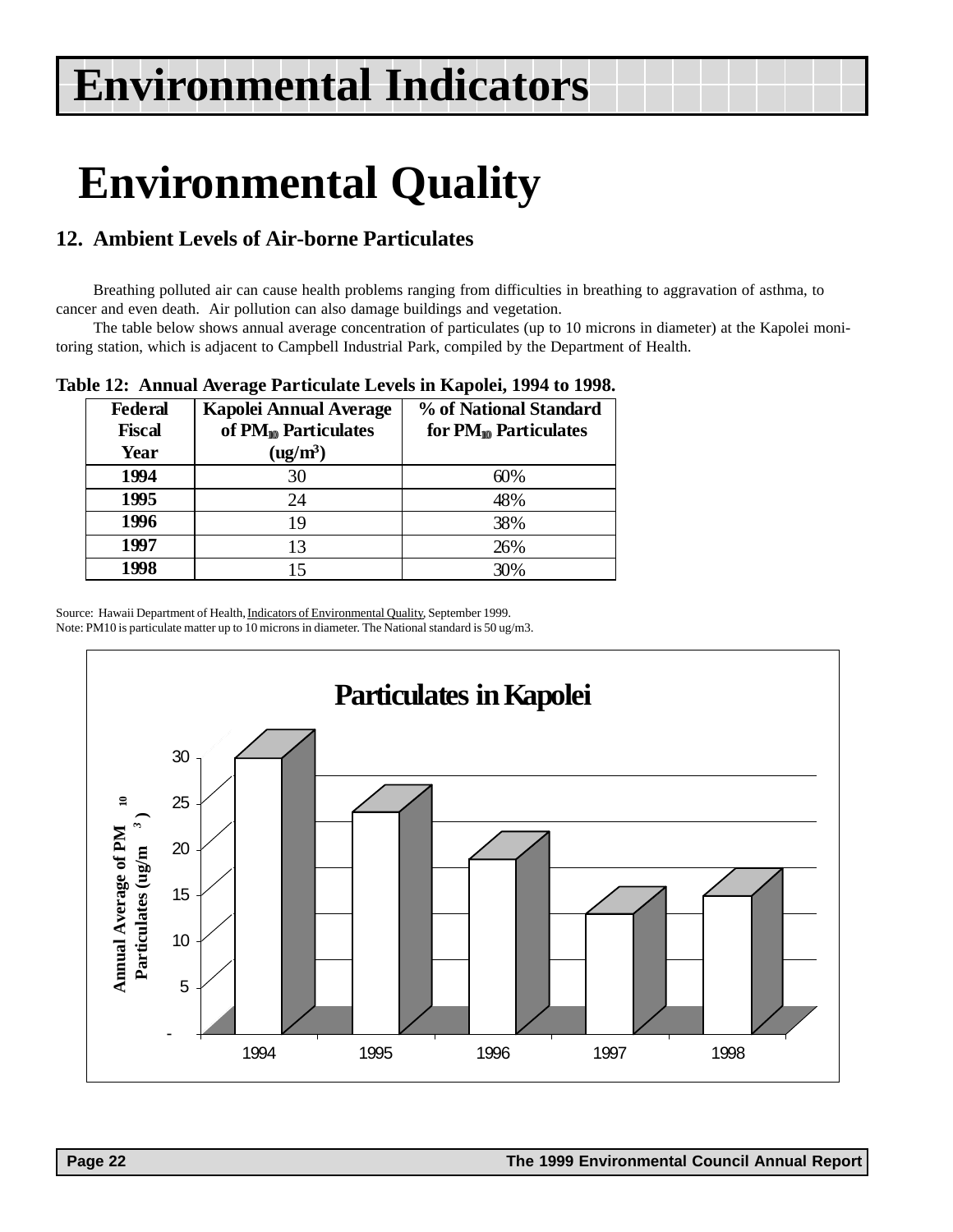### <span id="page-22-0"></span>**13. Ambient Levels of Sulfur Dioxide**

Hawai'i's annual average concentrations of sulfur dioxide are so low that they do not pose a health concern. The following are annual average concentrations of sulfur dioxide from the Kapolei air monitoring station.

| <b>Federal</b><br><b>Fiscal</b><br>Year | Kapolei Annual<br>Average of $SO2$<br>$(ug/m^3)$ | % of National<br><b>Standard for SO<sub>2</sub></b> |
|-----------------------------------------|--------------------------------------------------|-----------------------------------------------------|
| 1994                                    |                                                  | 1%                                                  |
| 1995                                    |                                                  | 3%                                                  |
| 1996                                    |                                                  | 3%                                                  |
| 1997                                    |                                                  | 3%                                                  |
| 1998                                    |                                                  | 3%                                                  |

**Table 13: Annual Average Sulfur Dioxide Levels in Kapolei, 1994 to 1998.**

Source: Hawaii Department of Health, Indicators of Environmental Quality, September 1999. Note: The National standard is 80 ug/m3.

### **14. Ambient Levels of Carbon Monoxide**

Motor vehicles emit the largest amount of carbon monoxide. The following table shows the highest 8-hour average levels of carbon monoxide at the Honolulu air monitoring station, which is located in an urban environment with heavy automobile traffic.

| Table 14: Highest 8-hour Average Concentration of Carbon Monoxide in Honolulu, 1994-1998. |  |  |  |
|-------------------------------------------------------------------------------------------|--|--|--|
|                                                                                           |  |  |  |

| <b>Federal</b><br><b>Fiscal</b><br>Year | Honolulu Highest 8-<br>hour Average of CO<br>$(ug/m^3)$ | % of National<br><b>Standard for CO</b> |
|-----------------------------------------|---------------------------------------------------------|-----------------------------------------|
| 1994                                    | 3,583                                                   | 36%                                     |
| 1995                                    | 2264                                                    | 23%                                     |
| 1996                                    | 2127                                                    | 21%                                     |
| 1997                                    | 1088                                                    | 11%                                     |
| 1998                                    | 2494                                                    | 25%                                     |

Source: Hawaii Department of Health, Indicators of Environmental Quality, September 1999. Note: The National standard is 10,000 ug/m3.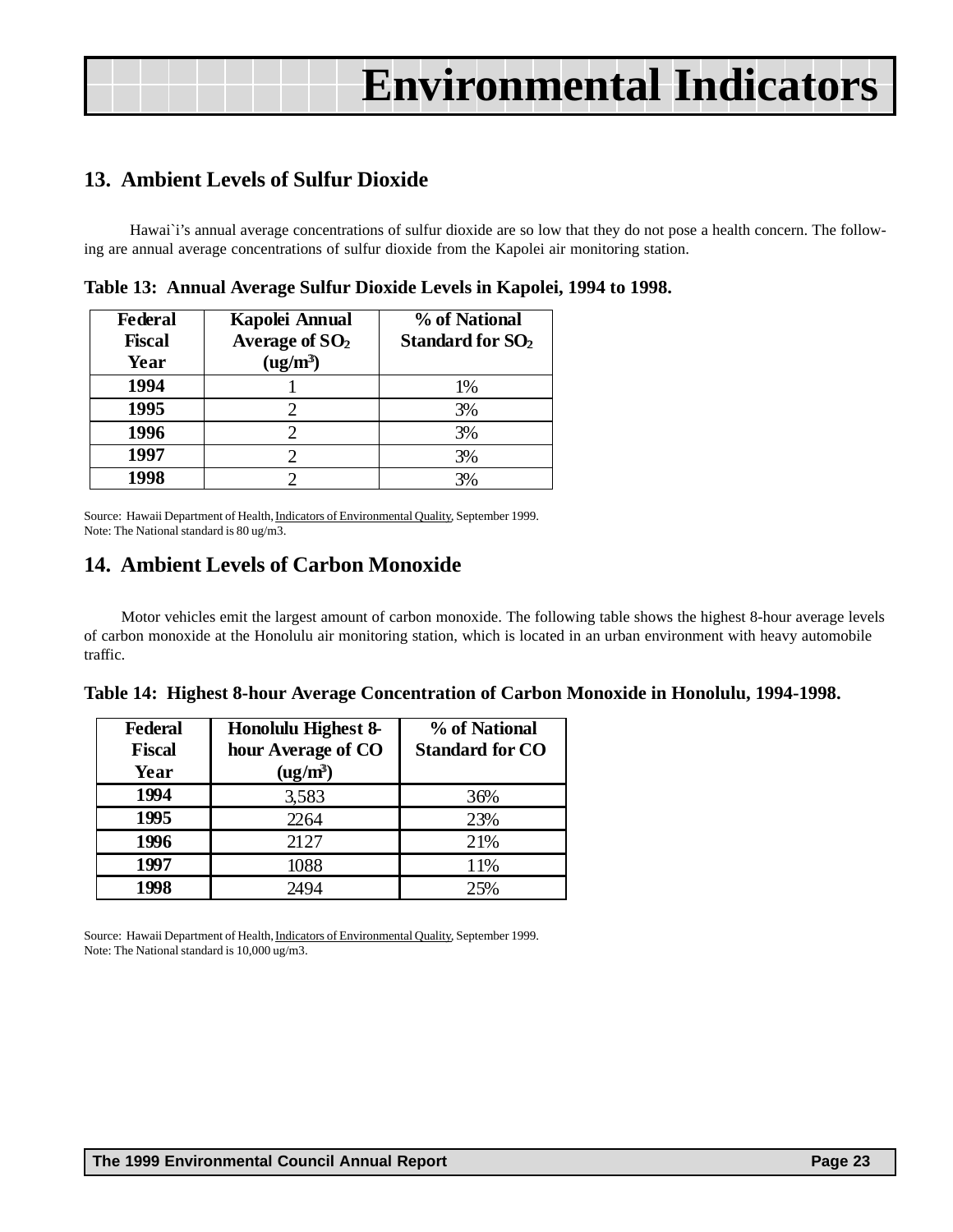# <span id="page-23-0"></span>**15. Beaches Posted as Unsafe Due to Pollution**

Residents and visitors use our public beaches and the ocean for recreation and fishing. Sewage and chemical spills can restrict our enjoyment and use of the shoreline as well as poison aquatic life.

The following table shows the number of times beaches were posted with warning or closure signs (unsafe due to water pollution) by the Department of Health. The Environmental Council's year 2002 goal for beach closure days is 5.

**Table 15: Days Beaches Posted as Unsafe Due to Pollution by DOH, 1994 to 1998.**

| Year | Days beaches |
|------|--------------|
|      | closed       |
| 1994 | 20           |
| 1995 | 16           |
| 1996 | 45           |
| 1997 | 28           |
| 1998 | 13           |
|      |              |

Source: Hawaii Department of Health, Indicators of Environmental Quality, September 1999.

Note: i) There were additional postings of warning signs on streams, lakes, and harbors.

ii) Other agencies may also post warning signs on beaches. For example, the City and County of Honolulu also posts warning signs on beaches after opening stream mouths to drain water.

iii) Figures do not match previous years' annual report data as the number have been adjusted by the DOH.

### **16. Oil and Chemical Spills**

Oil and chemical spills pollute our ocean, streams, groundwater. In addition to the environmental and ecological damage, cleanup costs run into the millions of dollars. Even with the best response plan, it is impossible to restore the environment to its original condition. Spill prevention must be our primary strategy.

The following table shows the number of oil and chemical spills in Hawai`i. The Environmental Council's year 2002 goal for the number spills is 200.

| Table 16: Oil and Chemical Spills in Hawai'i, 1995 to 1998. |
|-------------------------------------------------------------|
|-------------------------------------------------------------|

| Federal            | <b>Oil Releases</b> | <b>Chemical Releases</b> |
|--------------------|---------------------|--------------------------|
| <b>Fiscal Year</b> |                     |                          |
| 1995               | 126                 | 222                      |
| 1996               | 237                 | 230                      |
| 1997               | 295                 | 205                      |
| 1998               | 225                 | 305                      |

Source: Hawaii Department of Health, Indicators of Environmental Quality, September 1999. Note: i) Figures do not match previous years' annual report data as the numbers have been adjusted by the DOH.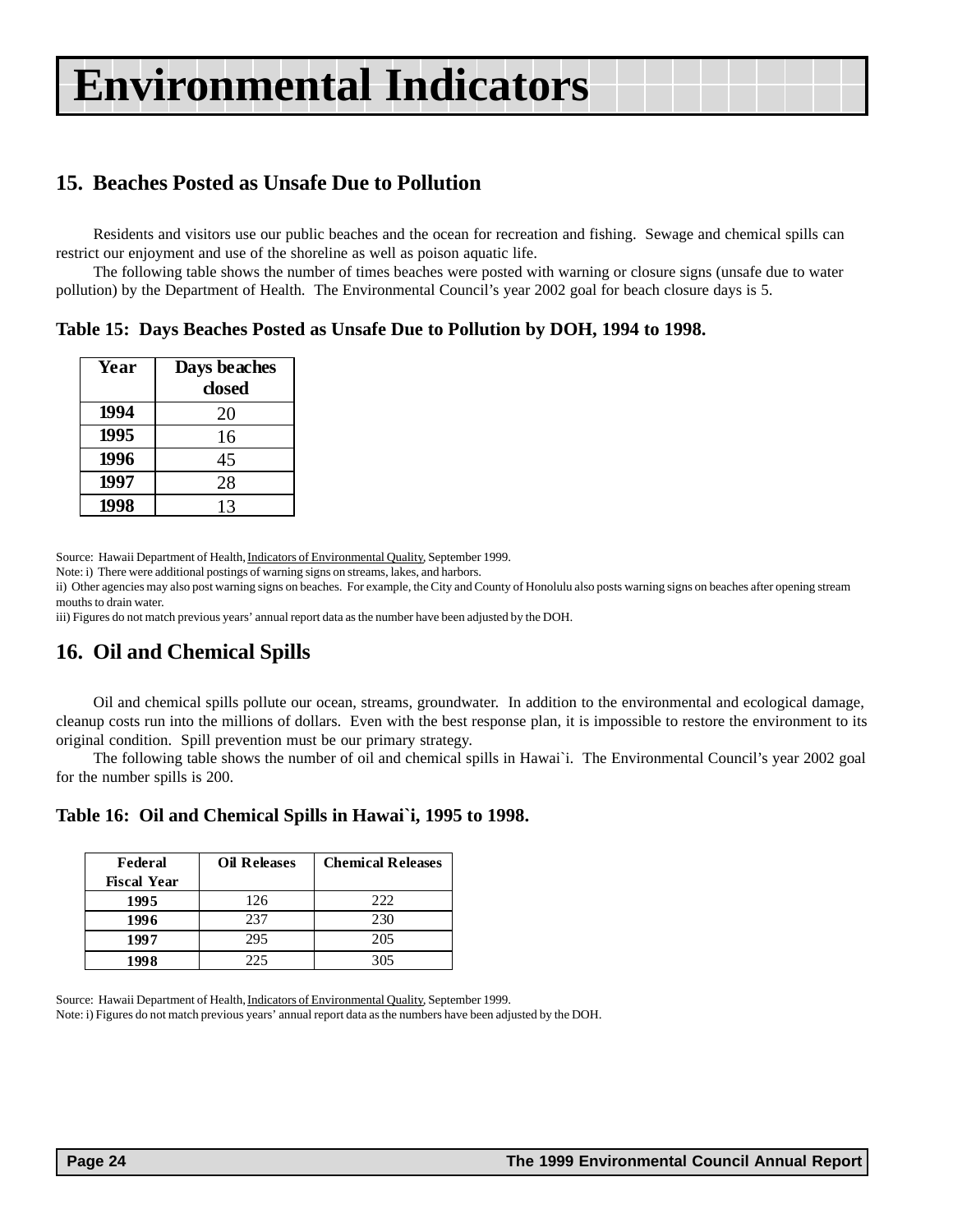# <span id="page-24-0"></span>**17. Statewide Land Use District Acreage**

There are four land use districts designations for all lands in the state: urban, rural, agricultural, and conservation. With the decline of sugar cane and pineapple, there may be less productive agricultural land in Hawai`i than previously. The following table shows that since 1990, about 30,000 acres of agricultural land have been converted to Urban and Conservation designations. The Council's year 2002 goal for conservation land area is 2,110,000 acres.

| Year | Urban | <b>Conservation</b> | <b>Agricultural</b> | <b>Rural</b> |
|------|-------|---------------------|---------------------|--------------|
| 1990 | 175   | 1,961               | 1,966               | 10           |
| 1991 | 178   | 1,961               | 1,963               | 10           |
| 1992 | 181   | 1,960               | 1,961               | 10           |
| 1993 | 181   | 1,961               | 1,961               | 10           |
| 1994 | 188   | 1,959               | 1,956               | 10           |
| 1995 | 190   | 1,976               | 1,936               | 10           |
| 1996 | 191   | 1,975               | 1,936               | 10           |
| 1997 | 192   | 1,975               | 1,935               | 10           |
| 1998 | 193   | 1,975               | 1,934               | 10           |

#### **Table 17: State Land Use District Acreage 1990 to 1998.**

Source: State Land Use Commission, Department of Business, Economic Development and Tourism.

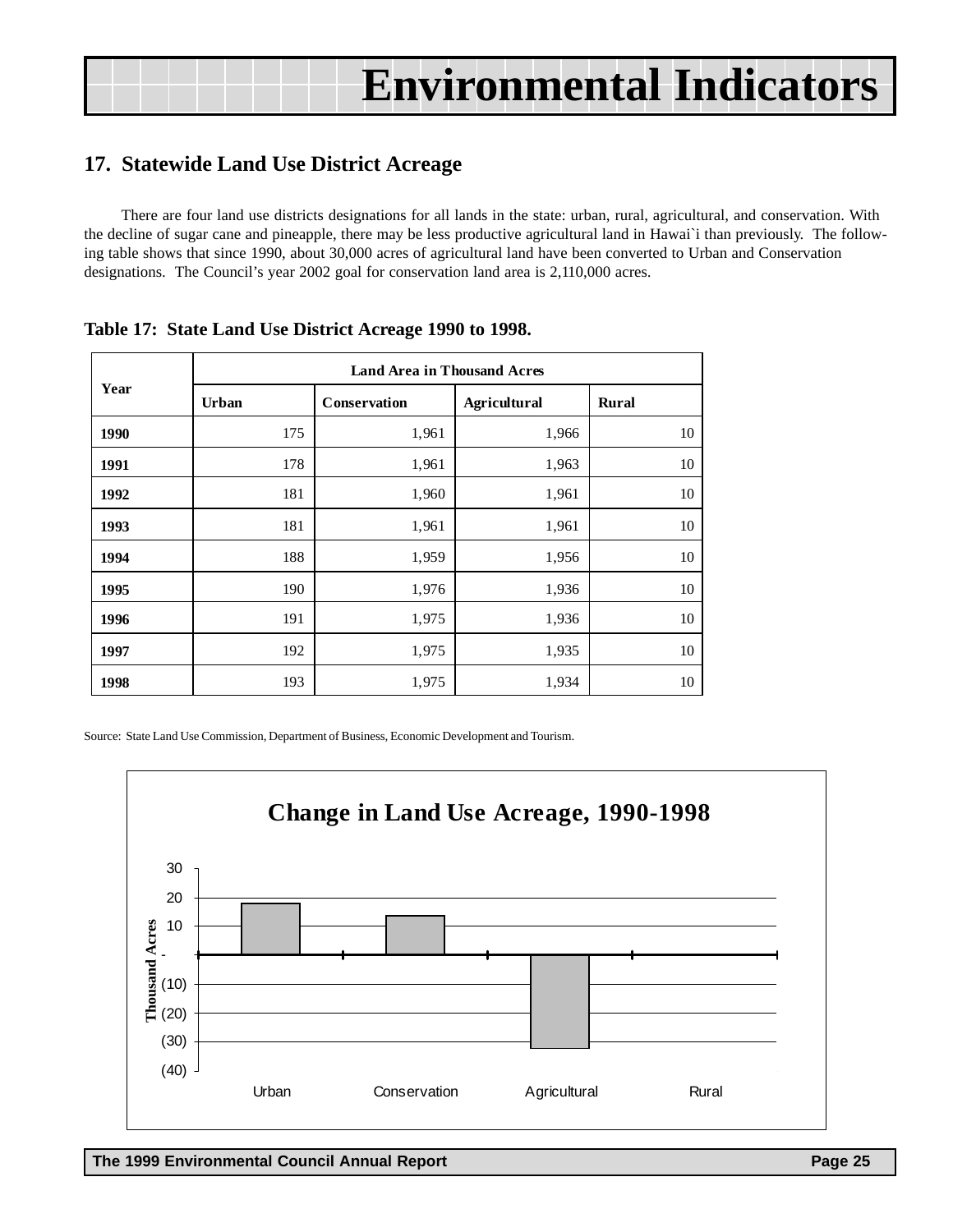# <span id="page-25-0"></span>**18. State Land Use District Acreage by Island**

Precious resources have a better chance of being protected if they are located in or classified as conservation lands. Protection of conservation lands is accomplished under regulations administered by the Department of Land and Natural Resources.

The following table shows how much land is designated under the four land use categories on each island.

|                                               | <b>Land Area in Thousand Acres</b> |                |                     |                |                |  |  |
|-----------------------------------------------|------------------------------------|----------------|---------------------|----------------|----------------|--|--|
| <b>Island</b>                                 | Urban                              | Conservation   | <b>Agricultural</b> | Rural          | <b>Total</b>   |  |  |
| Hawaii                                        | 53                                 | 1306           | 1214                | 1              | 2,573          |  |  |
| Maui                                          | 21                                 | 195            | 246                 | 4              | 466            |  |  |
| Kaho'olawe                                    |                                    | 29             |                     | ---            | 29             |  |  |
| Lana`i                                        | 3                                  | 38             | 47                  | 2              | 91             |  |  |
| Moloka'i                                      | 3                                  | 50             | 112                 | $\overline{c}$ | 166            |  |  |
| O`ahu                                         | 98                                 | 157            | 131                 | ------         | 386            |  |  |
| Kaua`i                                        | 14                                 | 199            | 139                 | 1              | 354            |  |  |
| Ni`ihau                                       |                                    |                | 46                  |                | 46             |  |  |
| Kaula/Lehua                                   |                                    | 0.4            |                     | ------         | $\mathbf{0}$   |  |  |
| <b>Other (Northwest)</b><br>Hawaiian Islands) |                                    | $\overline{2}$ |                     | ------         | $\overline{2}$ |  |  |
| <b>Statewide</b>                              | 193                                | 1,975          | 1,934               | 10             | 4,112          |  |  |

**Table 18: Statewide Land Use District Acreage by Island.**

Source: State Land Use Commission, Department of Business, Economic Development and Tourism.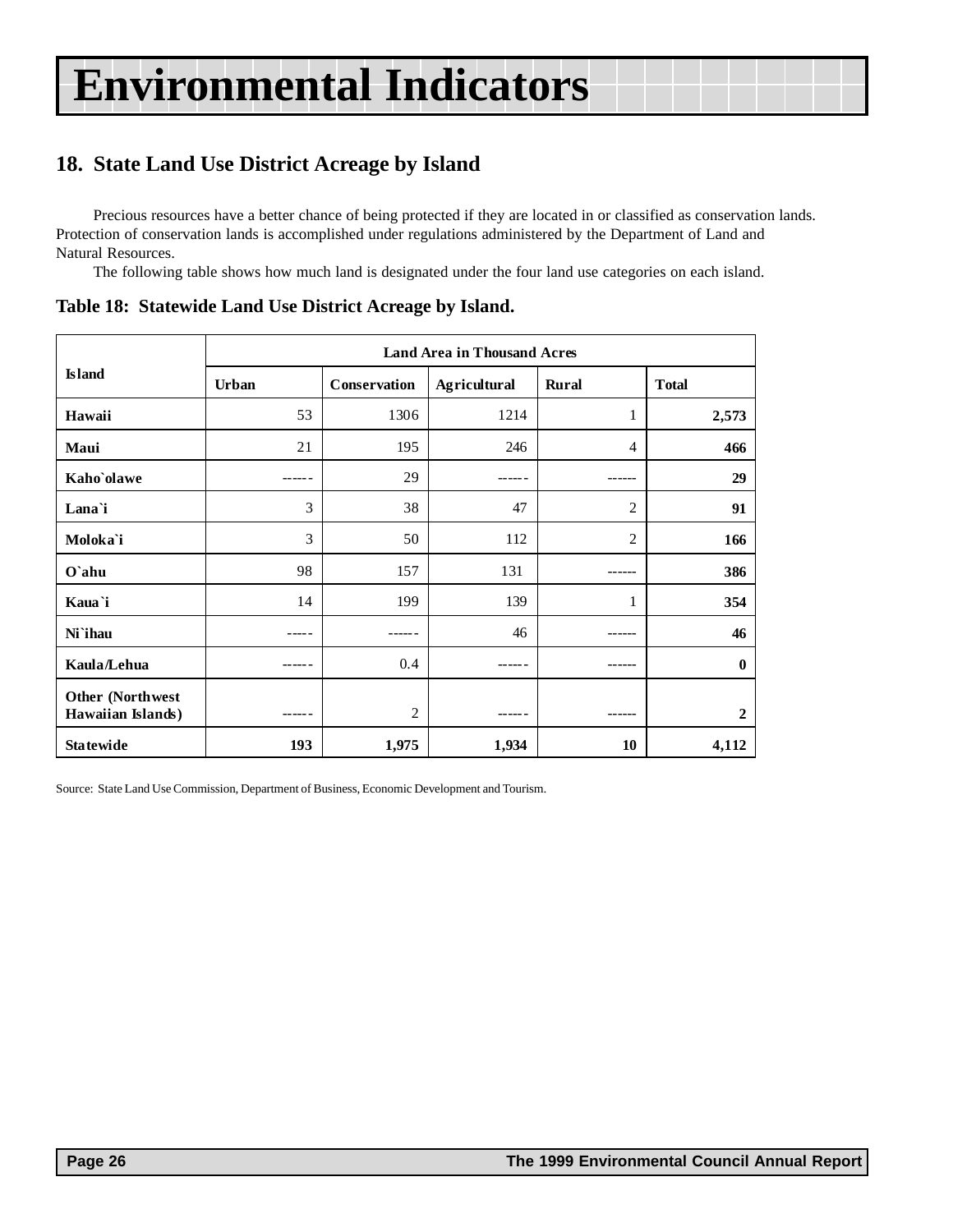### <span id="page-26-0"></span>**19. Safe Drinking Water**

Fresh water is a precious resource. Pesticides, fertilizers, oils and chemicals that we apply to the ground eventually seep into our drinking water aquifers. We must protect our drinking water supplies from contamination, or spend millions of dollars for treatment.

 Public water systems provide piped water for human consumption such as drinking and washing. They include both municipal and private facilities for the collection, treatment, storage and distribution of water. The next table shows the percentage of Hawai`i's population served drinking water in compliance with 1994 maximum microbiological and chemical contaminant levels. Water which exceeds maximum contaminant levels (MCLs) is believed to be harmful to human health.

| <b>Federal</b><br><b>Fiscal Year</b> | <b>Total Population</b><br><b>Served Drinking</b><br>Water | <b>Population</b><br><b>Served Water</b><br><b>Below MCLs</b> | <b>Percentage</b><br><b>Population Served</b><br><b>Water Below MCLs</b> |
|--------------------------------------|------------------------------------------------------------|---------------------------------------------------------------|--------------------------------------------------------------------------|
| 1994                                 | 1,343,548                                                  | 1,276,400                                                     | 95.0%                                                                    |
| 1995                                 | 1,343,538                                                  | 1,317,301                                                     | 98.0%                                                                    |
| 1996                                 | 1,347,266                                                  | 1,341,126                                                     | 99.5%                                                                    |
| 1997                                 | 1,334,397                                                  | 1,310,573                                                     | 98.2%                                                                    |
| 1998                                 | 1,333,717                                                  | 1,331,353                                                     | 99.8%                                                                    |

**Table 19: Population Served Safe Drinking Water, 1994 to 1998.**

Source: Hawaii Department of Health, Indicators of Environmental Quality, September 1999.



Note: The vertical axis does not begin with zero.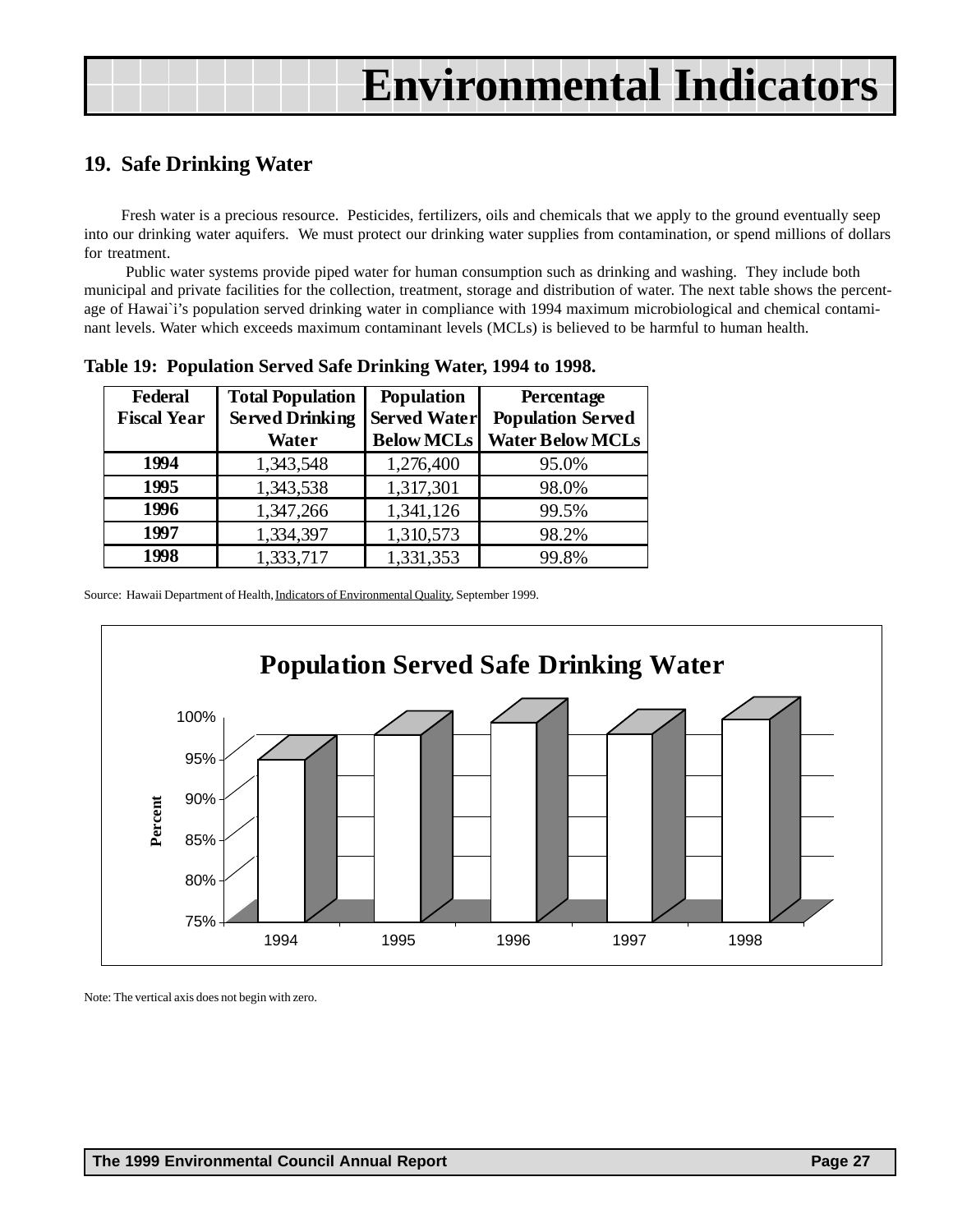# **Public Awareness/Concern**

#### **20. State Environmental Expenditures**

Environmental protection is one of the 11 primary objectives of the state government. Programs within the environmental protection structure include: Department of Health (Environmental Management, Environmental Health Administration, and Office of Environmental Quality Control); Department of Land and Natural Resources (Forestry & Wildlife, Commission on Water Resources Management, Conservation and Resources Enforcement, Natural Area Reserves, Aquatic Resources, Mineral Resources, and Conservation District); and Department of Agriculture (Pesticides).

More funding to promote the goals of Hawai`i's environmental programs will result in better overall state environmental quality. The portion of expenditures for environmental protection reflects the priority given towards environmental programs relative to other functions.

The table below shows the sum of money and the percentage of total state expenditures spent on environmental protection programs. The Environmental Council's year 2002 goal for the percentage of total state expenditures spent on environmental protection programs is 1.9%.

| <b>Fiscal Year</b>                                                                 | 1991  | 1992  | 1993  | 1994  | 1995  | 1996  | 1997  | 1998  | 1999  |
|------------------------------------------------------------------------------------|-------|-------|-------|-------|-------|-------|-------|-------|-------|
| <b>Environmental</b><br><b>Expenditures in FY</b><br>1991 Dollars (in<br>millions) | 25.3  | 28.1  | 24.4  | 24.5  | 26.4  | 53.2  | 39.0  | 51.3  | 59.3  |
| % of State<br><b>Expenditures</b>                                                  | 0.74% | 0.75% | 0.61% | 0.55% | 0.59% | 1.25% | 0.85% | 1.10% | 1.30% |

**Table 20: State Expenditures on Environmental Protection Programs, FY 1991 to 1998.**

Source: The Variance Report, State of Hawai'i, compiled by the Department of Budget and Finance. This report is prepared annually and submitted to the state Legislature.

Note: Beginning with fiscal year 1996, environmental spending figures include the Water Pollution Control Revolving Fund that was not shown in previous years. Revolving fund expenditures fluctuate greatly from year to year.



 **Page 28 The 1999 Environmental Council Annual Report**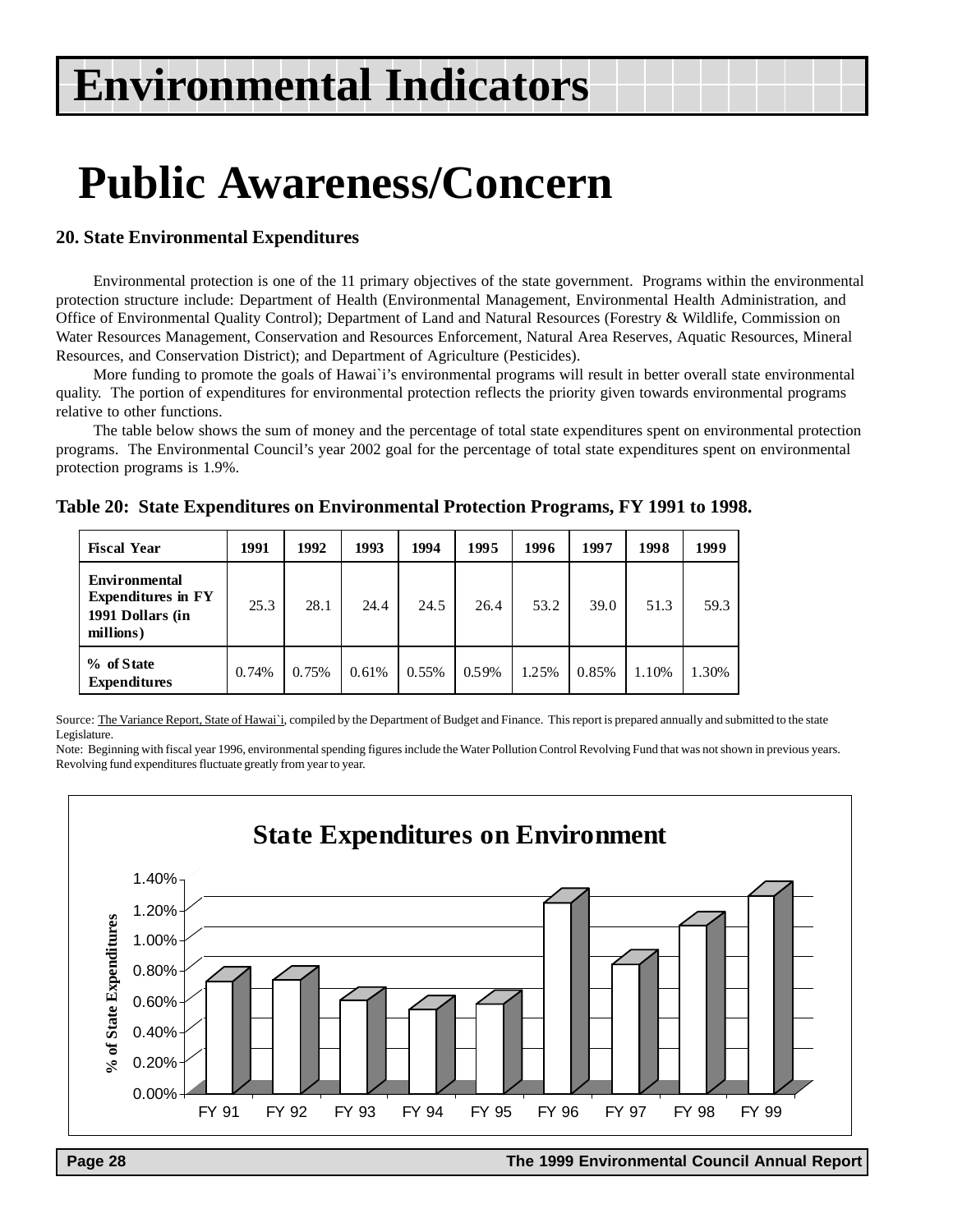| <b>Environmental Indicators</b> |  |
|---------------------------------|--|
|                                 |  |

#### **21. Registered Motor Vehicles in Hawai`i**

Exhaust from motor vehicles contains many air pollutants, including carbon monoxide, ozone and particulates. We breathe these toxic pollutants. Reducing the number of motor vehicles on our roads and improving emission control technology will improve air quality. We can help reduce air pollution by walking, biking or taking the bus instead of riding gas-powered cars.

The table below shows the total number of registered motor vehicles in Hawai`i. The Council's year 2002 goal for the number of motor vehicles per capita is 0.61.

| Year                                        | 1991      | 1992      | 1993      | 1994      | 1995      | 1996      | 1997      | 1998      |
|---------------------------------------------|-----------|-----------|-----------|-----------|-----------|-----------|-----------|-----------|
| Number of<br><b>Motor</b><br><b>Vehides</b> | 897, 193  | 885.761   | 880.152   | 875.144   | 877,756   | 884.617   | 884.267   | 893,427   |
| State de<br>facto<br><b>Population</b>      | 1,273,040 | 1,267,654 | 1,263,468 | 1,285,088 | 1,291,564 | 1,297,201 | 1,314,369 | 1,321,098 |
| <b>Vehicles</b><br>per Person               | 0.70      | 0.70      | 0.70      | 0.68      | 0.68      | 0.68      | 0.67      | 0.68      |

**Table 21: Number of Registered Motor Vehicles In Hawai`i, 1991 to 1998.**

Source: Statewide data provided by the City and County of Honolulu, Department of Finance, Motor Vehicles and Licensing Division. Note: i) Carbon monoxide is a colorless, odorless and tasteless gas.

ii) Ozone is a poisonous form of pure oxygen. It is pungent smelling and faintly bluish.

iii) De facto population obtained from State Data Book.



Note: The vertical axis does not begin with zero.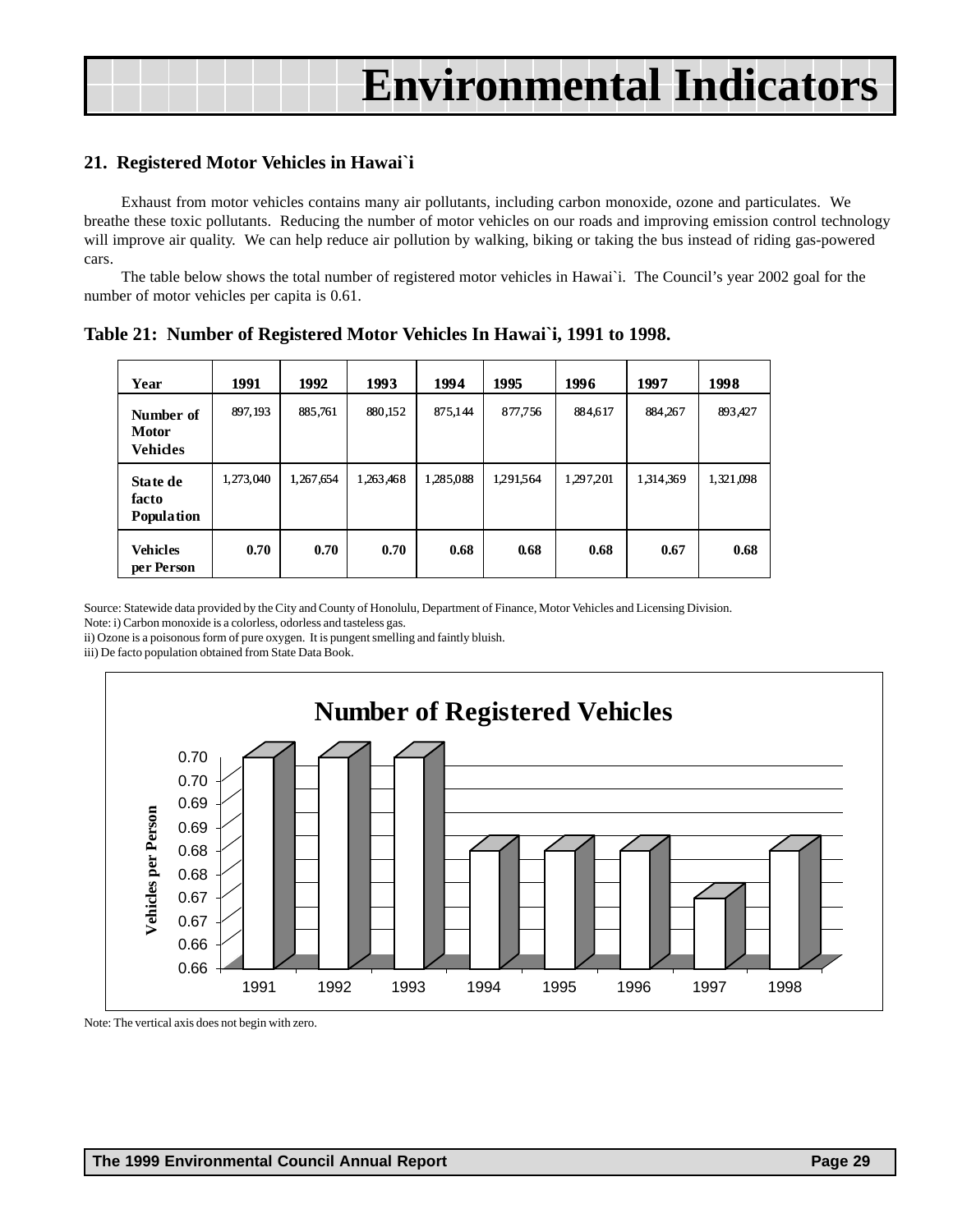# <span id="page-29-0"></span>**22. Noise Complaints Received by the Health Department**

Loud noises can lead to health problems such as stress and hypertension. Noise also causes distress to wildlife and disrupts people's enjoyment of nature and wilderness. Usually, increase in urbanization results in more noise.

The following table shows the number of noise complaints (by category) received by the Department of Health. The Council's year 2002 goal for the number of noise complaints per hundred thousand people is 25.

| <b>Type of Complaint</b>                                         | 1992           | 1993           | 1994           | 1995           | 1996         | 1997           | 1998           |
|------------------------------------------------------------------|----------------|----------------|----------------|----------------|--------------|----------------|----------------|
| <b>Agriculture</b>                                               | 5              | $\overline{2}$ | $\mathbf{1}$   | $\overline{3}$ | $\mathbf{1}$ | $\overline{0}$ | $\overline{0}$ |
| Aircraft                                                         | 8              | 9              | 12             | 11             | 5            | 6              | $\overline{0}$ |
| Commercial                                                       | $\overline{0}$ | $\overline{0}$ | 21             | 6              | 3            | 13             | $\overline{4}$ |
| Construction                                                     | 166            | 164            | 157            | 142            | 140          | 112            | 146            |
| <b>Industrial</b>                                                | 6              | 19             | 6              | $\overline{2}$ | 3            | 7              | 9              |
| <b>Miscellaneous</b>                                             | 31             | 22             | 17             | 12             | 12           | 14             | 18             |
| <b>Refuse Collection</b>                                         | 72             | 36             | 41             | 35             | 41           | 68             | 43             |
| <b>Stationary</b>                                                | 100            | 85             | 93             | 112            | 109          | 104            | 75             |
| <b>Unknown</b>                                                   | 6              | 10             | $\overline{4}$ | 13             | 8            | 8              | 13             |
| <b>Nuisance Complaints:</b><br><b>Animal</b>                     | 42             | 34             | 22             | 24             | 16           | 14             | 12             |
| <b>Hobby</b>                                                     | 11             | 3              | 8              | 9              | 9            | 12             | $\overline{4}$ |
| Maintenance                                                      | 38             | 37             | 29             | 37             | 27           | 21             | 25             |
| People                                                           | 21             | 23             | 16             | 12             | 13           | 13             | 5              |
| <b>Sound Production</b><br><b>Devices</b>                        | 100            | 93             | 62             | 48             | 40           | 45             | 51             |
| Vehicular                                                        | 39             | 26             | 20             | 21             | 30           | 24             | 22             |
| <b>Total</b>                                                     | 645            | 563            | 509            | 487            | 457          | 461            | 427            |
| State de facto<br>Population                                     | 1,267,654      | 1,263,468      | 1,285,088      | 1,291,564      | 1,297,201    | 1,314,369      | 1,321,098      |
| Noise Complaints per<br><b>Hundred Thousand</b><br><b>People</b> | 51             | 45             | 40             | 38             | 35           | 35             | 32             |

**Table 23: Number of Noise Complaints Received by the Department of Health, 1992 to 1998.**

Source: Department of Health - Noise, Radiation and Indoor Air Quality Branch.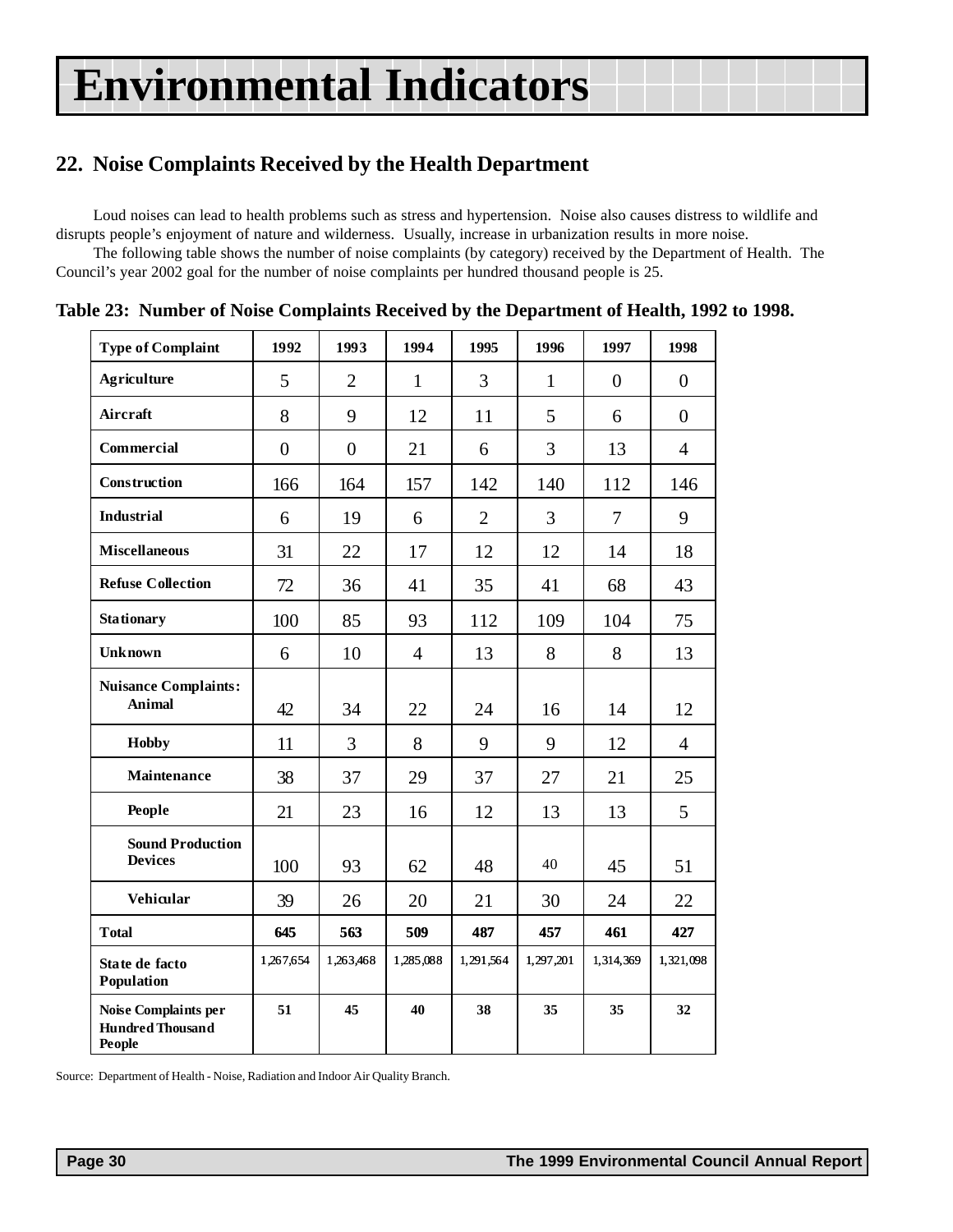### <span id="page-30-0"></span>**24. Bikeway Miles**

Alternate transportation modes such as bicycling and mass transit systems conserve energy, alleviate traffic congestion, reduce air pollution, support physical fitness and recreation, and provide green corridors. Overall, they improve environmental quality and the urban landscape.

The next table shows the total miles of bikeways in Hawai`i by island. The Environmental Council's year 2002 goal for total miles of bikeways is 327.

|                  |      | <b>Bikeway Miles</b> |       |       |       |  |  |  |  |
|------------------|------|----------------------|-------|-------|-------|--|--|--|--|
| <b>Island</b>    | 1995 | 1996                 | 1997  | 1998  | 1999  |  |  |  |  |
| Kauai            | 3.8  | 3.8                  | 6.8   | 6.5   | 6.2   |  |  |  |  |
| Oahu             | 55.4 | 66.1                 | 56.6  | 60.3  | 73.7  |  |  |  |  |
| Maui             | 19.6 | 40.0                 | 40.8  | 43.3  | 67.1  |  |  |  |  |
| Hawaii           | 8.2  | 8.2                  | 27.8  | 30.8  | 32.7  |  |  |  |  |
| <b>Statewide</b> | 87.0 | 118.1                | 132.0 | 140.9 | 179.7 |  |  |  |  |

**Table 24: Miles of Bikeways in Hawai`i, 1995 to 1999.**

Source: State Department of Transportation, Highways Division

Note: i) Bikeway miles are provided only for bikeways that are designated as such through signing. The State and counties have installed many miles of improved paved shoulders, 4 feet or wider, on roadways which can accommodate bicycles but are not designated routes.

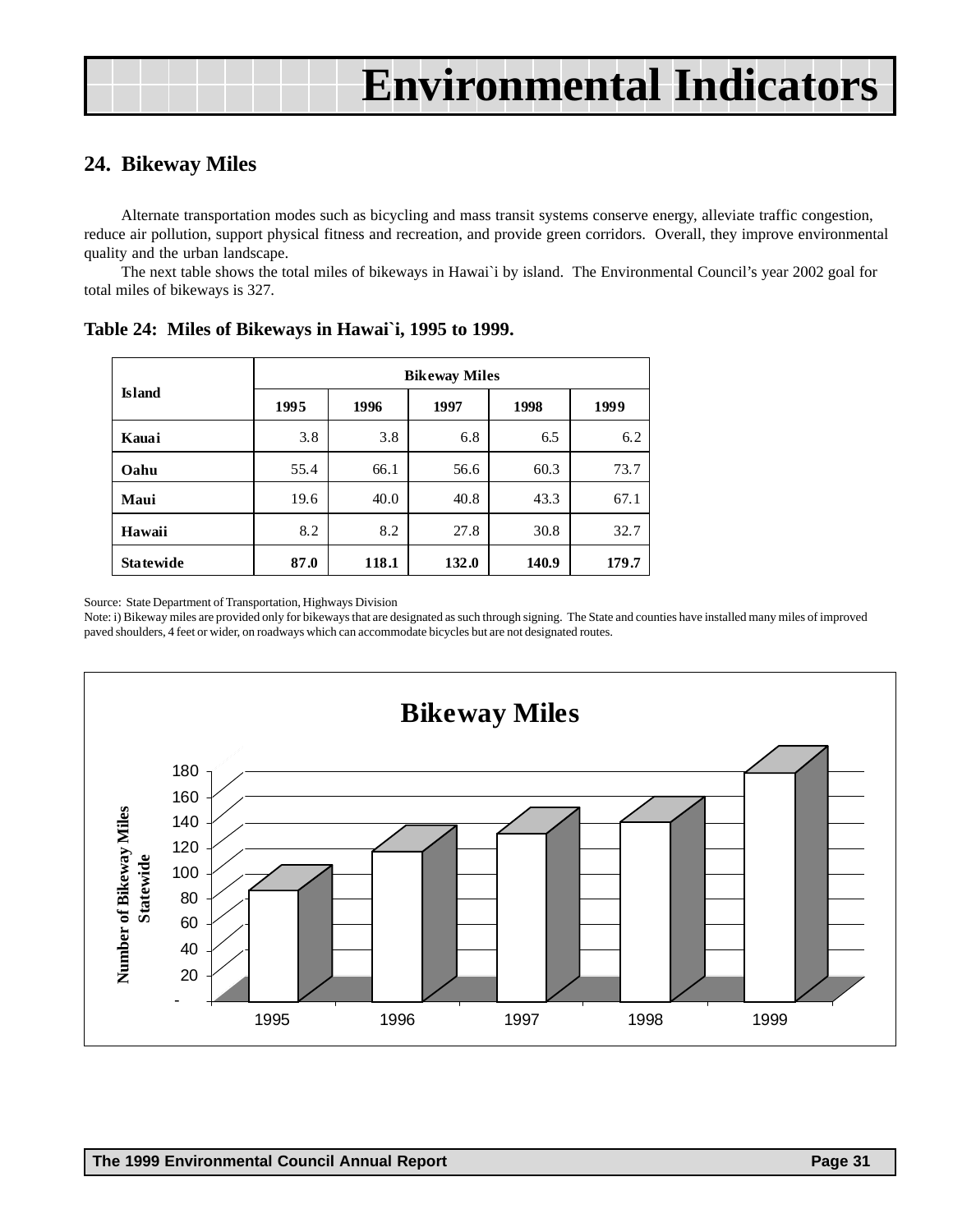# <span id="page-31-0"></span>**25. Number of Bus Boardings on O`ahu**

The data below are estimates of the number of boardings on O`ahu for TheBus. An effective mass transit system can reduce traffic congestion and improve the quality of life in a city. These estimates are calculated based on the amount of money in the fare box, number of monthly passes sold, and random samples. The Environmental Council's year 2002 goal for bus boardings on O`ahu is 89 million.

**Table 25: Number of Bus Boardings on O`ahu, 1992 to 1998.**

| Year                                                         | 1992 | 1993 | 1994   1995   1996   1997 |  |                           | 1998 |
|--------------------------------------------------------------|------|------|---------------------------|--|---------------------------|------|
| <b>Total Number of Bus</b><br><b>Boardings (in millions)</b> | 79.1 | 79.5 |                           |  | 79.6   81.2   76.3   73.9 | 71 2 |

Source: Public Transit Division of the Department of Transportation Services.

Note: i) Figures include residents and visitors.

ii) The figures are calendar year estimates of total passengers for TheBus calculated from reports to the American Public Transit Association.



Note: The vertical axis does not begin with zero.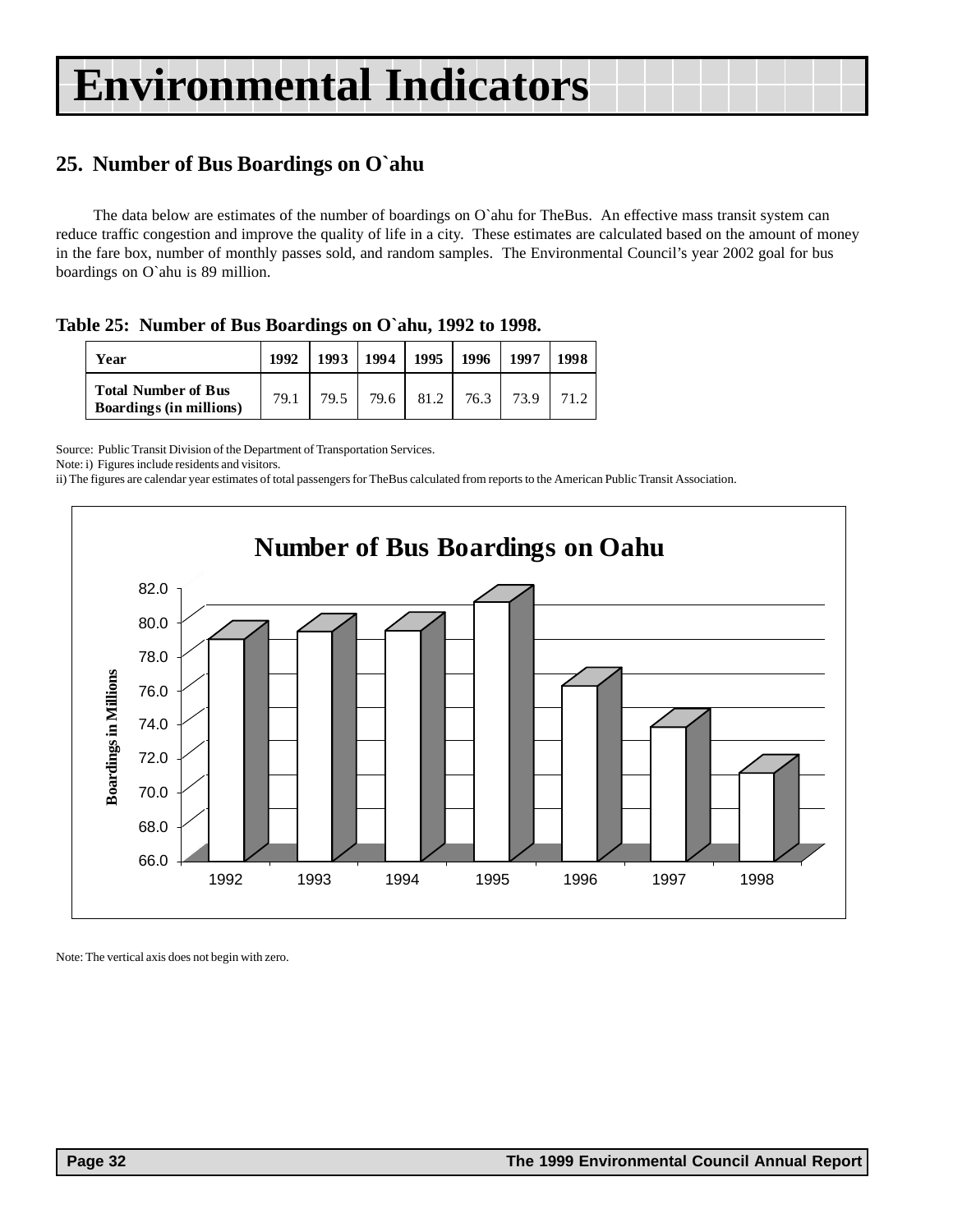# <span id="page-32-0"></span>**1999 Environmental Progress Report Card**

In this section, the Environmental Council grades the status of Hawai`i's environment. This year the Council continues to measure progress towards annual goals. This report card provides citizens and policy makers with a quick assessment of how well we are caring for our environment. The Council hopes this evaluation stimulates the public to learn about and take action to improve our environment. Your thoughts and suggestions on the content and methodology of this report card are welcomed.

| <b>1999 Environmental Progress</b><br><b>Report Card</b><br><b>State of Hawai'i</b> |                |
|-------------------------------------------------------------------------------------|----------------|
| <b>Energy Use</b>                                                                   | $\mathsf{C}$   |
| Use & Recycling of Resources                                                        | $C+$           |
| <b>Biodiversity Maintenance</b>                                                     | $B -$          |
| Air Quality                                                                         | $\overline{C}$ |
| <b>Water Quality</b>                                                                | B              |
| <b>Terrestrial Quality</b>                                                          | B              |
| Public Awareness & Concern                                                          | $B+$           |
| <b>Overall Progress Grade</b>                                                       | К-             |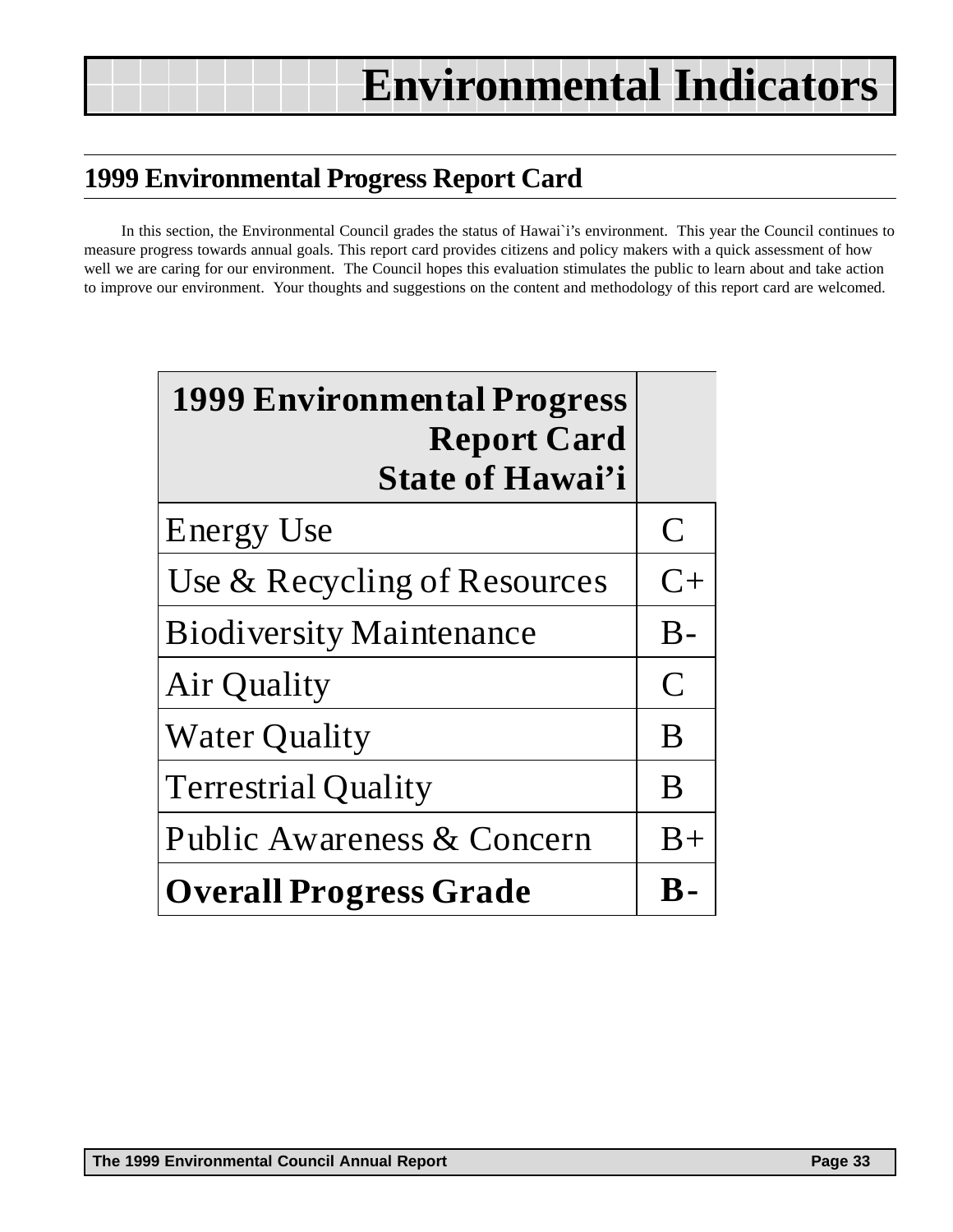# Method for Calculating Environmental Progress Grades:

#### **Step 1.**

#### Environmental Progress Scores and Grade

The method used to calculate the grades was selected to reward progress toward environmental indicator goals established for the year 2002. Progress is evaluated on a yearly basis and is measured relative to incremental progress toward the year 2002 goal. The grading system rewards Hawai`i's people for movement towards sustainability and reduction of pollution levels.

Establishing goals for each environmental indicator is a necessary starting point for the grading method. In some instances the agency responsible for monitoring the data has an established target for the indicator. The Council considered agency goals in establishing our year 2002 goals for the indicators used in this report card.

With the previous year's data and year 2002 goal available it is possible to determine annual increments approaching the goal. An exponential function, one which involves decreasing incremental change over time, is used to calculate annual increments. Indicator ratings are assessed relative to annual goals and an unacceptable condition.

| Individual indicator scores are assigned as follows:  |         |
|-------------------------------------------------------|---------|
| Present condition equal to or better than annual goal | $= 100$ |
| Present condition equal to previous year's level      | $= 50$  |
| Present condition equal to unacceptable condition     | $= 0$   |

A linear scale is employed to assign scores for conditions falling between the limits listed above. Letter grades corresponding to the assigned scores are given in the same manner as last year.

#### Environmental Sustainability Scores and Grades

The method used is based on the National Wildlife Federation's 1971 Environmental Quality Index (Kimball, 1972). Individual indicator scores are assigned as follows:

| Present condition equal to or better than optimum condition |     | $= 100$ |  |
|-------------------------------------------------------------|-----|---------|--|
| Present condition equal to unacceptable condition           | $=$ |         |  |

A linear scale is employed to assign scores for conditions falling between the limits listed above. Letter grades corresponding to the assigned scores are given in the same manner as last year.

#### **Step 2.**

The environmental indicators are then organized into eight categories. The categories are: Energy Use, Use and Recycling of Resources, Biodiversity Maintenance, Air Quality, Water Quality, Terrestrial Quality, Public Awareness & Concern.

A weight is assigned to each of the indicators in a given category. This weight is used to obtain the score for each category. The weights are assigned to each indicator in relation to the empirical importance of the indicator itself as well as the reliability of its related data. For simplicity in interpreting the "0" to "100" scores, letter grades are used.

#### **Step 3.**

Finally, a weighted average of the nine components is used to obtain a progress index and grade for Hawai`i's environment.

#### Limitations:

The comprehensiveness and accuracy of the grades are limited by the following factors:

a) The assessment is based on a sample of 18 environmental indicators. This small sample is not a full representation of Hawai`i's environment.

b) The benchmarks for unacceptable and 2002 goals are based on assumptions and judgments made by the Council (see below). Others may have very different opinions about the figures.

c) The relative importance value to compute the weighted averages for the categories and total index is also subjective based on the Council's beliefs.

This is the third attempt to assess the status of Hawai`i's environment. The Council hopes to continually refine and improve this assessment process.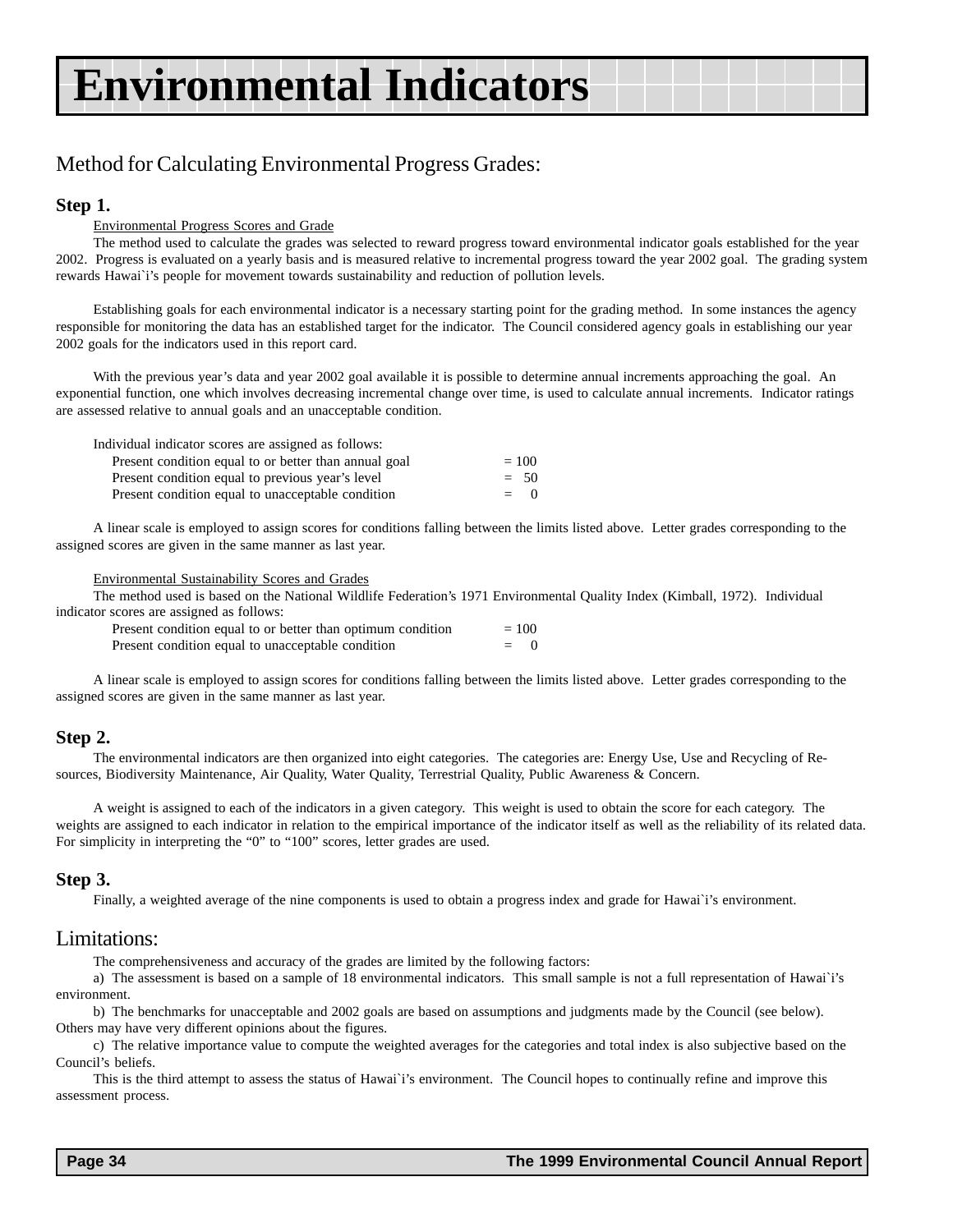#### **Table A: Benchmarks, Environmental Progress Points and Sustainability Scores.**

| <b>Indicator</b>                                          | Unacceptable     | Prev.         | Latest        | Latest       | Year         | Opti-                    | <b>Progress</b> |               | Sustainable |                   |
|-----------------------------------------------------------|------------------|---------------|---------------|--------------|--------------|--------------------------|-----------------|---------------|-------------|-------------------|
|                                                           | Condition        | Year<br>Level | Year<br>Level | Year<br>Goal | 2002<br>Goal | m <sub>um</sub><br>Cond. | Pts.            | Grade         | Pts.        | Grade             |
| % of Energy from<br>Renewable Sources                     | 0.0              | 6.7           | 6.4           | 7.5          | 10.0         | 25.0                     | 48              | $\mathsf{C}$  | 26          | D                 |
| Water Consumption in<br><b>Million Gallons</b>            | 100,000          | 71,800        | 73,317        | 71,436       | 70,000       | 50,000                   | 47              | $\mathsf{C}$  | 53          | $\mathsf C$       |
| % of Treated Wastewater<br>Reused                         | $\overline{0}$   | 10.4          | 11.3          | 8.6          | 25           | 50                       | 63              | $B -$         | 23          | $D -$             |
| Daily per capita Waste<br>Generated in pounds             | 18               | 8.9           | 8.3           | 7.8          | 4.3          | 3.6                      | 75              | $B+$          | 67          | $\, {\bf B}$      |
| % of Waste Diverted                                       | $\mathbf{0}$     | 25            | 24            | 31           | 50           | 75                       | 48              | $\mathsf{C}$  | 32          | ${\bf D}$         |
| Hazardous Waste<br>Generated in Tons                      | 4,500            | 1,702         | 1,669         | 1,477        | 900          | 500                      | 57              | $C+$          | 71          | $\, {\bf B}$      |
| Number of Abundant<br>Native Plant Species                | $\overline{0}$   | 493           | 439           | 574          | 757          | 1093                     | 45              | $\mathcal{C}$ | 40          | $C-$              |
| Onaga Spawning<br><b>Potential Rate</b>                   | $\boldsymbol{0}$ | 4             | 5             | 7            | 15           | 50                       | 75              | $B+$          | 10          | $\mathbf F$       |
| Annual Average<br>Particulate Levels (ug/m <sup>3</sup> ) | 50               | 13            | 15            | 12           | $10$         | 10                       | 47              | $\mathcal{C}$ | 88          | $\mathbf{A}$      |
| Days Beaches Posted<br>Unsafe                             | 100              | 28            | 13            | 19           | 5            | $\mathbf{1}$             | 100             | A+            | 88          | $\mathbf A$       |
| Number of Oil and<br>Chemical Spills                      | 1000             | 500           | 530           | 491          | 200          | 100                      | 47              | $\mathsf{C}$  | 52          | $\mathcal{C}$     |
| Conservation Land Area<br>in million acres                | 1.03             | 1.98          | 1.98          | 2.01         | 2.11         | 2.25                     | 50              | $\mathsf{C}$  | 78          | $B+$              |
| % of Population Served<br>Water Below MCLs                | 90               | 98.2          | 99.8          | 96           | 100          | 100                      | 94              | A             | 98          | A                 |
| % of State Funding for<br>Environment                     | 0                | 1.10          | 1.30          | 1.15         | 1.90         | 2.50                     | 87              | A             | 52          | $\mathcal{C}$     |
| Number of Motor<br>Vehicles per capita                    | $\mathbf{1}$     | 0.67          | 0.68          | 0.67         | 0.61         | 0.33                     | 48              | ${\bf C}$     | 48          | $\mathsf C$       |
| Noise Complaints per<br>100,000 People                    | $100\,$          | 35            | 32            | 33           | $25\,$       | $10\,$                   | 100             | $A+$          | 76          | $\rm B+$          |
| <b>Bikeway Miles</b>                                      | $\boldsymbol{0}$ | 141           | 180           | 174          | 327          | 1309                     | 100             | $A+$          | 14          | $_{\rm F}$        |
| <b>Annual TheBus</b><br>Boardings in millions             | $\boldsymbol{0}$ | 74            | 71            | $78\,$       | 89           | 124                      | 48              | ${\bf C}$     | 57          | $\mathrm{C}\!+\!$ |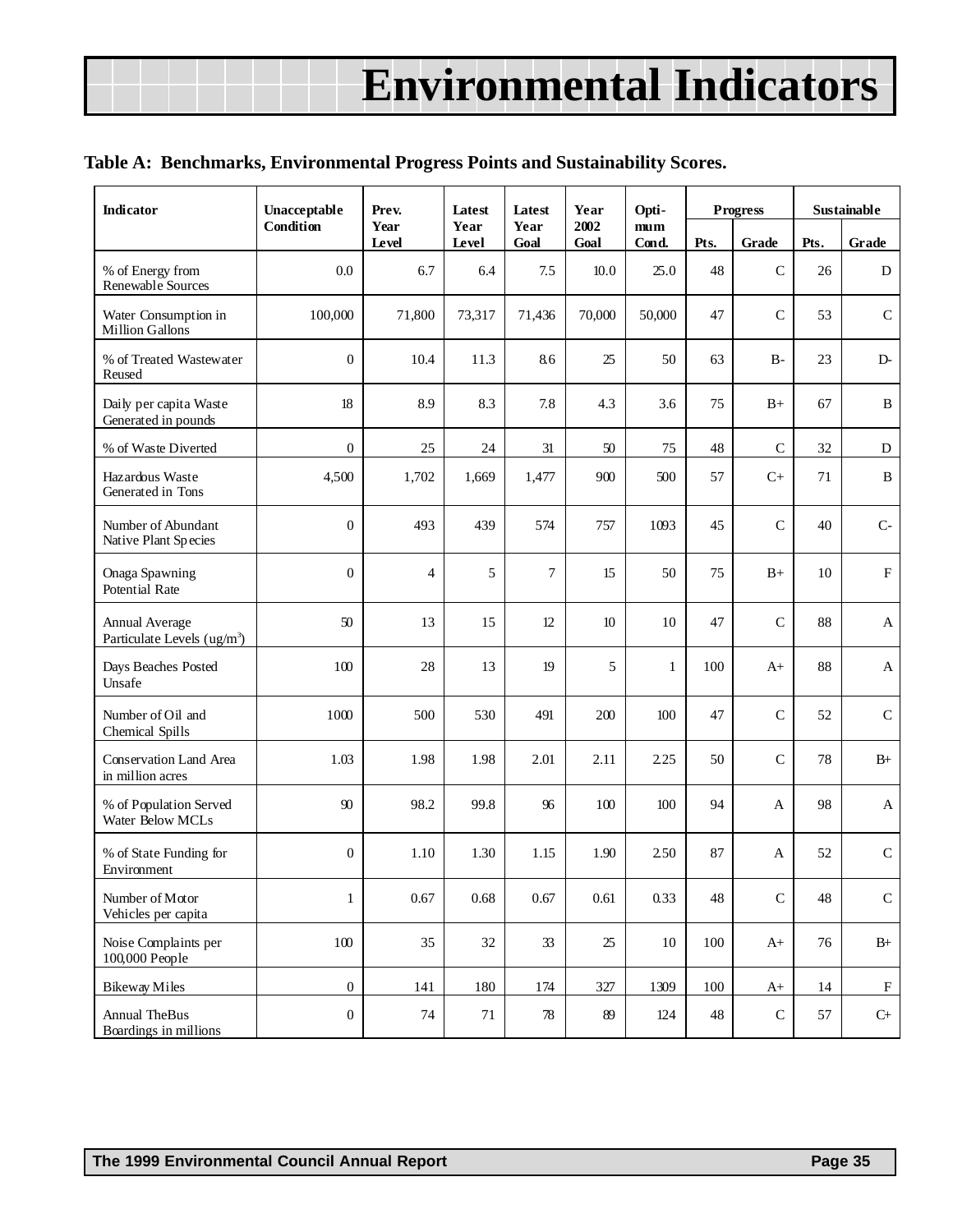### **Table B: Scores and Grades for Environmental Progress**

| Category                           | <b>Indicator</b>                                          | <b>Progress</b><br><b>Points</b> | <b>Relative</b><br>Weights | Category<br><b>Scores</b> | Category<br>Grade | Category<br>Weights | <b>Total</b><br><b>Score</b> | <b>Total</b><br>Grade |
|------------------------------------|-----------------------------------------------------------|----------------------------------|----------------------------|---------------------------|-------------------|---------------------|------------------------------|-----------------------|
| <b>Energy Use</b>                  | % of Energy from<br>Renewable Sources                     | 48                               | 100%                       | 48                        | $\mathbf C$       | 10%                 | 63                           | $B-$                  |
| Use &<br>Recycling of<br>Resources | Water Consumption in<br>Million Gallons                   | 47                               | 20%                        | 58                        | $C+$              | 20%                 |                              |                       |
|                                    | % of Treated<br><b>Wastewater Reused</b>                  | 63                               | 20%                        |                           |                   |                     |                              |                       |
|                                    | Daily per capita Waste<br>Generated in pounds             | 75                               | 20%                        |                           |                   |                     |                              |                       |
|                                    | % of Waste Diverted                                       | 48                               | 20%                        |                           |                   |                     |                              |                       |
|                                    | Hazardous Waste<br>Generated in Tons                      | 57                               | 20%                        |                           |                   |                     |                              |                       |
| Biodiversity<br>Maintenance        | Number of Abundant<br>Native Plant Species                | 45                               | 50%                        | 60                        | $B-$              | 10%                 |                              |                       |
|                                    | Onaga Spawning<br>Potential Rate                          | 75                               | 50%                        |                           |                   |                     |                              |                       |
| Air Quality                        | Annual Average<br>Particulate Levels (ug/m <sup>3</sup> ) | 47                               | 100%                       | 47                        | $\mathbf C$       | 15%                 |                              |                       |
| Water Quality                      | Days Beaches Posted<br>Unsafe                             | 100                              | 50%                        | 74                        | $\bf{B}$          | 15%                 |                              |                       |
|                                    | Number of Oil &<br>Chemical Spills                        | 47                               | 50%                        |                           |                   |                     |                              |                       |
| Terrestrial<br>Quality             | Conservation Land<br>Area in million acres                | 50                               | 50%                        | 72                        | B                 | 15%                 |                              |                       |
|                                    | % of Water Below Max<br>Contaminant Levels                | 94                               | 50%                        |                           |                   |                     |                              |                       |
| Public<br>Awareness &              | % of State Funding for<br>Environment                     | 87                               | 20%                        | 77                        | $B+$              | 15%                 |                              |                       |
| Concern                            | Number of Motor<br>Vehicles per capita                    | 48                               | 20%                        |                           |                   |                     |                              |                       |
|                                    | Noise Complaints per<br>100,000 People                    | 100                              | 20%                        |                           |                   |                     |                              |                       |
|                                    | <b>Bikeway Miles</b>                                      | 100                              | 20%                        |                           |                   |                     |                              |                       |
|                                    | <b>Annual TheBus</b><br>Boardings in millions             | 48                               | 20%                        |                           |                   |                     |                              |                       |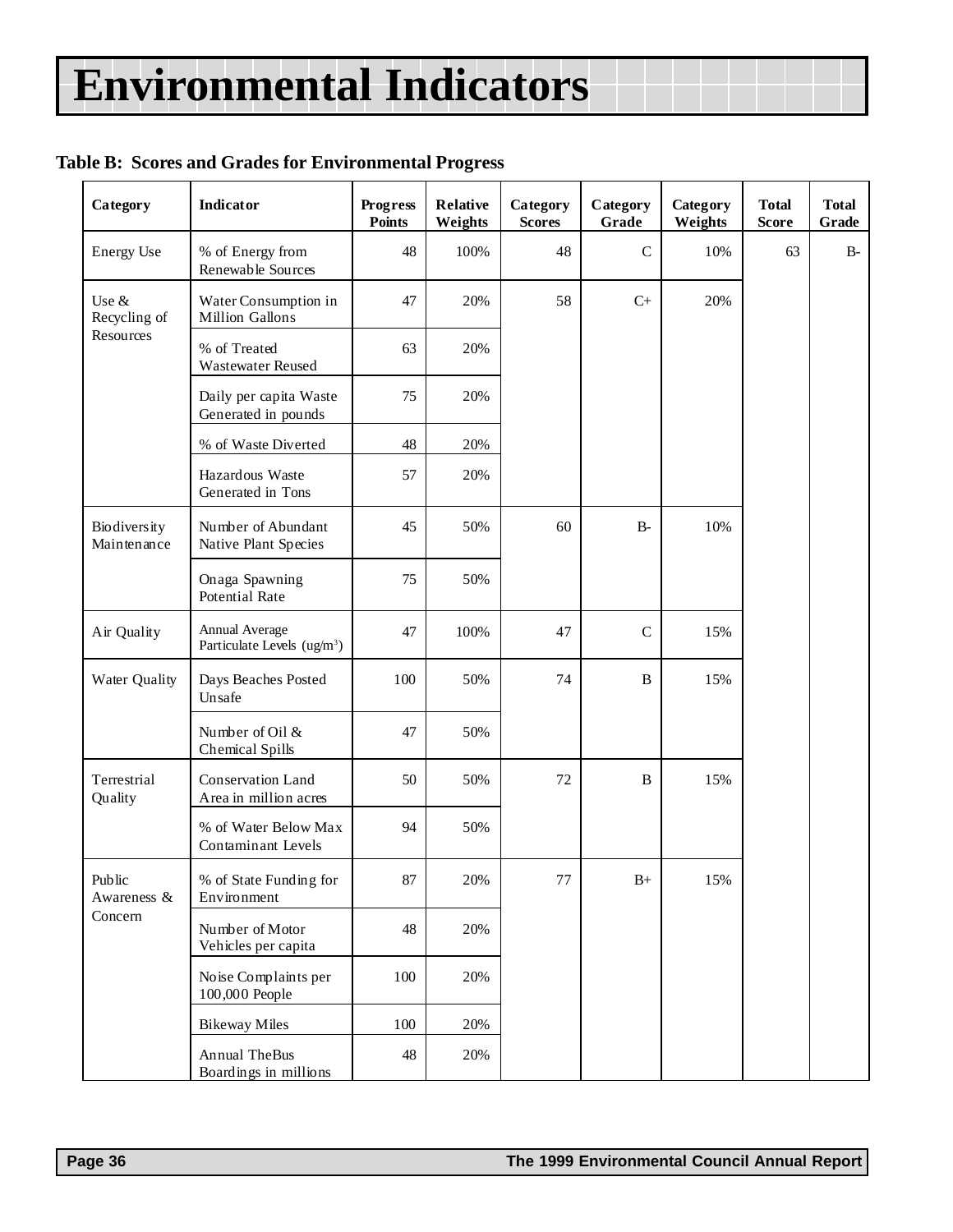#### Assumptions:

The Environmental Council's assumptions for unacceptable conditions, year 2002 goals, and optimum levels for Hawai`i's environmental indicators are listed below.

a) Renewable Energy: The Department of Business, Economic Development and Tourism has proposed a year 2002 goal of 7% for the amount of energy from renewable sources. The Council prefers a more aggressive goal of 10% for the year 2002 and 25% for optimum conditions.

b) Water Consumption: The Council has set 70,000 million gallons per year as the goal for the year 2002. 100,000 is unacceptable. The optimum level is 50,000.

c) Treated Wastewater Reused: The Department of Health has set a reuse target of 25% for the year 2002. The optimum level is 50%.

d) Waste Generated: According to Healthy Hawai`i 2000, the national objective is to reduce the average pounds of municipal solid waste produced per person each day to no more than 3.6 pounds. The optimum level is the same as the national objective. The year 2002 goal is the present national average of 4.3 pounds per person per day (EPA, 1997). It is unacceptable to produce 5 times the national objective.

e) Waste Diverted: Pursuant to section 342G-3, HRS, it is the goal of the state to reduce solid waste stream prior to disposal by 50% by the year 2000. The same goal is used for the year 2002. The optimum level is 75%.

f) Hazardous Waste: The Department of Health has set a target of 900 tons for the year 2002. Five times the target amount is unacceptable. The optimum target is 500 tons.

g) Native Plant Species: There are 1093 native plant species in Hawai`i. The year 2002 goal is to have all the "species of concern" listed in 1997 upgraded to "abundant." Optimally, all native species would be in abundance.

h) Onaga SPR: The National Marine Fisheries Service has set a target of 15% or better for the Onaga SPR for the year 2002. The optimum level is 50%.

i) Particulate Levels: The year 2002 goal and the optimum level is 10 micrograms per cubic meter.

j) Beaches Posted Unsafe: The Department of Health has set a target of 5 beach closure days for the year 2002. A level of 100 beach closure days per year is unacceptable. Optimally, there would be one beach closure day or less.

k) Oil and Chemical Spills: The year 2002 goal is to have less than 200 spills. The optimum number is 100 or less.

l) Conservation Land: The 2002 goal coincides with the State Land Use District Boundary Review, 1992 recommendation that approximately 150,000 acres of Urban and Agricultural lands be converted to Conservation zoning. The report also identifies another 139,000 acres of non-Conservation land as "Areas of Critical Concern" that should be protected for its conservation resource value. Therefore, the optimum level is the conversion of 289,000 acres. Any less amount than one fourth of state lands in the Conservation district is unacceptable.

m) Clean Drinking Water: The year 2002 goal and the optimum level to have 100% of the population drinking clean water.

n) Environmental Spending: Based on information presented in World Resources Institute's 1992 Environmental Almanac the average state in the U.S. spends approximately 1.9% of its state budget on environmental protection. The year 2002 goal is the same as the average state. The optimum level is 2.5%.

o) Motor Vehicles: The year 2002 goal is to reduce the number of motor vehicles per capita by 10% from the 1995 level. One motor vehicle per person is unacceptable. The optimum level should be one motor vehicle for every three people (the average household size is three people).

p) Noise Complaints: The year 2002 goal is 25 complaints per hundred thousand people. An average of 100 noise complaints per hundred thousand people is unacceptable. The optimum number is 10 or less per hundred thousand people.

q) Bikeway Miles: According to Bike Plan Hawai`i a total of 1,309 miles of bikeways is proposed. The optimum condition is the construction of all the bikeways proposed. The year 2002 goal is to have 25% of the bikeways installed.

r) Bus Ridership: The present bus fleet is 525. The FEIS for the Honolulu Rapid Transit Program considered an expanded bus fleet of 997 buses for the Transportation System Management alternative. Based on Table 1.1 in the Comprehensive Bus Facility & Equipment Requirements Study, we estimate that the number of boardings for a fleet of 997 buses would be 124,000,000 per annum. The optimum level is 124,000,000 boardings. The year 2002 goal is to increase boarding by 10% from 1995 levels.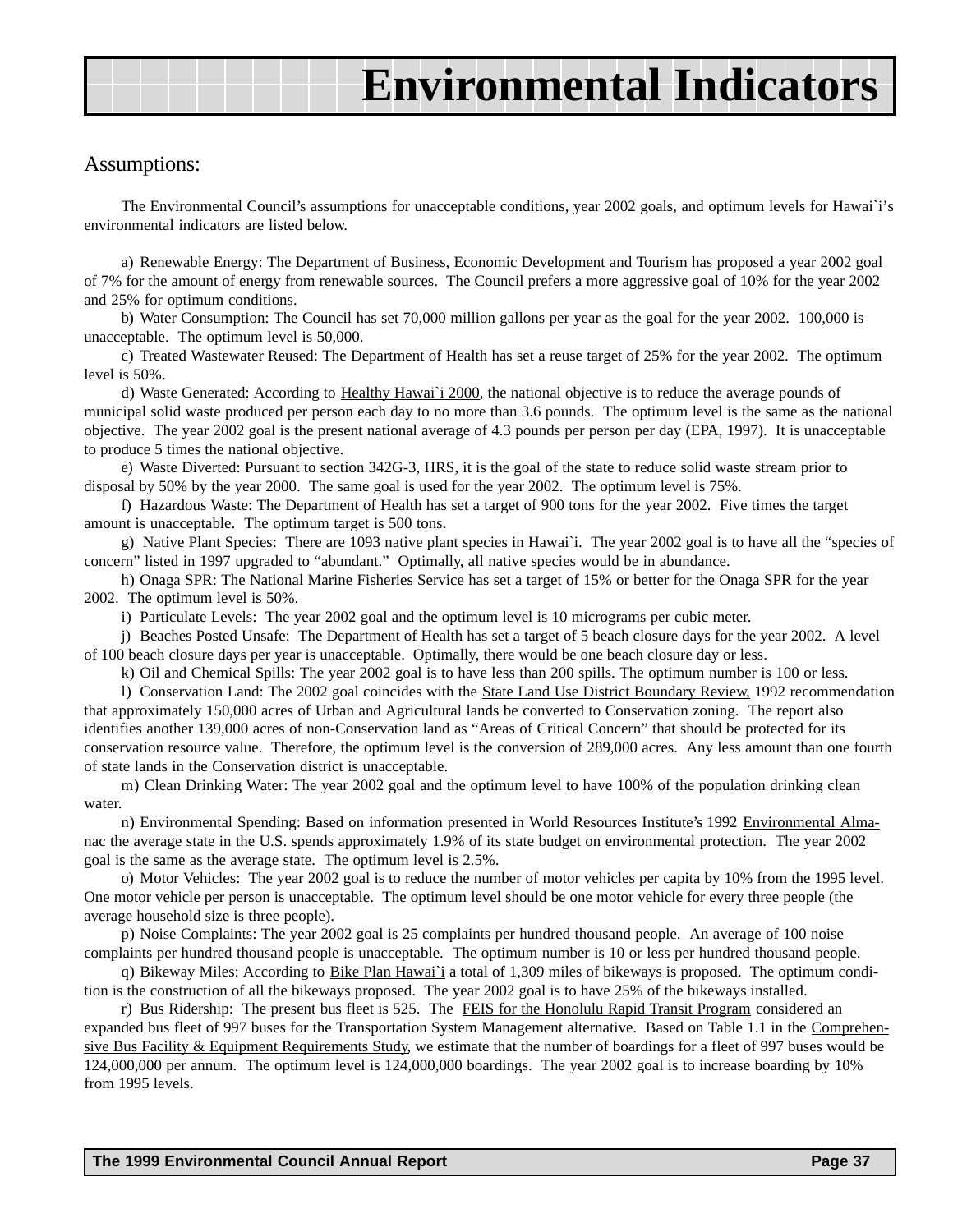### Letter Grades:

For the sake of simplicity in interpreting the "0" to "100" scores, letter grades are used. The scale that we used was obtained from A Rating Guide to Life in America's Fifty States (Thomas, 1994).

| $100 = A +$   |
|---------------|
| $85-99 = A$   |
| $80-84 = A-$  |
| $75-79 = B+$  |
| $65-74 = B$   |
| $60-64 = B -$ |
| $55-59 = C+$  |
| 45-54 = C     |
| 40-44 $= C$ - |
| $35-39 = D+$  |
| $25 - 34 = D$ |
| $20-24 = D-$  |
| $0-19 = F$    |

### References:

City and County of Honolulu, Department of Transportation Services. Final Environmental Impact Statement for the Honolulu Rapid Transit Program. Honolulu, 1992.

Hawai`i Department of Business, Economic Development and Tourism. State Energy Resources Coordinator's Annual Report. Honolulu, 1994.

Hawai'i Department of Business, Economic Development and Tourism. The State of Hawai'i Data Book, 1998. Honolulu, 1999.

Hawai'i Department of Health. Healthy Hawai'i 2000: Preliminary Objectives and Health Status Indicators for the State of Hawai`i. Honolulu, 1995.

Hawai`i Department of Health. The State of Environmental Protection In Hawai`i. Honolulu, 1997.

Hawai`i Department of Health. Indicators of Environmental Quality, September 1999.

Hawai`i Department of Transportation. Bike Plan Hawai`i. Honolulu, 1994.

Honolulu Public Transit Authority. Comprehensive Bus Facility & Equipment Requirements Study. Honolulu, 1994.

Kimball, Thomas L. Why Environmental Quality Indices? In The Quality of Life Concept by the Environmental Protection Agency. Warrenton, Virginia, 1972.

Office of State Planning. State Land Use District Boundary Review. Honolulu, 1992.

Thomas, G. Scott. A Rating Guide to Life in America's Fifty States. New York: Prometheus Books, 1994.

United States Environmental Protection Agency. Characterization of Municipal Solid Waste in the United States: 1996 Update. EPA530-R-97-015. Washington, DC.

World Resources Institute. Environmental Almanac. Boston: Houghton Mifflin Company, 1992.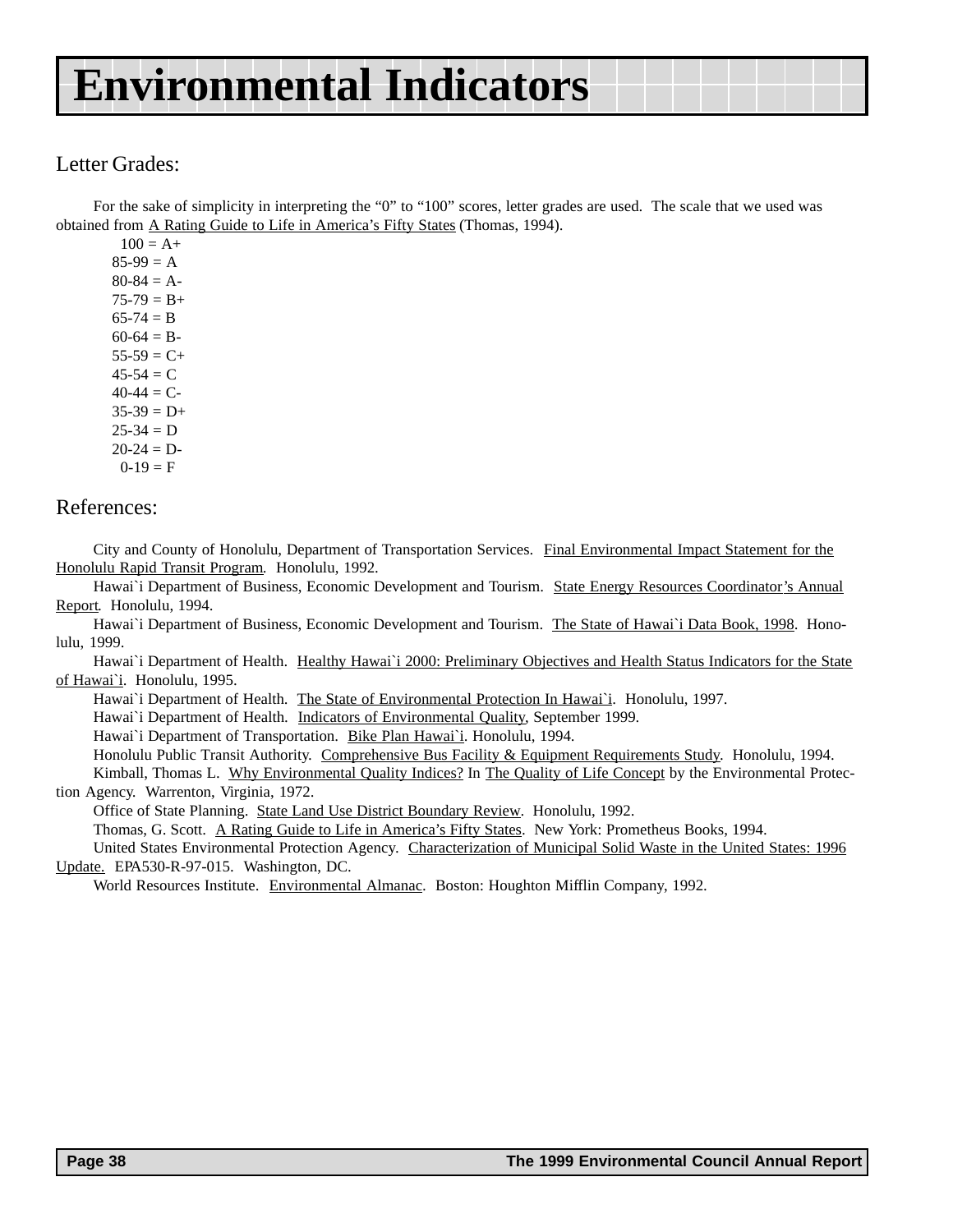# **Section II**

# **Agency Goals**

**The Environmental Council monitors agency progress in achieving the state's environmental goals and makes an annual report with recommendations to the Governor and Legislature. The Council asks each agency for its environmental goals and objectives for inclusion in its annual report. Each agency identifies its top three environmental goals for the past and current years and the results of its efforts to achieve these goals.**

# **Top Agencies**

**The Environmental Council is commending the following agencies for doing well in meeting their environmental goals.**

# **General Category**

**State Department of Defense, Hawaii Army National Guard for: 1) receiving the U.S. Department of the Army, National Guard Bureau recognition for outstanding achievement in natural resources; 2) installing two miles of fence to protect endangered plants; 3) propagating and outplanting 20 species of rare and endangered plants; 4) establishing protocols to reduce fire, species disturbance and alien species dispersal by soldiers; and 5) completing surveys of rare/endangered species on training areas statewide.**

**State Department of Education for: 1) meeting National Environmental Education Guidelines in the DOE's Science Content Standards; and 2) establishing partnerships with public and private agencies to enrich the instructional delivery of environmental education through contextual learning in the areas of alternative energy, marine environment, and environmental issues in the community.**

# **Environmental Agencies**

**State Department of Agriculture, Plant Industry Division for: 1) issuing 1,028 violation notices resulting from surveillance and inspection of Hawaii-bound air and sea baggage, cargo, mail, and visitors; 2) intercepting 388 insect alien species upon arrival to Hawai`i; 3) releasing and establishing two parasites to control the citrus blackfly, a serious pest; 4) releasing the gorse rust pathogen to control gorse, a thorny shrub that forms impenetrable thickets in pastures, rangelands, and conservation lands; and 5) eradicating Banana Bunchy Top Virus, a serious disease of bananas, from Kona.**

**State Department of Land and Natural Resources, Division of Forestry and Wildlife for: 1) cooperating with 12 landowners statewide in managing 2,226 acres of private land under the Forest Stewardship Program; 2) pollinating and out-planting the endangered Mauna Kea and Mauna Loa silverswords in both in-planted and wild populations; and 3) maintaining 35 rare plant sanctuaries on Kauai, Maui and Oahu.**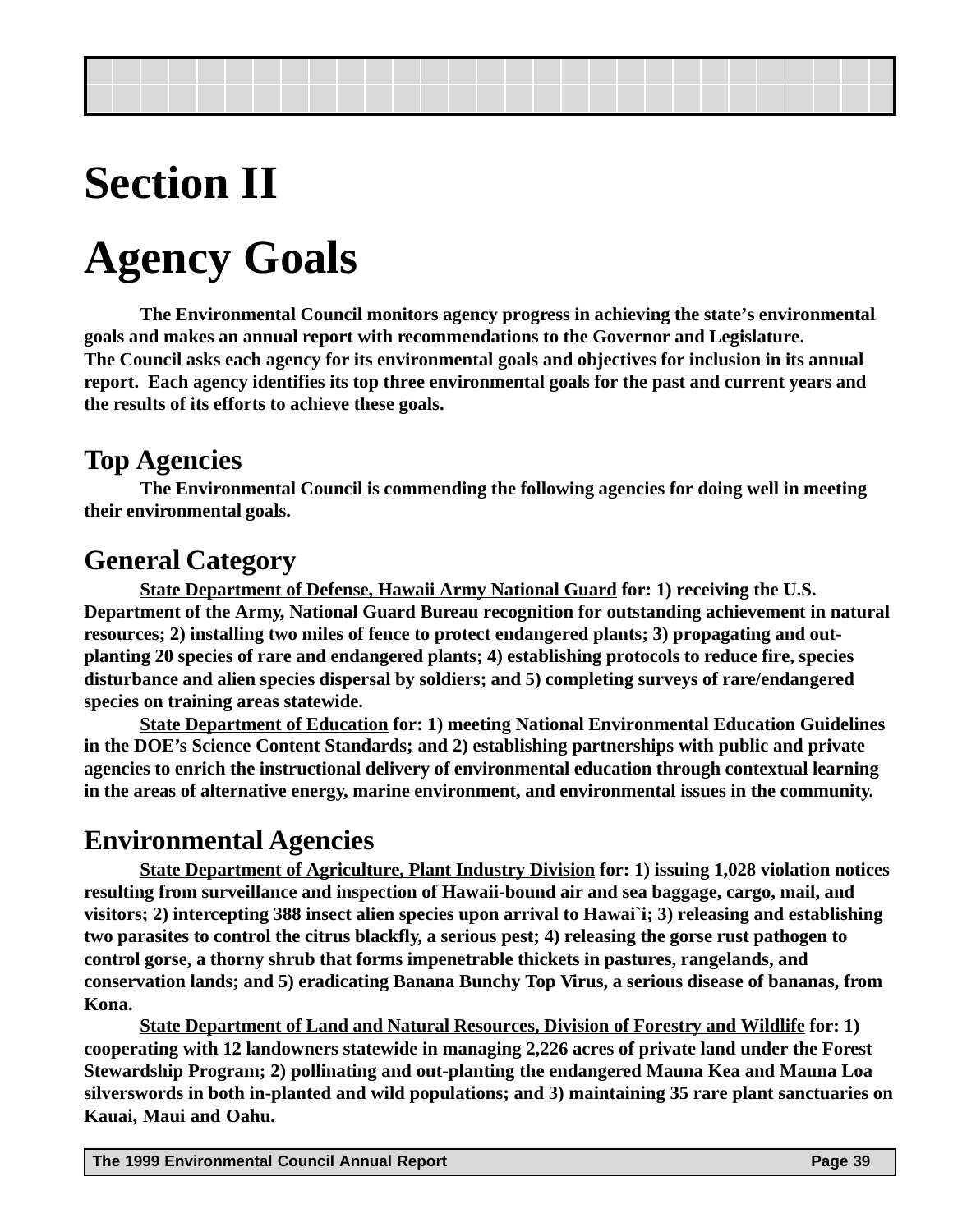### <span id="page-39-0"></span>**State Department of Accounting and General Services**

*I. Goals/Objectives for FY 1999*

A. Goal/Objective #1: The Archives Division will recycle obsolete records where practical. Where recycling is impractical, the documents will be sent to the Honolulu Resource Recovery Venture (H-Power Plant), rather than disposal at a landfill.

B. Goal/Objective #2: The Public Works Division will minimize the use of MC-30, a petroleum-based prime coat material used for asphalt concrete paving. Beside having an objectionable odor, wash-off of the material during rainy weather presents a pollution threat to streams, lakes and the ocean. In addition, minimizing its use will also avoid potential contamination of the soil. The Guide Specifications addressing this matter will also include requirements addressing the use of recycled glass for use in the base course material beneath the pavement.

C. Goal/Objective #3: The Public Works Division will reduce paper consumption by printing construction specifications on both sides of each sheet of paper. The Division will also continue to recycle paper.

*II. Results of Efforts FY 1999*

A. Goal/Objective #1: The Archives Division is continuing to recycle and send waste to the H-Power Plant.

B. Goal/Objective #2: Public Works has banned the use of MC-30 in its projects. DAGS determined that prime coat material is not needed for asphalt paving unless there are excessive loads or steep slopes.

C. Goal/Objective #3: Public Works has implemented using both sides of each sheet to print specifications.

#### *III. Goals/Objectives FY 2000*

A. Goal/Objective #1: The Public Works Division will try to minimize dust nuisance during construction projects. Consideration will be taken during the phasing of projects so that later phases of the project should be done downwind from earlier phases so that dust will not blow into the completed portions. If this is not feasible, fiberglass filters will be placed on the windows of the completed buildings to keep dust out.

B. Goal/Objective #2: For renovation projects, the Public Works Division will test for and identify whether leadbased paint is present and ensure that the area does not become contaminated with lead residue.

C. Goal/Objective #3: Where it is feasible, the Public Works Division will start to consider using treated wastewater to irrigate playfields and landscaped areas. This will reduce the water cost and will also save our precious water supply

# **State Department of Agriculture**

*I. Goals/Objectives for FY 1999*

A. Goal/Objective #1: To prevent the introduction of harmful pests and diseases by inspecting all incoming shipments of plant materials.

B. Goal/Objective #2: Limit the plant pest population which can cause significant economic damage to agriculture or constitute a serious threat to the environment.

C. Goal/Objective #3: To ensure the efficient, effective, and safe use of pesticides to minimize adverse effects on the environment, and enable the agricultural industry to continue the use of pesticides.

*II. Results of Efforts for FY 1999*

A. Goal/Objective #1: Issued 1,028 violation notices resulting from surveillance and inspection of Hawaii-bound air and sea baggage, cargo, mail, and visitors.

\* A total of 388 insect interceptions were made of species not known to occur in Hawaii.

\* Nearly 23,000 persons were informed of the Plant Quarantine Branch's requirements for importing plant materials and non-domestic animals through tours of the Branch facilities.

B. Goal/Objective #2:

\* Eradicating Banana Bunchy Top Virus, a serious disease of bananas, from Kona, Hawaii.

\* Released and established two parasites (Encarsia opulenta and Amitus hesperidum) to control the citrus blackfly (Aleurocanthus woglumi), a serious pest of citrus.

\* Received approval to release two weevils (Acythopeus burkhartorum and Acythopeus cocciniae) to control ivy gourd (Coccinia grandis), an aggressive lowland vine.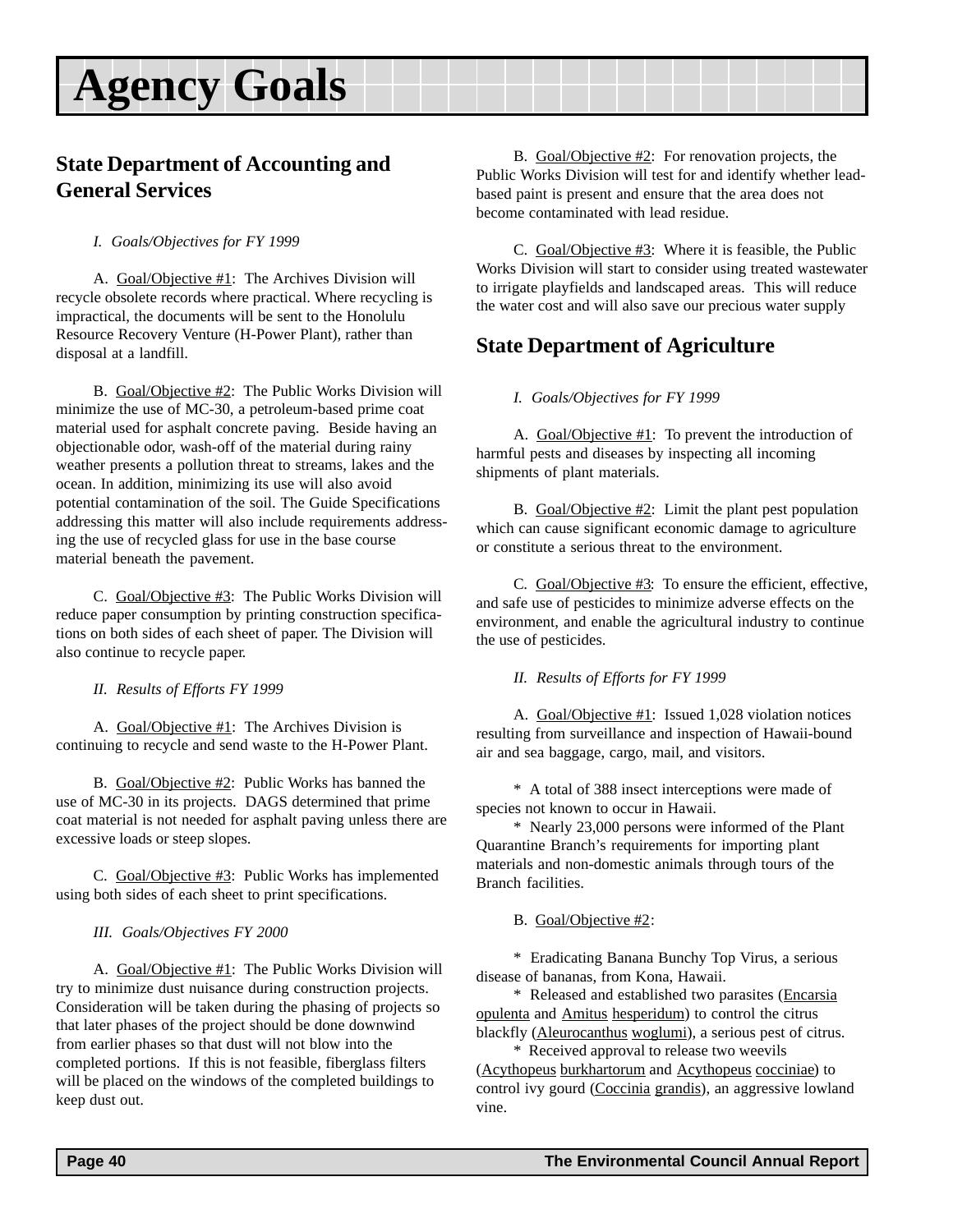<span id="page-40-0"></span>

\* Released the gorse rust pathogen (Uromyces pisi f. sp. europaei) to control gorse (Ulex europaeus), a thorny shrub that forms impenetrable thickets in pastures, rangelands, and conservation lands.

C. Goal/Objective #3:

\* Funded pesticide user education activities, including programs to instruct non-English proficient farmers about pesticide safety.

\* Conducted over 600 inspections of farms, pesticides dealers, and non-farm users for proper use and distribution of pesticides.

\* Issued over 57 warning letters for improper use and collected \$14,275 in penalties for illegal use or sale of pesticides.

*III. Goals/Objectives for FY 2000*

Same as for FY 1999.

### **State Department of the Attorney General**

*I. Goals/Objectives FY 1999*

A. Goal/Objective #1: To improve the State's environmental regulation and enforcement by providing effective and timely legal counsel and training for our clients, expediting enforcement actions, improving coordination with other state and federal agencies, and where appropriate, bringing criminal enforcement actions.

*II. Results of Efforts FY 1999*

A. Goal/Objective #1: The Department assisted the Hazardous Waste Branch in settling several enforcement actions and is assisting in settlement negotiations in an enforcement action against the University of Hawai'i. It also reviewed and helped enact important amendments to the hazardous waste rules that bring the State closer to obtaining federal program authorization. The Department helped both the Solid Waste Branch and the Clean Air Branch develop numerous templates for Notices of Violations and Orders. It also helped the Clean Air Branch bring enforcement actions, draft rule amendments controlling emissions from municipal solid waste combustors and landfills, and litigate challenges to air permits in the Third Circuit and before the Environmental Appeals Board in Washington, D.C. The Department helped the Wastewater Branch negotiate a joint federal-state \$900,000 settlement with Maui County (\$300,000 cash and a \$600,000 water recycling project) for sewage spills over several years, and helped the water branches negotiate a

\$386,400 settlement with a Maui company (\$40,000 cash and \$346,000 in pollution control projects) for various water violations over the years. It also helped the Safe Drinking Water Branch obtain a \$55,000 penalty for underground injection violations. The Department also helped the Hazard and Emergency Evaluation Response Branch to negotiate a joint federal-state action for natural resource damages to state waters, to negotiate three voluntary response agreements resulting in the clean-up of three Honolulu sites to recover \$132,151 for clean-up costs and staff time. The Department obtained convictions for illegal dumping of grease and illegal dumping of diesel fuel.

*III. Goals/Objectives FY 2000*

A. Goal/Objective #1: To improve the State's environmental regulation and enforcement by providing effective and timely legal counsel and training for our clients, expediting enforcement actions, improving coordination with other state and federal agencies, and where appropriate, bringing criminal enforcement actions.

### **State Department of Business, Economic Development & Tourism**

#### *I. Goals/Objectives FY 1999*

A. Goal/Objective #1: Not to over promote fishery resources.

B. Goal/Objective #2: Adoption of a Model Energy Code for Commercial Buildings.

C. Goal/Objective #3: Support legislation for the improvement, management and restoration of resource value lands, including beaches and shores.

#### *II. Results of Efforts FY 1999*

A. Goal/Objective #1: Objective met independent assessment by the Western Pacific Regional Fishery Management Council status of the stock not over fished.

B. Goal/Objective #2: Three Counties have adopted the Model Energy Code for Commercial Buildings. The energy saving are about \$1.1 million per year in consumer energy cost.

C. Goal/Objective #3: Act 84 authorizes beach restoration, creates a beach restoration special fund, and appropriates funds (\$250,000) for beach restoration.

#### **The Environmental Council Annual Report Page 41**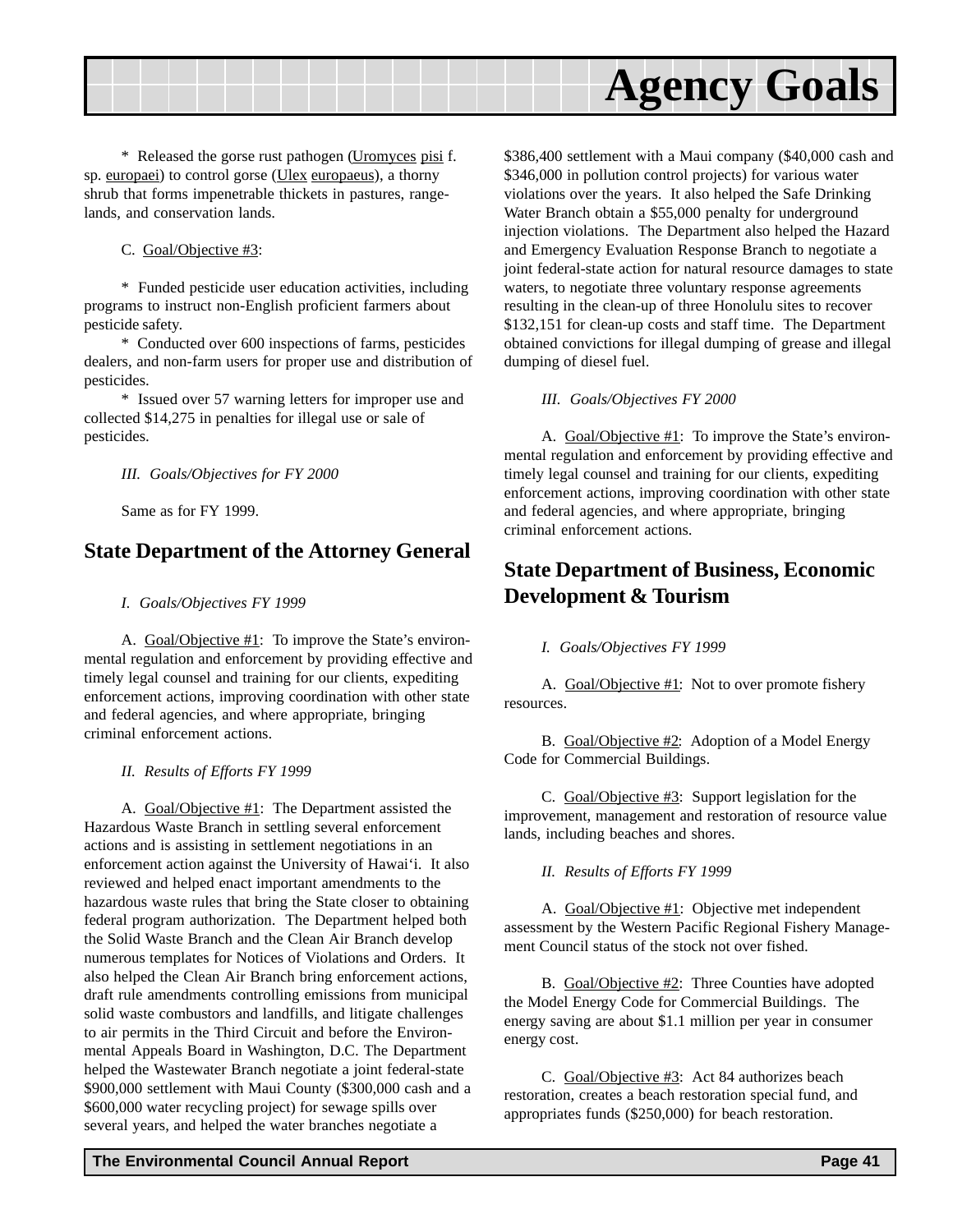#### <span id="page-41-0"></span>*III. Goals/Objectives FY 2000*

A. Goal/Objective #1: Continue to not over promote fishery resources.

B. Goal/Objective #2: Work with Maui County to adopt a Model Energy Code for Commercial Buildings.

C. Goal/Objective #3: Adoption of an Implementation Plan for Hawaii's Coastal Nonpoint Pollution Control Programs in early 2000.

### **State Department of Defense**

#### **Hawaii Army National Guard**

#### *I. Goals/Objectives 1999*

A. Goal/Objective #1: Conservation. Implement integrated natural and cultural resources management, alien species investigation, and continue the endangered species program.

B. Goal/Objective #2: Compliance. Implement solid waste management with an aggressive recycling program, and continue secondary containment projects.

C. Goal/Objective #3: Land management. Continue to develop a geographic information system (GIS) program to integrate environmental survey data into an automated mapping support system. Integrate GIS into a natural disaster protocol.

- *II. Results of Efforts FY 1999*
- A. Goal/Objective #1: Conservation.

Received Department of the Army, National Guard Bureau recognition for outstanding achievement in natural resources. Highlights include: Acquired \$216,000 in Federal grant monies to fund alien species eradication and watershed protection. Installed two miles of fence to protect endangered plants (Kanaio Training Area (KNTA), Maui); propagated and out-planted 20 species of rare and endangered plants (Diamond Head and KNTA). Established protocols to reduce fire, species disturbance and alien species dispersal by soldiers. Reduced soldier and civilian negative impacts to 30 rare, threatened and endangered species at 11 training areas throughout the islands. Hosted high school environmental service events involving a total of 1,000 students throughout the state. Project included outplanting native plants and

weeding noxious species in Diamond Head Crater. Distributed species identification posters to soldiers to increase environmental awareness; published articles in local and national environmental newsletters highlighting the efforts of our interagency partnerships with various State/Federal agencies. Completed surveys of rare/endangered species on HIARNG training areas statewide.

Under the cultural resources program, met compliance with the National Historic Preservation Act to prevent the loss of significant historic and archaeological resources. Completed monitoring of archaeological sites during range clearing, recording, mapping and photographing 26 new archaeological sites related to prehistoric and historic occupation at Kanaio Training Area, Maui; completed an inventory level archaeological survey at the Regional Training Institute, Bellows AFS; received complete concurrence by State Historic Preservation Division for Kalaeloa (Barbers Point) relocation and remodeling of a historic WW II hangar and a Cold War era hangar.

Initiated various ecosystem management projects to accomplish long term program goals. Highlights include: implemented projects at Kanaio Training Area, Maui, directed at endangered plant recovery that include establishing new populations and augmenting existing populations; constructed two state-of-the-art propagation facilities at Fort Ruger, Oahu and Keaukaha Military Reservation (KMR), Hilo, for large scale endangered plant propagation. Conducted an in-depth study of the endangered Hawaiian Hoary bat activity at KMR to determine the effects of military training on bats and to identify effective management activities; and, implemented predator control programs to ensure protection of endangered birds and bats. Initiated a wetland restoration project at Ukumehame training area, Maui, to provide quality habitat for the endangered Hawaiian stilt and the Hawaiian Coot and implemented soil stabilization techniques to reduce run-off and sedimentation of local marine environment.

#### B. Goal/Objective #2: Compliance.

We are currently revising and updating our Spill Prevention Control and Countermeasure Plan to reflect underground storage tank removals, facility changes, and improvements in secondary containment. This year we designed two secondary containment pads for Oahu and one for Hilo. These pads will provide impermeable curbed parking areas for mobile fuel tankers to ensure that in the event of a spill, no fuel comes in contact with soil or water. Construction is targeted for FY 00. Installed four hazardous material containment structures to provide safe storage for flammable and explosive materials.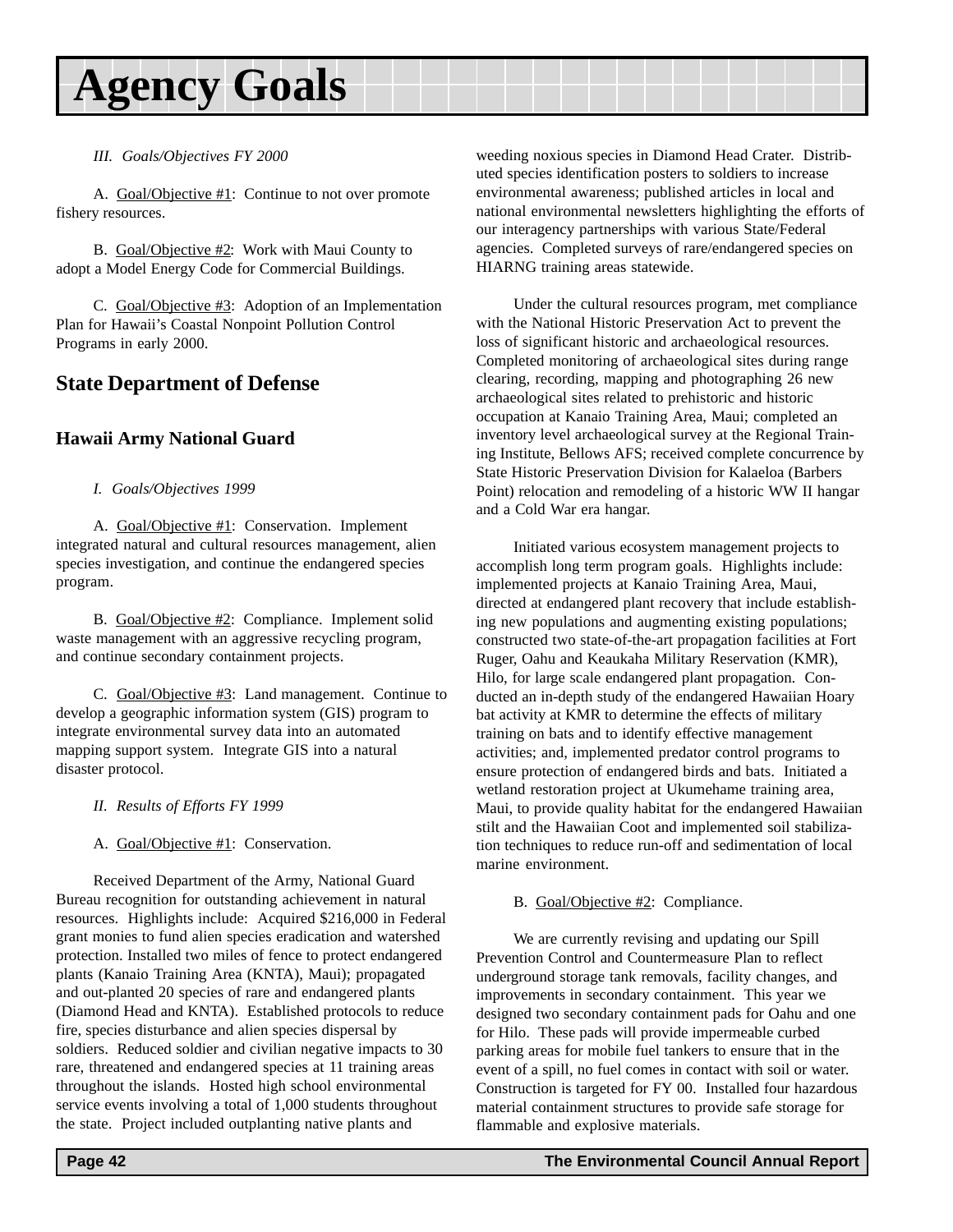<span id="page-42-0"></span>

In terms of Clean Water Act compliance, developed a statewide storm water and wastewater management plan. The plan provides site-specific recommendations regarding oil/water separators, grease traps, and storm water runoff. These recommendations will enable us to achieve greater compliance in the coming year.

As required by the City and County's National Pollutant Discharge Elimination System (NPDES), we installed two new oil/water separators to prevent petroleum products from entering into the City's sewage treatment plants. We also designed and ordered two custom portable oil/water separators which will arrive in FY 00. In addition to eliminating oil discharge, our latest oil/water separators collect and recycle wash water to minimize water consumption.

Implemented pollution prevention initiatives and expanded our recycling program of solid wastes (i.e., cardboard, paper, aluminum cans) in cooperation with local community programs statewide.

Met the Army's restoration program goals to identify and cleanup sites that present a risk to public health and the environment. Project included the removal of unexploded ordnance at Kanaio Training Area in Maui.

C. Goal/Objective #3: Land management.

Developed and implemented a data management scheme with a common naming and directory structure for all spatial data sets. Acquired equipment for the accurate development of geospatial data, greatly increasing the quality and quantity of natural resource information. Contracted with the Federal Systems Integration and Management Center for digital orthophotography, enhancing the capabilities of our geographic information system (GIS) by providing detailed facility imagery and highly accurate ground control. Coordinating with State and local planners to integrate their municipal data sets with the HIARNG GIS.

Coordinated GIS technology and developed a database to inventory and track all archaeological sites and historic buildings statewide.

Mapped locations of rare and endangered plants within Kanaio Training Area (KNTA). Incorporated geo-referenced information from Ukumehame, Kanaio, and KMR training areas into a GIS in order to monitor overall ecosystem health and determine the effectiveness of land management actions. Initiated a mapping project to identify and monitor areas invaded by fire adapted alien grasses at KNTA. This project will assist land managers in controlling the spread of alien species on military land and reduce the frequency of wildfires.

#### *III. Goals/Objectives FY 2000*

A. Goal/Objective #1: Conservation. Continually improve and refine stewardship plans to incorporate the latest data and management goals (i.e., Endangered Species, Pest Management, Ecosystem Management, and Cultural Resource Management Plans). Ensure endangered species recovery, cultural resources protection, erosion control, and habitat enhancement on HIARNG lands statewide. Create awareness of the HIARNG's environmental message to Hawaii's youth, Guardsmembers, and the public.

B. Goal/Objective #2: Compliance. Ensure regulatory requirements are met at Kalaeloa (Barbers Point), the Regional Training Institute (Bellows), and the Maui Consolidated Facilities. Complete the environmental baseline surveys for Fort Ruger and Kalaeloa. Continue to implement secondary containment projects and to incorporate pollution prevention initiatives into facilities activities. Complete and/ or update various management plans.

C. Goal/Objective #3: Land management. Continue the development and updating of geographic information system (GIS) data layers for all facilities statewide. Develop and implement an integration plan for all environmental management processes and the GIS so that information retrieval is easily accomplished.

#### **Hawaii Air National Guard**

#### *I. Goals/Objectives FY 1999*

A. Goal/Objective #1: Compliance. Ensure facilities and operations continue in compliance with Federal, State, and local regulations.

B. Goal/Objective #2: Environmental documentation. Continue to pursue assessment and consideration of environmental impacts for all projects.

C. Goal/Objective #3: Pollution prevention. Pursue funding for projects which eliminate potential spills and undesirable discharges to the environment.

#### *II. Results of Efforts FY 1999*

A. Goal/Objective #1: Compliance. Completed removal of a hydraulic vehicle lift at the 291st Combat Communications Squadron on Keaukaha Military Reservation, Hilo. Geographically Separated Units (GSUs) evaluated internally under the Air Force's Environmental Compliance and Management Program, which identified potential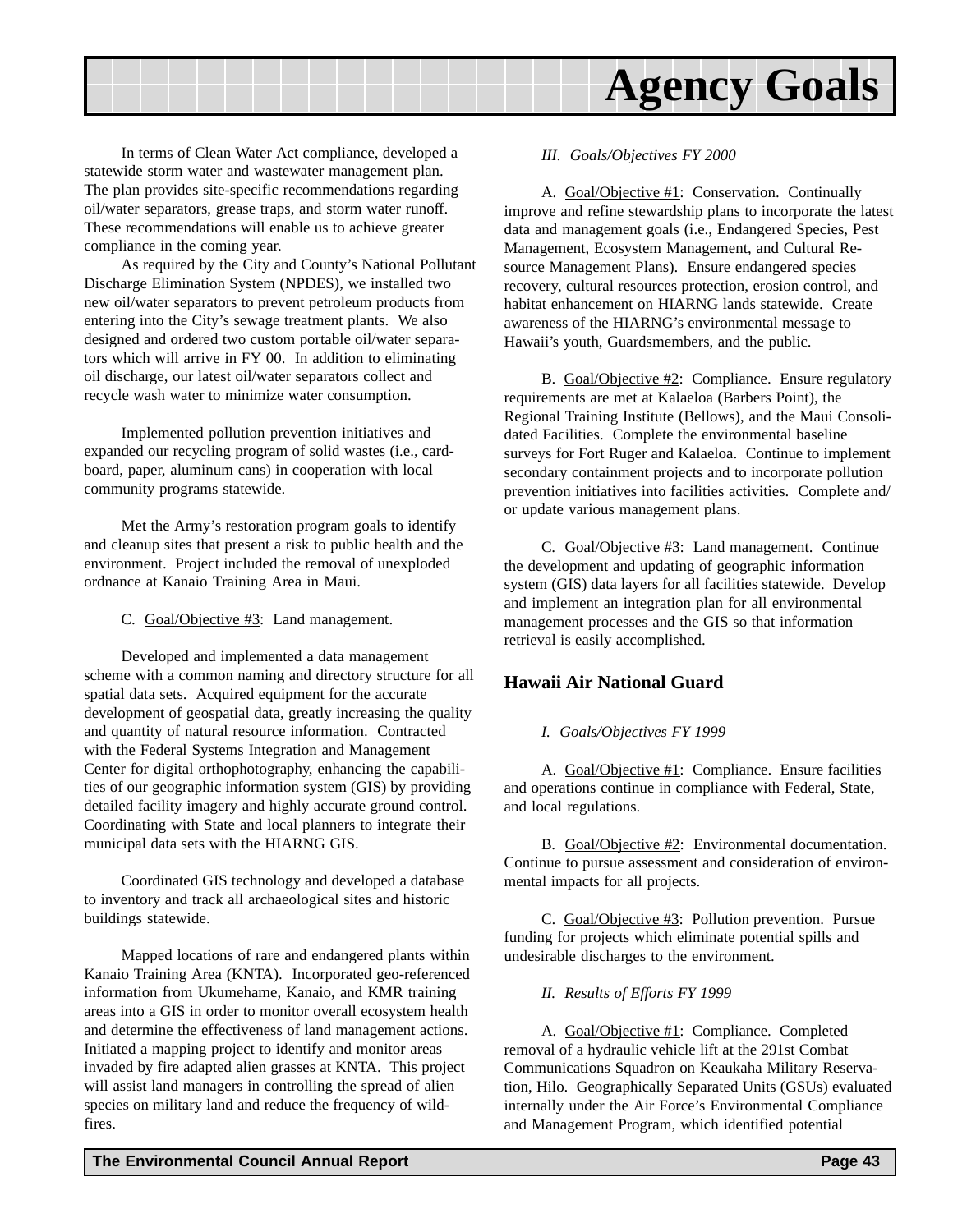<span id="page-43-0"></span>compliance problems in-house.

B. Goal/Objective #2: Environmental documentation. Ensured completion of Air Force Form 813, which documents the Environmental Impact Analysis Process for all "significant Federal actions," including all real estate transactions. Drafted an Environmental Assessment for the proposed Clear Water Rinse Facility on Taxiway M, Hickam AFB. Awarded a contract to conduct a Phase II investigation of the Battery Room discharge from the former 298th Air Traffic Control Flight facilities on the Pacific Missile Range Facility, Barking Sands, Kauai.

C. Goal/Objective #3: Pollution prevention. No funds received for pollution prevention projects this fiscal year. Submitted a funding request for an in-line oil reclamation unit to renew vehicle motor oil.

#### *III. Goals/Objectives FY 2000*

A. Goal/Objective #1: Compliance. Ensure facilities and operations continue in compliance with Federal, State, and local regulations.

B. Goal/Objective #2: Environmental documentation. Continue to pursue assessment and consideration of environmental impacts for all projects and real estate actions. Ensure proper documentation of the property transfer as a result of the closure of Naval Air Station Barbers Point.

#### **State Civil Defense**

#### *I. Goals/Objectives FY 1999*

A. Goal/Objective #1: Continue offering training courses that enable participants to meet the responsibilities and challenges of emergencies through planning, mitigation, preparedness, response, and recovery.

B. Goal/Objective #2: Continue to monitor closely the Environmental Impact Statements and Environmental Assessments for matters pertaining to our civil defense infrastructure and for mitigation activities and projects.

C. Goal/Objective #3: A comprehensive risk assessment by hazard is pending final installation of sophisticated modeling software for the State of Hawaii. Anticipated damage to facilities, environment, flora and fauna, homes and other structures, public infrastructure, etc., will be modeled to produce detailed assessments.

#### *II. Results of Efforts FY 1999*

A. Goal/Objective #1: We have promoted and conducted hazard communication training to indoctrinate and train State Civil Defense staff on the proper handling and reporting of hazardous materials in their work environment including the use of Material Safety Data Sheets (MSDS). An on-going in-house program that continues to work effectively is the recycling of office products to reduce waste. These include recycling telephone books, used correspondence into scratch paper, and recycling of aluminum cans.

B. Goal/Objective #2: We continue to monitor Environmental Impact Statements and Environmental Assessments for matters pertaining to our Civil Defense infrastructure and for mitigation activities and projects that may affect the environment.

C. Goal/Objective #3: Our partnership with the Pacific Disaster Center (PDC) has yielded valuable information for emergency managers and others statewide. By tapping into the information base of the Maui supercomputer, the PDC have processed for us technical data which included high resolution satellite imagery of damage to the environment from wildland fires on the Big Island, Molokai, west Maui, and Makakilo here on Oahu. Tsunami modeling has also aided us in providing advanced alert and warning to public officials and others as a result of recent earthquakes in Taiwan and Mexico. Although we cannot avoid a damaging tsunami, we can implement mitigation measures to save lives and protect property.

#### *III. Goals/Objectives FY 2000*

A. Goal/Objective #1: Continue offering hazard communication training courses that enable participants to meet the responsibilities and challenges of emergencies through planning, mitigation, preparedness, response, and recovery.

B. Goal/Objective  $#2$ : Continue to monitor closely the Environmental Impact Statements and Environmental Assessments for matters pertaining to our civil defense infrastructure and for mitigation activities and projects that may affect the environment.

#### **Office of Veterans Services**

#### *I. Goals/Objectives FY 1999*

A. Goal/Objective #1: Training. Continue on-the-job training as an integral part of the HSVC employee develop-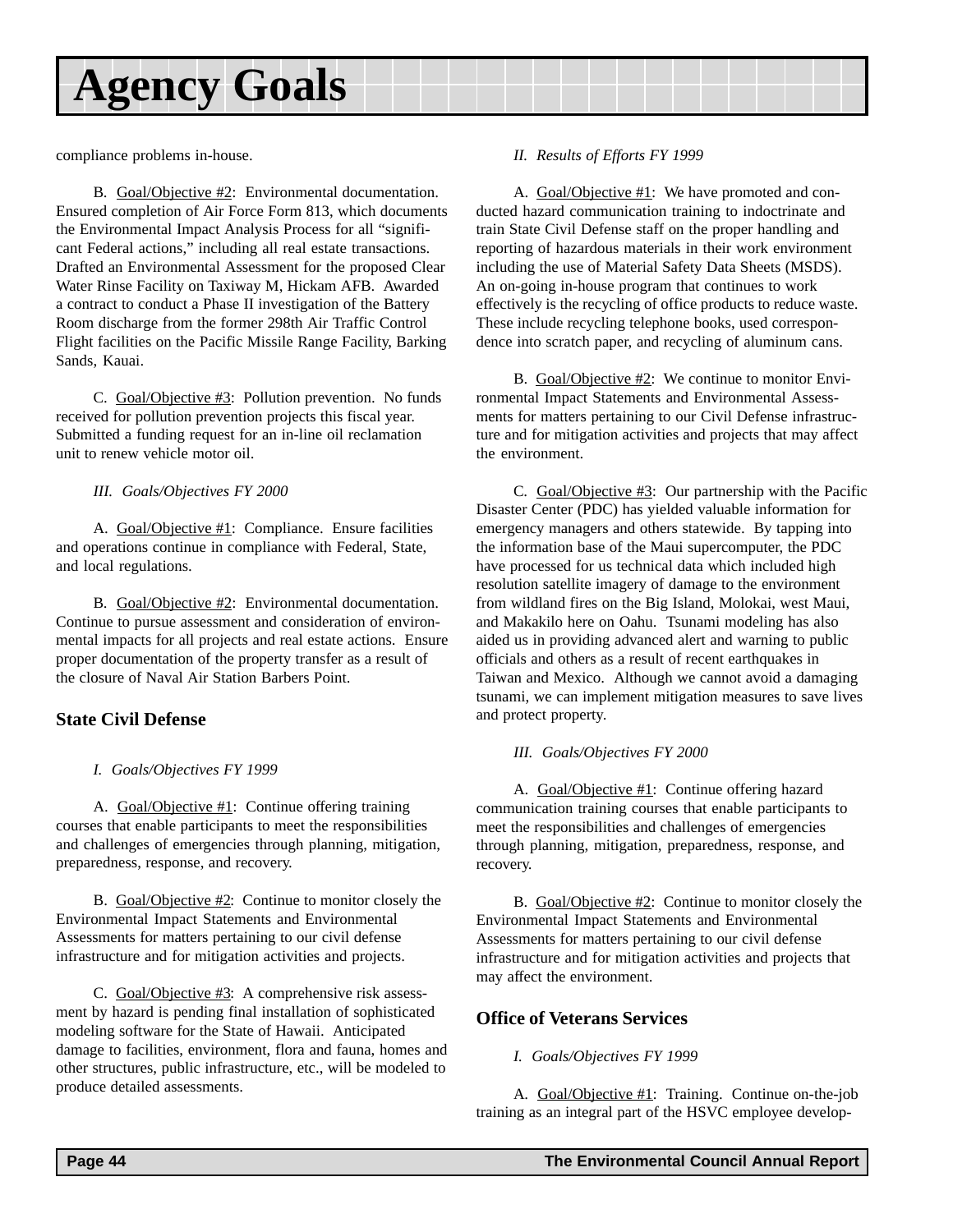<span id="page-44-0"></span>

ment program, especially in the areas of safe handling of fertilizers, herbicides, and pesticides. Continue HAZMAT training. Instruct employees to read all MSDS and sign roster. Train employees to recognize and locate water leaks so that the loss of water can be minimized. Become familiar with chemical use, to prevent runoff and contamination of ground water.

B. Goal/Objective #2: Compliance. Continue to monitor program for compliance to applicable laws and regulations related to environmental protection and conservation. Conduct safety classes. Conduct surveys of fire protection plans and devices. Ensure proper equipment is available. Counsel employees on safe practices of materials handling, including heavy grave markers and chemicals.

C. Goal/Objective #3: Conservation. Continue to evaluate low-impact turf management methods, use of mulch to conserve moisture in landscaped areas; irrigation system monitoring to eliminate irrigation when not required; recycling of office paper, printer cartridges, and newsprint. Closely monitor use of electricity, water, and chemicals.

#### *II. Results of Efforts FY 1999*

A. Goal/Objective #1: Training. On-the-job training continues to be an important part of the OVS/HSVC program, with emphasis on correct use of fertilizer, herbicides and pesticides. Actual classroom training was not set up by previous management; HAZMAT training was not completed due to conflicting schedules. Employees have been instructed to read all incoming and current MSDS sheets and to sign a log indicating that the sheet was read. Employees receive onthe-job training in use of chemicals and proper handling to ensure against run-off and contamination of the ground water.

B. Goal/Objective #2: Compliance. Safety classes were conducted with available materials. A fire warden was designated. Inventory of equipment shows that proper tools are available.

C. Goal/Objective #3: Conservation. Use of mulch from the Christmas tree recycling program is on-going, reducing the amount of water needed by the landscaped areas, and in small amount, the annual kwh required to pump irrigation water from the well to the holding tank. Volunteers hand weeded selected portions of the cemetery grounds, eliminating the need for the broad application of agricultural chemicals.

#### *III. Goals/Objectives FY 2000*

A. Goals/Objective #1: Training. Training is HSVC's

top priority, especially in the area of handling fertilizers, pesticides, herbicides and hazardous materials.

B. Goals/Objective #2: Compliance. Continue to monitor program for compliance to applicable laws and regulations to environmental protection and conservation. Conduct safety classes. Improve and provide safety and fire protection information to decrease possibility of injury or accident. Ensure that equipment is in proper operating condition.

C. Goals/Objective #3: Conservation. Implement cemetery-wide recycling (organic/green waste, paper, aluminum) and promote conservation of materials and utilities.

### **State Department of Education**

#### *I. Goals/Objectives FY 1999*

A. Goal/Objective #1: Align environmental curriculum with State and National Standards and develop assessment tools to measure student success in critical thinking and content performance.

B. Goal/Objective #2: Continue to provide staff development activities for teachers to learn effective instructional strategies in critical thinking and inquiry.

C. Goal/Objective #3: Strengthen established partnerships to enrich the instructional delivery of environmental education through contextual learning.

#### *II. Results of Efforts FY 1999*

A. Goal/Objective #1: The Exploring the Islands,  $4<sup>th</sup>$ grade distance learning program, and the accompanying Let's Go Voyaging Teacher's Guide have integrated the State educational standards. Bora Simmons, developer of the National Environmental Education Guidelines reviewed the Science Content Standards, and she responded that the state standards have captured the essence of the national guidelines. Teachers in the Critical Thinking and Inquiry Project developed standards-driven curriculum units that focused on environmental issues. These teachers will be developing assessment tools to measure student success during the current school year.

B. Goal/Objective #2: Integrated teams of secondary teachers were taught the elements of reasoning and the intellectual standards to assess critical thinking. They also learned the process of inquiry investigation. One hundred six project teachers developed integrated units that will be field-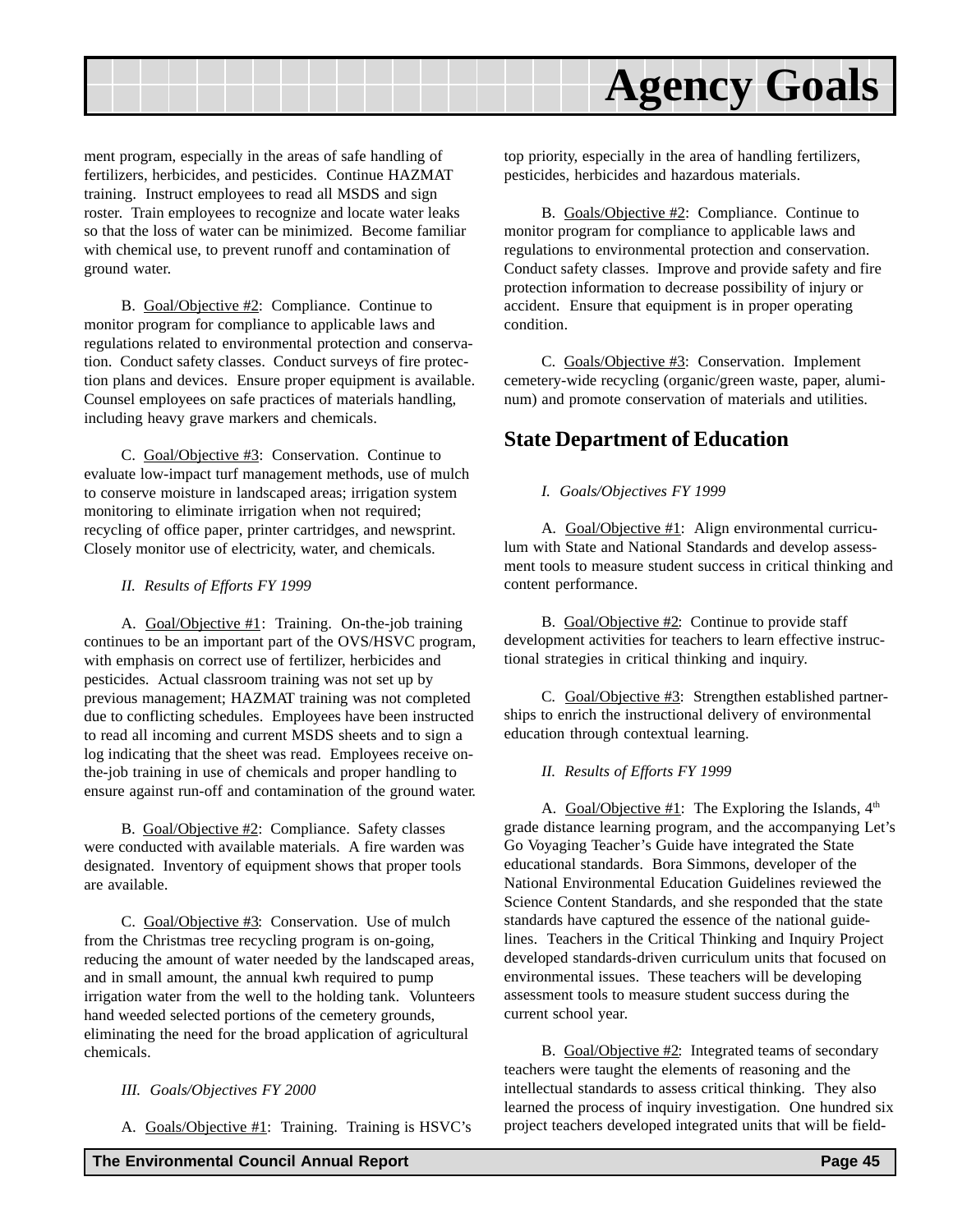<span id="page-45-0"></span>tested in their classroom this school year. These teachers will meet three times during the school year to assess student progress, learn strategies to help learners become critical thinkers, and to use assessment data to improve instruction.

C. Goal/Objective #3: Partnerships have been strengthened with the UH Sea Grant College, the UH Curriculum Research and Development Group, the UH College of Education, the UH/KCC Media Center, the Board of Water Supply, the Department of Health Clean Water Branch, and US Department of Agriculture Soil Conservation Corp. to assist school studying environmental issues in the community.

Partnerships with the Polynesian Voyaging Society, City and County of Honolulu Parks and Recreation Department, Bishop Museum, and the Moanalua Gardens Foundation were further enhanced in providing services to schools studying the marine environment.

Partnerships with Hawaiian Electric Company, McDonald's Corporation, Department of Energy, and the Hawai'i State Department of Business, Economic Development and Tourism were strengthened to provide assistance to secondary schools studying alternate energy.

#### *III. Goals/Objectives FY 2000*

A. Goal/Objective #1: Provide standards-driven staff development activities for teachers to strengthen critical thinking and inquiry in the classroom, thereby providing the foundation for students to become environmental stewards.

B. Goal/Objective #2: Develop handbooks for secondary teachers to teach critical thinking and inquiry in the classroom, thereby providing the curriculum resources teachers can use in their classroom.

C. Goal/Objective #3: Establish more partnerships with outside agencies/organizations to provide technical services and curriculum resources to enrich the instructional delivery of environmental education through contextual learning.

### **State Department of Health**

#### *I. Goals/Objectives for FY 1999*

A. Goal/Objective #1: To ensure that Hawaii's coastal waters are safe and healthy for people, plants and animals.

B. Goal/Objective #2: To protect and restore the quality of Hawaii's streams, wetlands, estuaries and other inland waters for fish & wildlife, recreation, aesthetic enjoyment and other appropriate uses.

C. Goal/Objective #3: To protect Hawaii's groundwater from contamination for drinking, irrigation, and other appropriate uses.

D. Goal/Objective #4: To protect Hawaii's lands from pollutants that endanger people and the environment; and to rehabilitate contaminated lands.

E. Goal/Objective #5: To protect and enhance Hawaii's air quality for the health of our people.

(Further information on DOH's environmental goals and planning can be viewed in the 1999 Strategic Plan for Hawaii's Environmental Programs, which is available by calling 586-4337, or on the internet at http:// www.hawaii.gov/health/eh/epo/stratpla.pdf .)

*II. Results of Efforts FY 1999*

A. Goal/Objective #1: Beach closures due to sewage and/or chemical spills in calendar year 1998 were down to 13 days, a 54% reduction from calendar year 1997.

B. Goal/Objective #2: DOH has developed a new water quality monitoring protocol to better assess and protect the state's inland (and coastal) waters.

C. Goal/Objective #3: DOH initiated the Hawaii Source Water Assessment Program to establish a method for protecting sources of drinking water, most of which comes from groundwater. DOH also oversaw the cleanup of nearly 300 leaking underground storage sites in FY 1999, thus preventing further contamination of the groundwater beneath those sites.

D. Goal/Objective #4: DOH responded to over 300 oil and chemical spills in FY 1999, assuring cleanup to prevent adverse health effects and avoid future contamination.

E. Goal/Objective #5: The levels of contaminants such as sulfur dioxide, carbon monoxide and particulates in Hawaii's air remain far below levels of concern; as much as 97% better than national standards in some cases.

(Further information on the results of DOH's efforts to reach its environmental goals can be viewed in the 1999 DOH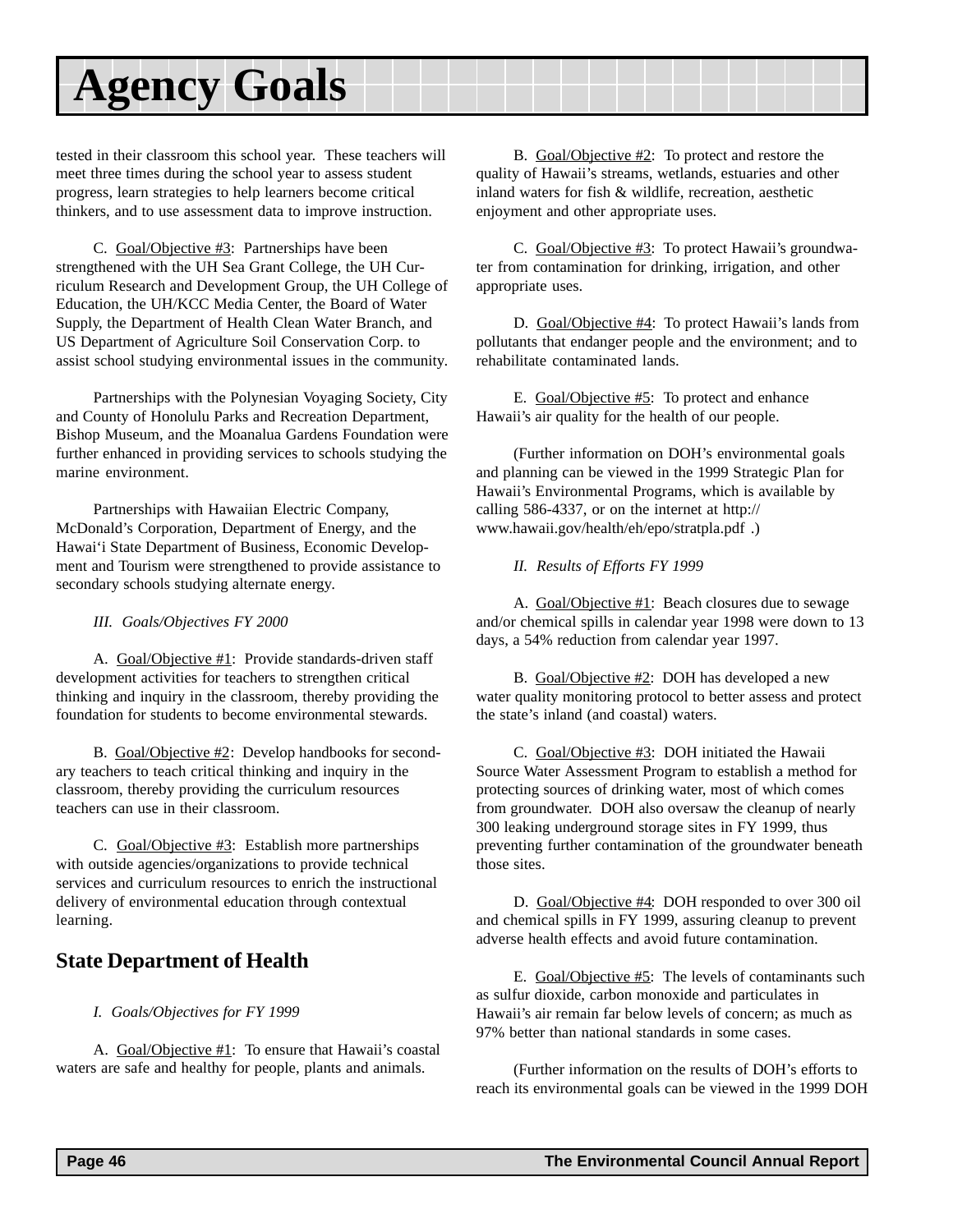<span id="page-46-0"></span>

Indicators of Environmental Quality, which is available by calling 586-4337, or on the internet at http:// www.hawaii.gov/health/eh/epo/indict99.pdf .)

*III. Goals/Objectives for FY 2000*

A. Goal/Objective #1: To ensure that Hawaii's coastal waters are safe and healthy for people, plants and animals.

B. Goal/Objective #2: To protect and restore the quality of Hawaii's streams, wetlands, estuaries and other inland waters for fish & wildlife, recreation, aesthetic enjoyment and other appropriate uses.

C. Goal/Objective #3: To protect Hawaii's groundwater from contamination for drinking, irrigation, and other appropriate uses.

D. Goal/Objective #4: To protect Hawaii's lands from pollutants that endanger people and the environment; and to rehabilitate contaminated lands.

E. Goal/Objective #5: To protect and enhance Hawaii's air quality for the health of our people.

### **State Department of Land and Natural Resources**

#### **Division of Boating and Ocean Recreation**

#### *I. Goals/Objectives for FY 1999*

The top environmental goal for FY 1999 is to substitute environmentally friendly recycled plastic products for natural wood in boating facility repair and construction projects.

A. Goal/Objective #1: Determine availability of structurally-acceptable marine products for use in marine environments.

B. Goal/Objective #2: Select appropriate projects to demonstrate effectiveness of use.

*II. Results of Efforts for FY 1999*

A. Goal/Objective #1: The two products that have been selected for use are TREX (sawdust/plastic composite) and TRIMAX (plastic impregnated with fiberglass fibers). Both products are being used as wood substitutes for repairs to dock facilities subject to water immersion from wave and

tidal action. TREX is most applicable for deck surfaces due to its non-skid surface. Both products are impervious to water and chemically inert. These products are obtained from Honsador Lumber Corporation, which has been most helpful in obtaining these products in the same dimensions as construction lumber for ease in installation.

B. Goal/Objective #2: In FY 1999, the Heeia Kea boat harbor loading dock was reconstructed with TREX components. TRIMAX lumber was used to replace the wood fendering of the loading docks at Haleiwa boat harbor, and the launching ramps at Maunalua Bay, Oahu, and Kihei, Maui. Selective repairs were also made to the Waianae boat harbor loading dock at and below the waterline, and for replacement of the wood transition decking between the sidewalk and selected concrete catwalks at Haleiwa and Ala Wai boat harbors.

#### *III. Goals/Objectives for FY 2000*

A. Goal/Objective #1: Continue program to replace wood products with recycled plastic materials in maintenance and construction projects.

B. Goal/Objective #2: Initiate survey of all boating facilities for compliance with best management practices for marinas and recreational boating, as per implementation plan for polluted runoff control.

#### **Division of Forestry and Wildlife**

Hawaii's Division of Forestry & Wildlife (DOFAW) is the largest land management entity in the State of Hawaii, with direct responsibility for approximately 800,000 acres of state trust lands. These lands are managed through an integrated system of forest and natural area reserves, plant and wildlife sanctuaries, and wilderness and game management areas. Within this system is the 11th largest area of State-managed forest lands in the United States, the vast majority of America's tropical rainforests, and the world's most threatened biodiversity.

#### *I. Goals/Objectives FY 1999*

A. Goal/Objective #1: Promote, encourage, and advocate for incentives to encourage the maintenance and enhancement of key watersheds on private lands.

B. Goal/Objective #2: Insure viable populations of native species and increase populations of endangered species by protecting and managing their natural habitats.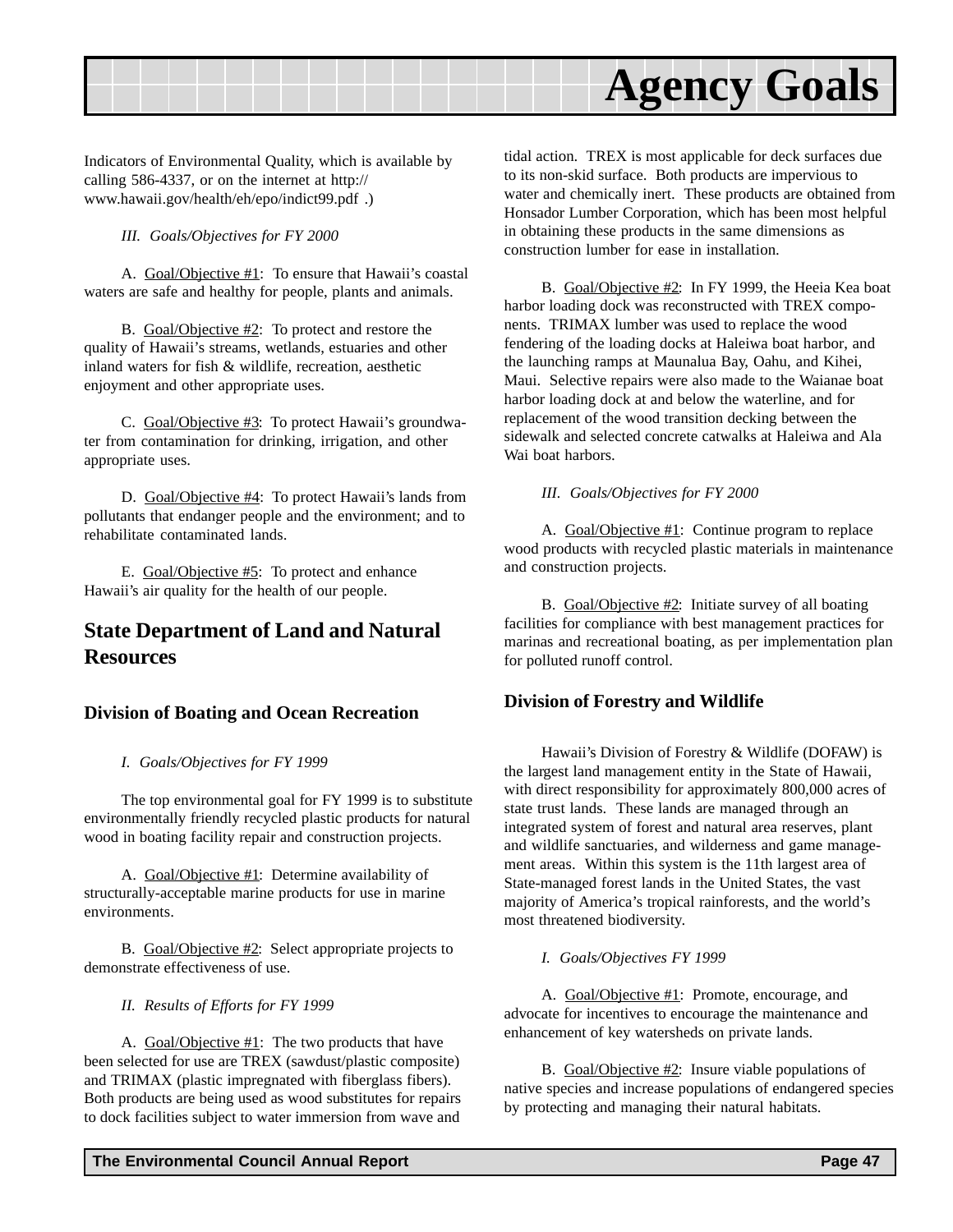<span id="page-47-0"></span>C. Goal/Objective #3: Develop information and educational materials on Division's programs such as maps, reports, brochures, teachers packets, videos, and posters.

*II. Results of Efforts FY 1999*

A. Goal/Objective #1:

\* Cooperated with 12 landowners statewide in managing 2,226 acres of private land under the Forest Stewardship Program.

\* Continue to participate in the East Maui Watershed Partnership.

\* Collaborated with private landowners to establish the West Maui Watershed Partnership.

\* Participated in a economic valuation study and dialogue with private landowners to establish the Koolau Watershed Partnership on Oahu.

B. Goal/Objective #2:

\* Successfully pollinated and out-planted of Mauna Kea and Mauna Loa silverswords in both in-planted and wild populations.

\* Maintained 24 rare plant sanctuaries on Kauai and Maui.

\* Maintained 11 sanctuaries in Oahu Natural Area Reserves (NAR) protecting rare, threatened and endangered species. A major milestone was the flowering in the wild of the first out-planted Cyanea superba in Pahole NAR.

\* Continued to manage habitat in the Hanawi Natural Area Reserve on East Maui for five species of endangered forest birds and other native species by animal, predator, and weed control.

\* Continued predator control to remove rats, mongooses, and cats in Palila, Po'ouli and Puaiohi habitat on Hawaii, Kauai, and Maui.

C. Goal/Objective #3:

\* Exhibited a traveling forest bird photo show on Molokai, Lanai, Hawaii Island, and Oahu.

\* Created a bus poster of Hawaiian Humpback whales (in conjunction with National Marine Whale Sanctuary).

\* Created a Na Hoa Mahi'ai brochure about the Hawaii Forestry and Communities Initiative.

\* Assisted 'Ohi'a Productions with the teacher education packet for the "In the Clear Blue Sea" performance.

\* Helped to obtain grant for having the "Voices of the Rainforest" show tour the neighbor islands.

\* Supported production of the "Voices of the Rainforest" video for distribution to elementary, secondary, and public libraries statewide.

\* Created exhibit about Na Ala Hele hiking trails on all the main islands.

*III. Goals/Objectives FY 2000*

A. Goal/Objective #1: Develop responsible mechanisms to manage commercial uses such as encouraging ecotourism in ways that sustain the natural resources and provide benefits to the local community.

B. Goal/Objective #2: Conduct an aggressive propagation and re-introduction program for T&E species (e.g. bird rearing, plant nurseries and out-planting).

C. Goal/Objective #3: Encourage private citizens to work on natural resource management projects by supporting community volunteer programs.

#### **Division of State Parks**

*I. Goals/Objectives FY 1999*

A. Goal/Objective #1: Balance the public's recreational use of the natural and cultural resources in the state park system with the preservation and management of these resources through education and stewardship.

B. Goal/ Objective #2: Promote community and park user participation in the sustainable management of the park resources.

C. Goal/ Objective #3: Work with communities to restore and interpret the cultural landscapes of Kahana Valley State Park, O'ahu and Ha'ena State Park, Kaua'i.

*II. Results of Efforts FY 1999*

A. Goal/Objective #1: Installation of interpretive devices in the parks where interpretive staffing is available. Completion of interpretive/education centers at Diamond Head State Monument, O'ahu and Lapakahi State Historical Park, Hawai'i. Interpretive signs installed at Wailua River State Park, Kaua'i and Diamond Head, O'ahu.

B. Goal/Objective #2: Continued development and expansion of volunteer and curatorship programs in the parks to assist with park improvements, visitor education, and resource management.

C. Goal/Objective #3: Planning for restoration of taro *lo'i* at Ha'ena is underway while lo'i *and 'auwai* have been restored at Kahana Valley, O'ahu for interpretation.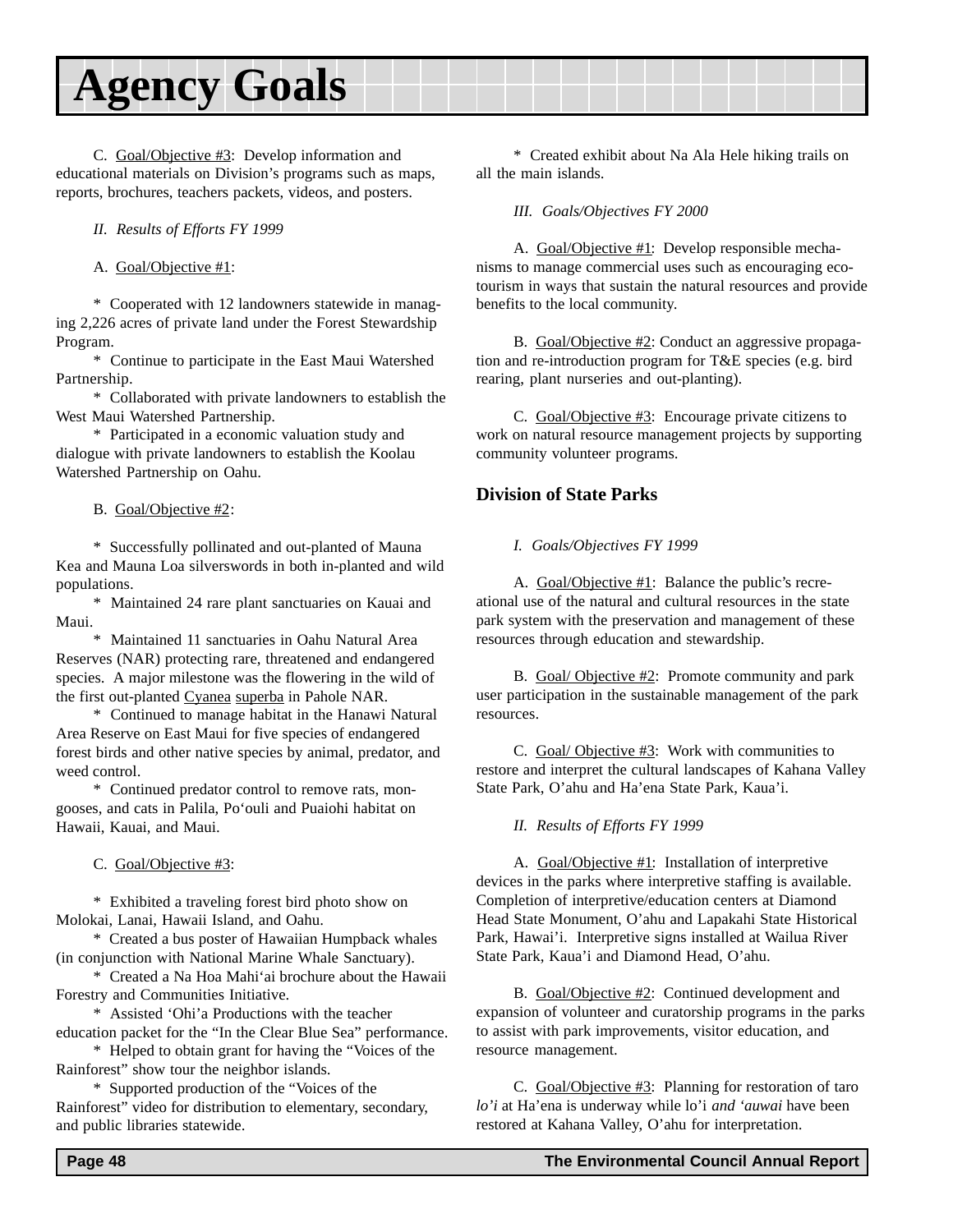<span id="page-48-0"></span>

#### *III. Goals/Objectives FY 2000*

A. Goal/Objective #1: Continuation of goals and objectives from FY 1999 with an emphasis on parks with major natural resources, such as Koke'e and Waimea Canyon State Parks.

### **State Department of Public Safety**

#### *I. Goals/Objectives FY 1999*

A. Goal/Objective #1: To ensure departmental operations comform to all existing environmental laws, requirements, and regulatory guidelines.

B. Goal Objective #2: To be appropriately responsive to any environmental concern the public may have with respect to the daily operations of the Department.

C. Goal Objective #3: To be appropriately prepared to ensure no environmental impact(s) results from any "Y2k" related problem during the year 2000.

*II. Results of efforts FY 1999*

A. Goal/Objective #1: The Department's internal audit and inspection process known as the PSD Management Control and Assessment System (MCAS) was successfully applied at three Correctional Facilities on the island of Oahu (Halawa Correctional Facility, Oahu Community Correctional Center, and the Women's Community Correctional Center). Inclusive in this process are areas specific to laws, regulations, and guidelines, relating to environmental health and safety issues. The MCAS provides for the identification and monitoring of any departmental operation or function, which may have potential impact(s) on the environment i.e., Preventive Maintenance programs, and facility Hazard Communication programs.

B. Goal/Objective #2: PSD continues to maintain its Inspection and Investigations Office (IIO) as the departmental entity responsible to monitor environmental conditions at PSD branch operations statewide. Fully staffed with a qualified Environmental Health Specialist (EHS), IIO provides necessary technical assistance to all programs/ branch operations within PSD and acts as this Department's liaison with other government agencies, and the general public, on all matters relating to environmental issues.

C. Goal/Objective #3: PSD, in conjunction with the Department of Accounting and General Services (DAGS), is in the process of completing a significant undertaking to

identify and test all of its functional components and services for Y2k compliance. As of this date, the Department is better than 98% compliant and is striving towards 100% compliance by the turn of the New Year.

*III. Goals/Objectives FY 2000*

A. Goal/Objective #1: As the Department of Public Safety believes it now has a credible and useful internal monitoring instrument in its Management Control and Assessment System (MCAS); the Department will seek to expand its application to include all eight (8) correctional facilities throughout this State. With essential environmental health and safety items included in a comprehensive annual inspection process, the actual monitoring will be facilitated by a dedicated PSD Inspections and Investigations Office staff.

B. Goal/Objective #2: To reinforce and enhance awareness of environmental issues with all PSD employees to ensure their daily work activities remain safe and preclude/ minimize the possibility of adverse environmental impacts.

#### **State Department of Transportation**

#### **Airports Division**

#### *I. Goals/Objectives FY 1999*

A. Objective #1: Prepare and submit the annual report to renew the NPDES stormwater permits for Honolulu, Kahului, Lihue, Molokai and Dillingham Airports.

B. Objective #2: Initiate an Environmental Impact Statement for proposed improvements to Lihue Airport.

C. Objective #3: Prepare a preliminary engineering report which will focus on the treatment of process water from oil/water separators and to prepare the necessary documentation to establish a soil management facility for the remediation of petroleum contaminated soil at Kahului, Lihue, Kona and Hilo airports.

#### *II. Results of Efforts FY 1999*

A. Objective #1: The annual report for the individual NPDES permit for Honolulu International Airport was submitted to the Department of Health (DOH). The Notice of General Permit Coverage issued by DOH for Kahului, Lihue, Molokai and Dillingham Airports requires an annual discharge monitoring report. These reports were submitted to the DOH. Stormwater Monitoring Plans were prepared and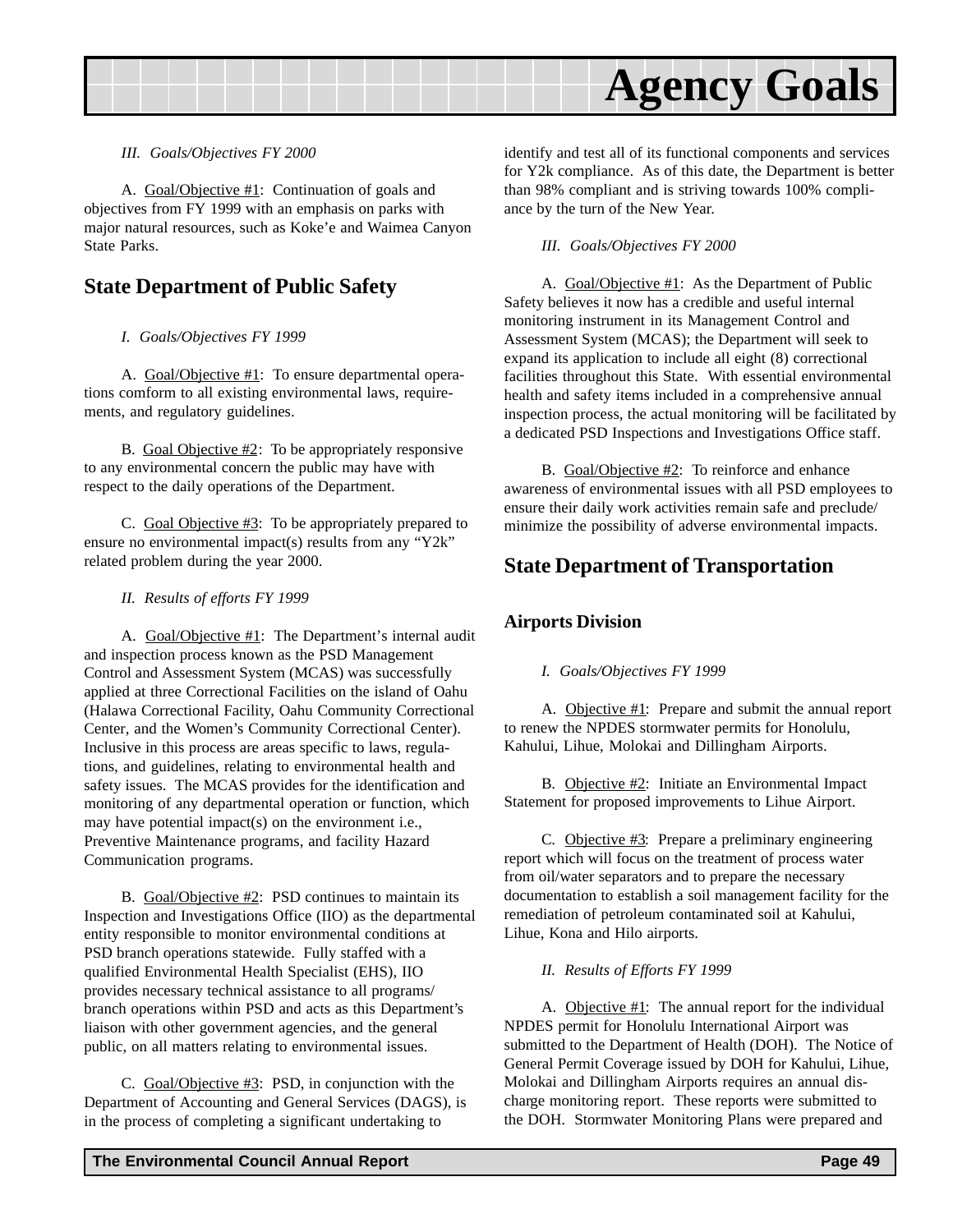<span id="page-49-0"></span>stormwater collection training programs were also completed for Kahului, Lihue, Molokai and Dillingham Airports.

B. Objective #2: The Environmental Impact Statement (EIS) for proposed improvements to Lihue Airport has been initiated and is on-going. The draft EIS will be prepared by August 2000.

C. Objective #3: The evaluation of treatment systems for process water resulting from vehicle washing has been completed for Kahului, Lihue, Kona Hilo Airports. Furthermore, the soil management facilities to remediate petroleum contaminated soils onsite have been established on the above mentioned airports.

*III. Goals/Objectives FY 2000*

A. Objective #1: Complete a stormwater monitoring plan for Honolulu International Airport and to install automatic stormwater collection systems at several sites.

B. Objective #2: Installation of an aircraft noise monitoring system for Honolulu International Airport.

C. Objective #3: Initiate an Environmental Assessment (EA) for improvements at Hilo International Airport.

#### **Harbors Division**

*I. Goals/Objectives FY 1999*

A. Goal/Objective #1: The Harbors Division perseveres to balance environmental and economic concerns in the improvement/allocation of harbor facilities.

B. Goal/Objective #2: The Harbors Division encourages management practices which control and abate pollution.

C. Goal/Objective #3: To support Hawaii's lifestyle, the Harbors Division develops transportation systems in compliance with environmental laws and regulations.

*II. Results of Efforts FY 1999*

A. Goal/Objective #1:

\* Commercial harbor master plans utilize the environmental disclosure process to ensure proper planning safeguards for harbor facility improvements.

\* Engineering design and construction insure minimal environmental impacts of harbors projects.

\* Harbors Division's engineering design and construction services always strive for project compatibility with the environment and natural surroundings.

\* By consulting/coordinating with appropriate citizen groups and environmental organizations, the Division was able to address all environmental concerns/impacts to the satisfaction of the involved parties.

\* Harbors Division's projects continue to reflect an aesthetic harmony with the environment while striving to protect and preserve the environment.

\* Harbors Division's projects also minimize noise pollution and blasting vibrations to satisfy public/community concerns.

#### B. Goal/Objective #2:

\* The Harbors Division complies with all environmental requirements in the control and abatement of pollution. Coastal Zone Management approval of Harbors Division's projects entails compliance with the U.S. Army Corps of Engineers, the State Department of Health (DOH), and the U.S. Environmental Protection Agency pollution control requirements. Dredging, excavation and ocean dumping require the use of silt curtains, filtering pools, and water quality monitoring. Harbors Division's projects also perform air monitoring whenever required by DOH programs.

\* Asbestos, lead paint, contaminated soil, and other hazardous wastes generated by structural demolition are properly disposed or treated by the appropriate service.

\* Administrative/professional offices practice paper and aluminum recycling.

\* Harbors Division's operations maintain pollution/ litter control in and around the harbors and harbor facilities.

\* Underground storage tanks are regularly monitored for leaks.

\* Solvents, used oil, oil-based paints, lacquer, thinner, brake fluid, and other hazardous wastes are properly disposed.

\* Nonhazardous substitutes (e.g., water-based solvents) are being considered to minimize hazardous waste generation.

\* Tenants and lessees are advised of appropriate pollution control measures.

C. Goal/Objective #3:

\* Hawaii's history and tradition are linked to the sea. Our maritime culture began on the day the first Polynesian seafarers set foot on these islands. The harmonic embrace of the maritime culture, the lifestyle of the people and the environment of the State are being perpetuated through the development of additional/improved commercial harbor facilities and the use of more efficient vessels.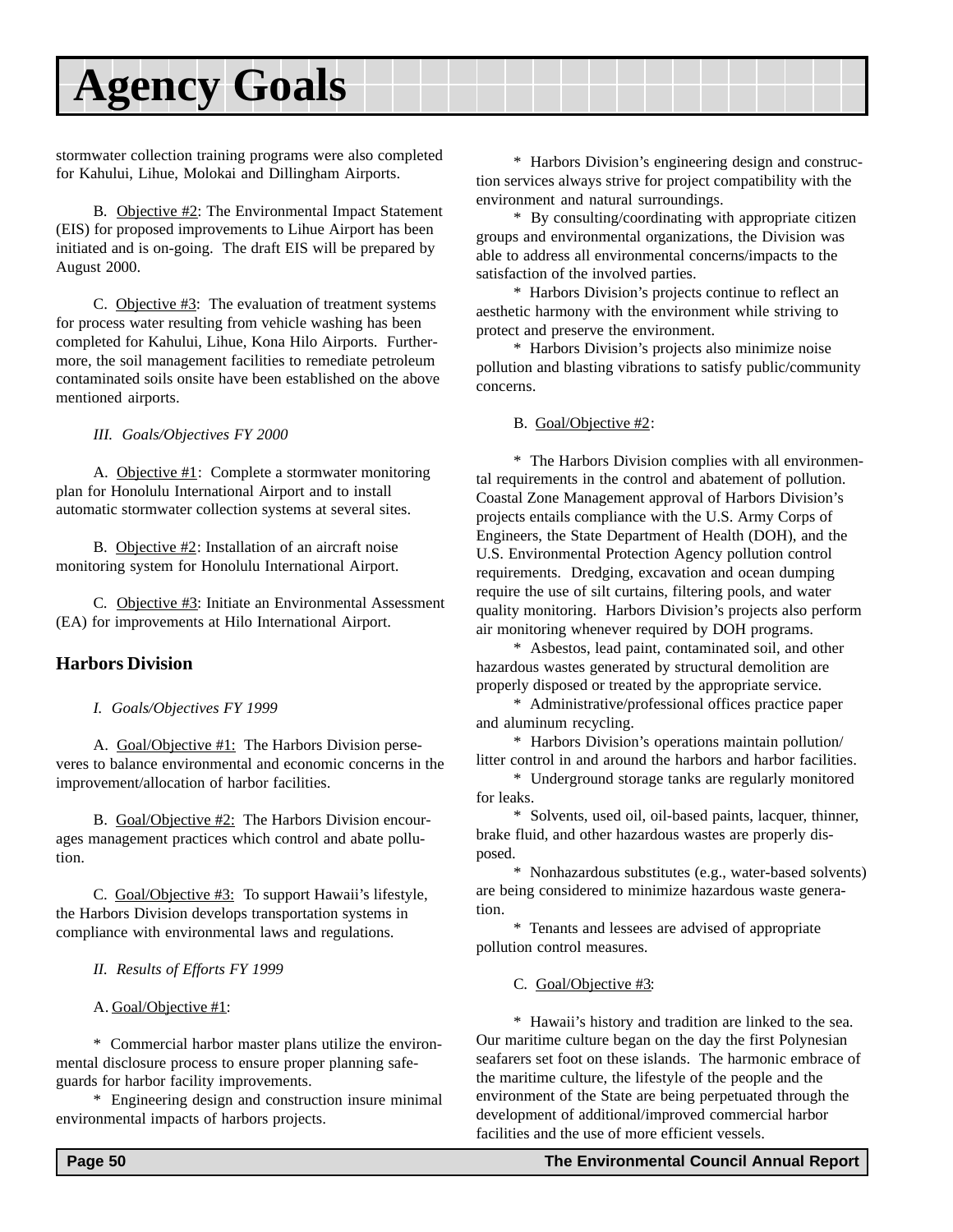#### <span id="page-50-0"></span>*III. Goals/Objectives FY 2000*

Harbors Division will have the same goals and objectives as in FY 1999.

#### **Highways Division**

In order of priority, our environmental goals/objectives for FY 2000 are:

1. Obtain a Municipal Separate Storm Sewer System (MS4) Permit for the State Highway System.

2. Publish/implement new guidelines for maintainable highway landscaping.

3. Retain a consultant to prepare a comprehensive corridor plan addressing functional and environmental considerations for Kuhio Highway on Kauai's north shore.

4. Retain a consultant to develop a Hawaii Scenic Byways Program.

5. Remove/abate lead based paint on steel bridges and other structures in the State Highway System.

### **City and County of Honolulu Board of Water Supply**

#### *I. Goals/Objectives for FY 1999*

A. Goal/Objective #1: Continue to develop environmentally-appropriate water system projects and increase public notification and information on these projects.

B. Goal/Objective #2: Continue discussions to streamline the water use permit process by utilizing the County's building permit review process to identify specific water use.

C. Goal/Objective #3: Utilize the upcoming Oahu integrated water resource planning (IRP) process to identify the instream and non-instream uses to assist the Commission on Water Resource Management (CWRM) in setting permanent instream flow standards. The uncertainty regarding surface water resources and their effect on groundwater availability need to be resolved.

*II. Results of Efforts for FY 1999*

A. Goal/Objective #1: BWS projects have become

more environmentally appropriate although project costs have increased. BWS has taken a more proactive approach to improve public notification procedures by increasing the number of community presentations for significant projects.

B. Goal/Objective #2: Institutional changes need to occur to streamline the water use permit process and additional time is needed.

C. Goal/Objective #3: The BWS has launched the integrated resource planning process to update the Oahu Water Management Plan. In addition to refining the urban groundwater plan, the IRP will develop surface water use information to start to address instream uses, agriculture and native Hawaiian and appurtenant water rights. Identifying and planning for surface water uses are necessary steps to allow CWRM to set permanent instream flow standards.

#### *III. Goals/Objectives for FY 2000*

A. Goal/Objective #1: Increase public outreach and community pre-consultation during the feasibility phase of major water system projects. Outreach is needed for certain projects prior to the Environmental Assessment/Environmental Impact Statement stage.

B. Goal/Objective #2: Pursue creative solutions to streamline the environmental permit processes for water use, utility crossings of streams and projects within the State conservation district and the County Special Management Area.

C. Goal/Objective #3: Utilize the Oahu IRP process to plan the expansion of nonpotable water systems, including reclamation. Nonpotable water systems will defer the development of potable groundwater for irrigation and industrial use and allow some opportunities for stream restoration. All water supply strategies and plans will be developed via extensive public participation, which provides a forum for community input for long-term comprehensive assessments of all water uses with respect to natural and alternative resources to seek a balance of environmental, cultural, municipal, and agricultural needs.

### **City and County of Honolulu Department of Environmental Services**

#### *I. Goals/Objectives FY 1999*

A. Goal/Objective #1: Reuse 5 million gallons per day of reclaimed effluent by July 1, 1999.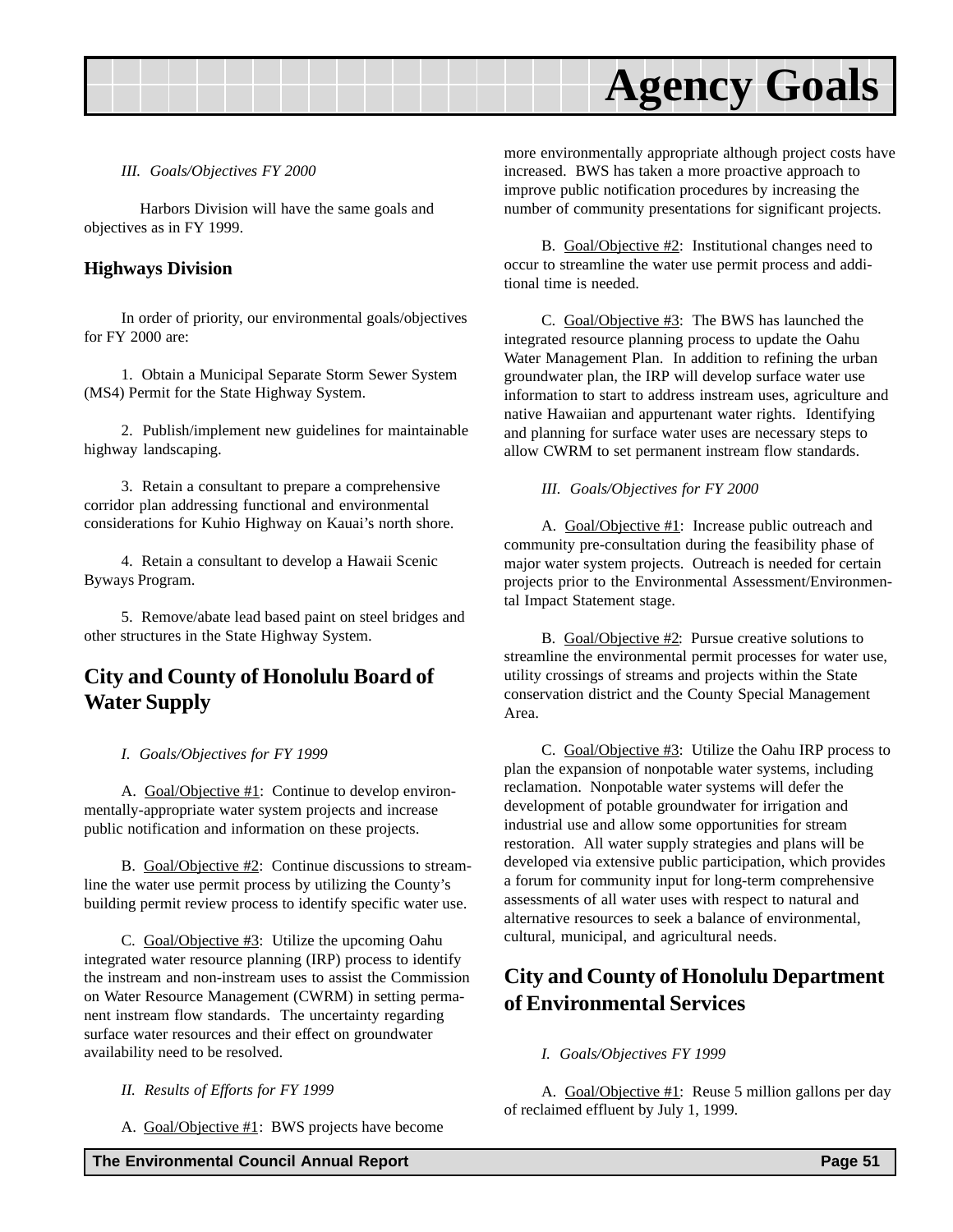<span id="page-51-0"></span>B. Goal/Objective #2: Complete sewage sludge composting pilot project.

C. Goal/Objective #3: Reduce odor and noise at the Kailua Regional Wastewater Treatment Plant.

*II. Results of Efforts FY 1999*

A. Goal/Objective #1: Due to mitigating factors, the U.S. Environmental Protection Agency has set a new reuse milestone of 5 million gallons per day by Sept. 30, 2000.

B. Goal/Objective #2: The City has contracted with the Navy and has begun the composting of biosolids.

C. Goal/Objective #3: The department has retained consultants to address this issue. Also, \$3.8 million has been appropriated in the City's FY 2000 capital improvements budget targeting odor and noise problems at the Kailua Regional Wastewater Treatment Plant.

*III. Goals/Objectives FY 2000*

A. Goal/Objective #1: Reuse 5 million gallons per day of reclaimed effluent by September 30, 2000.

B. Goal/Objective #2: Expand biosolids reuse programs through additional composting administered by Refuse Division.

C. Goal/Objective #3: Complete Infiltration/Inflow study and begin 20-year sewer rehabilitation plan to minimize spills in the wastewater collection and treatment system.

### **City and County of Honolulu Department of Facility Maintenance**

*I. Goals/Objectives for FY 1999*

A. Goal/Objective #1: Promote sound environmental measures for the operation and maintenance of public facilities.

*II. Results of Efforts FY 1999*

A. Goal/Objective #1: Compliance with environmental regulations by obtaining proper permits to perform our operations and maintenance of public facilities.

#### *III. Goals/Objectives FY 2000*

A. Goal/Objective #1: Promote sound environmental measures for the operation and maintenance of public facilities.

### **City and County of Honolulu Department of Planning and Permitting**

*I. Goals/Objectives for FY 1999*

A. Goal/Objective #1: The careful and sensible implementation of existing rules and regulations that incorporate numerous environmental goals and objectives.

B. Goal/Objective #2: Mitigate soil erosion from construction sites and enhance the quality of storm water runoff from new developments.

C. Goal/Objective #3: Improve effective land use and development controls.

*II. Results of Efforts for FY 1999*

A. Goal/Objective #1: The adoption of revised Rules Relating to Soil Erosion Standards and Guidelines which offer a new standard for evaluation and control of soil losses and reflect the most recent requirements at the State, County and Federal levels, including the National Pollutant Discharge Elimination System (NPDES) Permit.

B. Goal/Objective #2: The adoption of revised Rules Relating to Storm Drainage Standards which address storm runoff for both flood control as well as runoff quality, and reflect the most recent changes in Federal, State and County requirements, including compliance with requirements specified by the Clean Water Act as amended in 1987.

*III. Goals/Objectives for FY 2000*

A. Goal/Objective #1: Continue efforts to better implement these revised rules and to educate the development, construction and general community in order to enhance compliance with these regulations.

B. Goal/Objective #2: Continue efforts for better coordinated and cooperative beach and shoreline protection programs with the State Department of Land and Natural Resources, as well as with Federal agencies.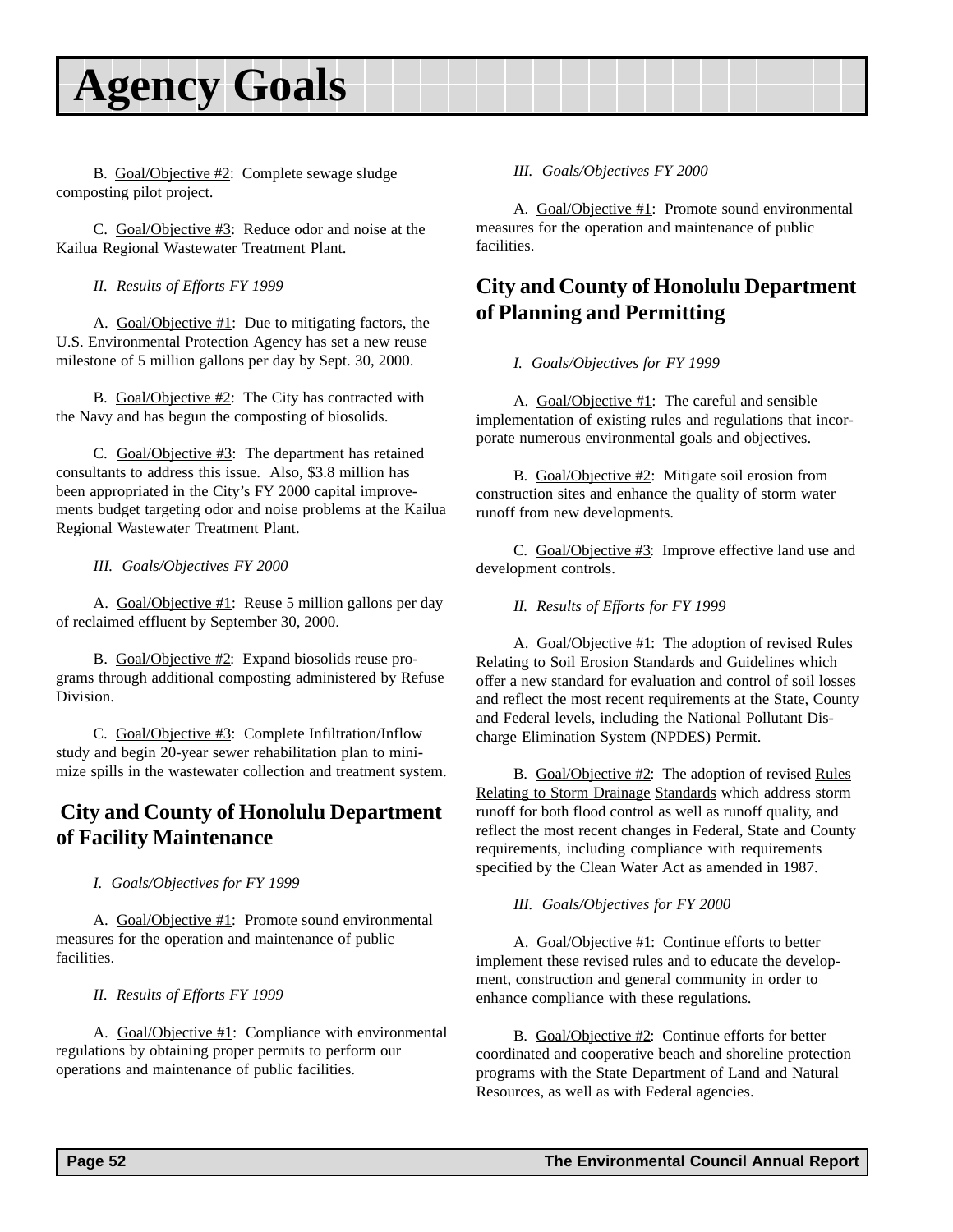<span id="page-52-0"></span>

C. Goal/Objective #3: Increase compliance with other existing rules and regulations which protect the environment; place greater emphasis on proper and appropriate mitigation and monitoring of development and construction.

### **City and County of Honolulu Fire Department**

#### *I. Goals/Objectives FY 1999*

A. Goal/Objective #1: Department is in the process of removing underground fuel tanks where applicable and remediating the soil. Aboveground fuel tanks will be installed in stations having the space to do so.

B. Goal/Objective #2: Department of Design and Construction and the Honolulu Fire Department are evaluating the effectiveness of heat pumps presently in stations. The plan is to replace the heat pumps with solar panels in those stations presently using heat pumps.

C. Goal/Objective #3: Continue working with the Department of Design and Construction to complete projects established in FY 1998.

*II. Results of Efforts FY 1999*

A. Goal/Objective #1: Funding constraints have caused the Department to take alternative approaches to protecting the environment and meeting established goals and objectives. The Department of Design and Construction installed six automatic tank gauging systems to monitor underground tank leakage and fuel balance in order to comply with EPA requirements. Aboveground tanks were installed at newly constructed Stations 41 and 42 during this fiscal year.

B. Goal/Objective #2: It was determined by the Department of Design and Construction that the use of the heat pump was not effective. Plans are made to install solar heaters in renovated and newly constructed fire stations. Solar panels were installed in newly construction Stations 41 and 42.

C.  $Goal/Objective #3$ : Work on installing partitions in the dormitory is proceeding. It is estimated that 50% of this project has been completed. Work on the wash rack at the HFD Maintenance Facility has been halted due to funding constraints.

*III. Goals/Objectives FY 2000*

A. Goal/Objective #1: Continue to work closely with the Department of Design and Construction to follow up on projects which began in FY 1998 such as the construction of the wash rack, monitoring underground fuel tanks, and installation of partitions in the dormitories.

B. Goal/Objective #2: Appointment of an Assistant Chief to oversee maintenance of fire stations in terms of plumbing, electricity, and the state of repair in the facilities. Proper maintenance assures the conservation of precious resources such as water and electricity.

C. Goal/Objective #3: To comply with the Department of Budget and Fiscal Services' program to purchase energy efficient office equipment and recycled products.

# **City and County of Honolulu Oahu Civil Defense Agency**

- *I. Goals/Objectives FY 1999*
- A. Goal/Objective #1: None
- B. Goal/objective #2: None
- C. Goal/Objective #3: None
- *II. Results of Efforts FY 1999*

A. Goal/Objective #1: All employees of the agency have been made familiar with the provision of Chapter 344, HRS.

B. Goal/Objective #2: Approximately 50 percent of civil defense volunteers have been made familiar with the provisions of Chapter 344, HRS. We will continue to provide training in this subject matter.

C. Goal/Objective #3: This agency does not expect to develop new goals at this time, but will remain cognizant of environmental concerns and add new goals as appropriate.

*III. Goals/Objectives FY 2000*

A. Goal/Objective #1: Civil Defense volunteers will be able to describe, in general terms, the State Environmental Policy presented in Chapter 344, HRS.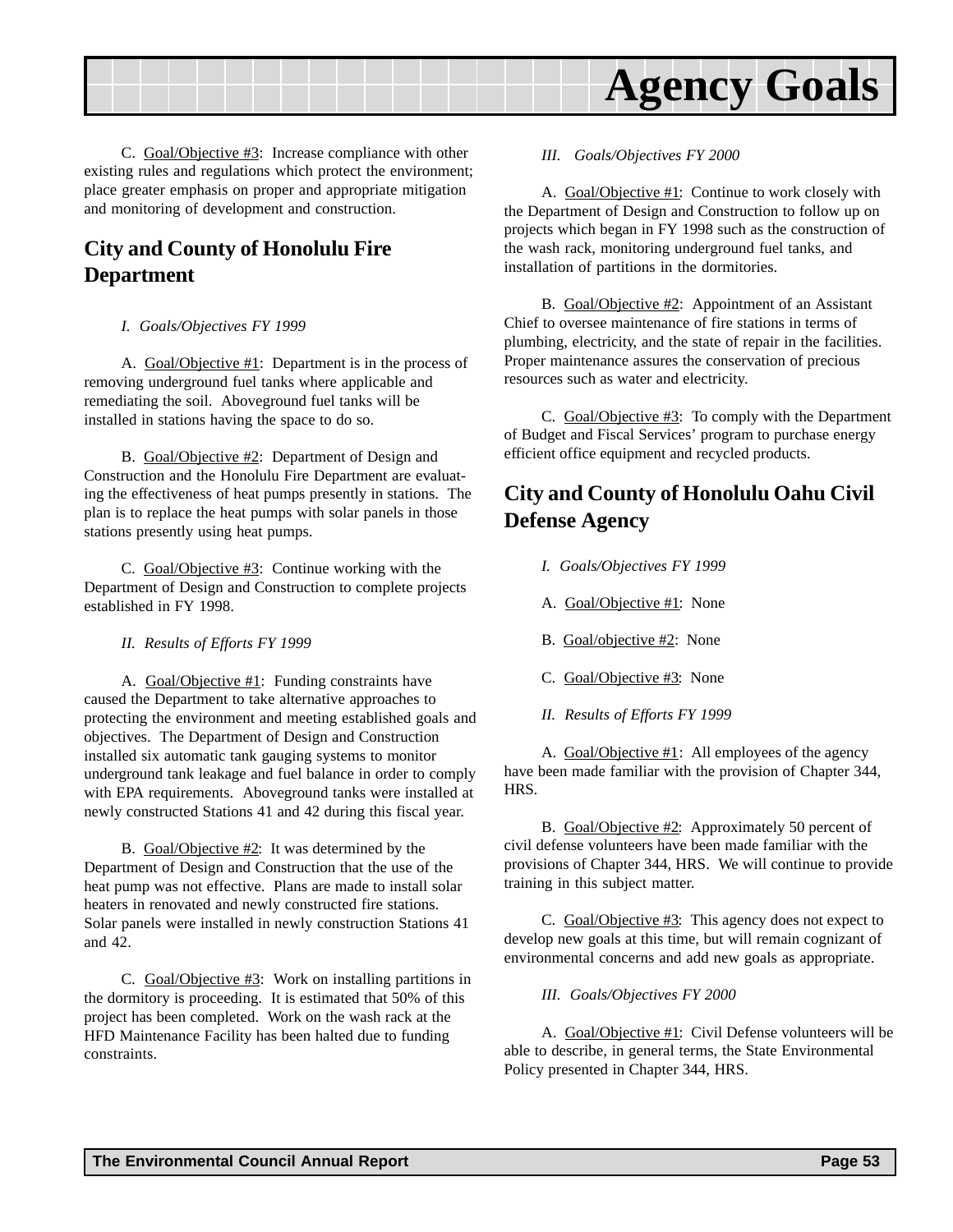### <span id="page-53-0"></span>**County of Hawaii Department of Parks and Recreation**

*I. Goals/Objectives FY 1999*

A. Goal/Objective #1: Wastewater System Improvements (Paauilo, Haina, Milolii, Higashihara)

B. Goal/Objective #2: Tree Planting Program (Kamehameha Ave, West Hawaii Veterans Cemetery, Hilo Municipal Golf Course)

*II. Results of Efforts FY 1999*

A. Goal/Objective #1: Converted cesspool system to septic system at Paauilo Park and Haina Park.

B. Goal/Objective #2: Tree planting projects completed at Kamehameha Avenue, West Hawaii Veterans Cemetery, and Hilo Municipal Golf Course.

*III. Goals/Objectives FY 2000*

A. Goal/Objective #1: Wastewater System Improvements (Milolii Beach, Higashihara Park, Kolekole Beach, Hookena Beach)

B. Goal/Objective #2: Tree Planting Program (Lincoln Park, Mooheau Park, Keaau Park, Pahoa Community Center)

### **County of Hawaii Department of Water Supply**

*I. Goals/Objectives FY 1999*

A. Goal/Objective #1: Continue to replace transite pipes containing asbestos with ductile iron pipe throughout the island.

B. Goal/Objective #2: Refurbish and paint water tanks to improve aesthetics. Also, target to replace all lead-based primer-coated steel tanks with concrete tanks.

*II. Results of Efforts FY 1999*

A. Goal/Objective #1: Replaced transite pipes containing asbestos with ductile iron pipes. This will be an ongoing activity throughout the island.

B. Goal/Objective #2: In the process of replacing Olaa Nos. 5 and 6 steel tanks with concrete tanks. Plans to replace Kynnersley Nos. 1 and 2 steel tanks have been completed.

*III. Goals/Objectives FY 2000*

A. Goal/Objective #1: Continue to replace transite pipes containing asbestos with ductile iron pipe throughout the island.

B. Goal/Objective #2: Refurbish and paint water tanks to improve aesthetics. Also, replace lead-based primercoated steel tanks with concrete tanks.

# **County of Hawaii Fire Department**

*I. Goals/Objectives FY 1999*

A. Goal/Objective #1: Maintain haz-mat equipment inventory and increase training for haz-mat personnel.

B. Goal/Objective #2: Work on Cameo and pre-plans for Tier II businesses.

C. Goal/Objective #3: Continue wildland fire/urban interface pre-fire plans.

*II. Results of Efforts FY 1999*

A. Goal/Objective #1: Present haz-mat equipment inventory is being evaluated for upgrades or replacement. Dr. John Bowen is training technicians during the months of October and November, 1999. Hawaii County Fire Department instructors during Haz-Woper re-certification are presently teaching "Emergency Response to Terrorism."

B. Goal/Objective #2: Pre-plans for Tier II facilities are presently being inputted by the haz-mat company. Indistrict fire companies are presently upgrading their response plans to these facilities.

C. Goal/Objective #3: Training was conducted for fire service personnel in May, 1999. A Wildland Fire Committee has been formed to evaluate equipment and tactics for fire fighting.

*III. Goals/Objectives FY 2000*

A. Goal/Objective #1: Issue of environmentally friendly absorbents to all fire companies for hazard mitigation.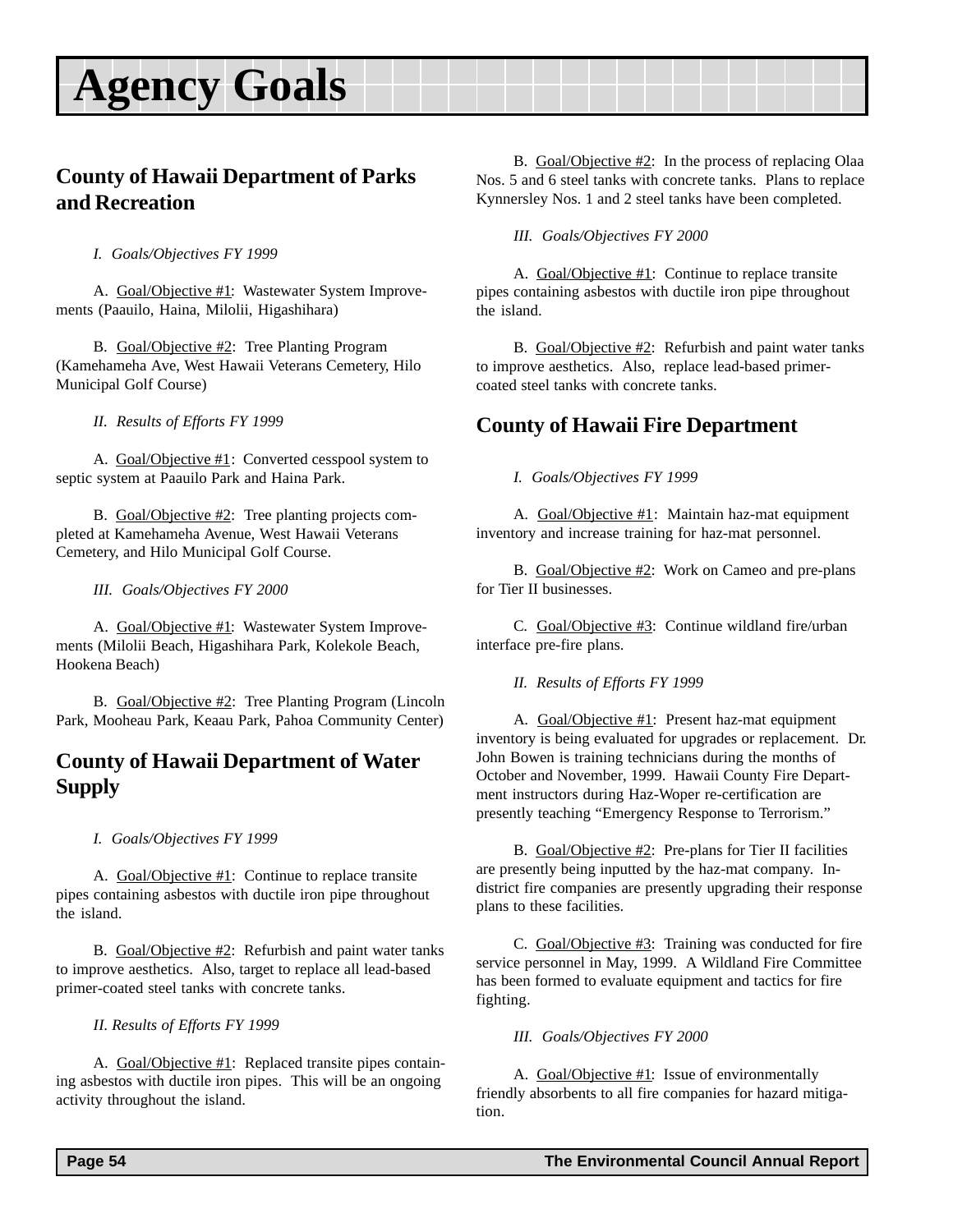<span id="page-54-0"></span>

B. Goal/Objective #2: Update and coordinate community response plans in conjunction with State Civil Defense and LEPC for haz-mat incidents.

C. Goal/Objective #3: Work with Waikoloa community group and government agencies in an awareness program in a clean-up effort of spend munitions.

### **County of Hawaii Office of Housing and Community Development (OHCD)**

#### *I. Goals/Objectives FY 1999*

A. Goal/Objective #1: The OHCD will continue to seek training to keep staff abreast of National Environmental Policy Act (NEPA) rule changes.

B. Goal/Objective #2: The OHCD will continue to seek ways to educate and coordinate with its environmental consultants to streamline the Environmental Assessment (EA) process with Federal and State agencies.

#### *II. Results of Efforts FY 1999*

A. Goal/Objective #1: Staff attended a workshop in February 1999, with a U.S. Department of Housing and Urban Development (HUD) environmental specialist from San Francisco on new requirements set forth by the NEPA.

B. Goal/Objective #2: Staff has requested HUD to coordinate efforts to ensure that the new EA form complies with both Federal and State requirements. Key consultants were invited to attend the workshop with HUD's environmental specialist on new requirements set forth by HUD and NEPA. Continued working with consultants to develop a more efficient way to address EA requirements.

*III. Goals/Objectives for FY 2000*

A. Goal/Objective #1: The OHCD will continue to seek training to keep staff abreast of rule changes regarding EA requirements for the State, NEPA and HUD rule changes.

B. Goal/Objective #2: The OHCD will continue to work with the State and Federal governments and the respective County agencies to draft an acceptable Memorandum of Understanding regarding projects that will be exempt from the Historical Preservation requirements.

C. Goal/Objective #3: The OHCD will continue to

work with its environmental consultants and HUD to further refine an EA format that will adequately comply with both State and Federal environmental requirements.

### **County of Hawaii Planning Department**

#### *I. Goals/Objectives FY 1999*

A. Goal/Objective #1: To continue to seek a proper balance between protection of our environmental resources and the encouragement of economic development for the well-being of our island residents.

B. Goal/Objective #2: To establish better coordination of our review and permitting procedures with various Federal, State and County agencies.

C. Goal/Objective #3: Continue with the Comprehensive Review of the Hawaii County General Plan with a draft anticipated by end of 1999. The General Plan Revision Program is providing our office with the opportunity to reevaluate and reassess the County's environmental goals for the first decade of the New Century within the context of the environmental elements of the General Plan. These elements consist of Environmental Quality, Flood Control & Drainage, Historic Sites, Natural Beauty and Natural Resources and Shoreline.

#### *II. Results of Efforts FY 1999*

A. Goal/Objective #1: In mid-1998, a Geographical Information System (GIS) was established within the Planning Department to aid land use analysis. The department is currently working with various State, County and Federal agencies to obtain data relevant to our planning activities, such as soil quality, flood areas, historic sites, transportation networks and infrastructure. This technology will aid the department in developing its land use policies which encourage economic development in balance with the islands social and environmental resources.

B. Goal/Objective #2: Meetings held with various Federal, State and County agencies regarding the Comprehensive Review of the Hawaii County General Plan to encourage their participation in the Revision Program. The various agencies have provided this department with a wealth of information and recommendations regarding our longrange land use policies. We will maintain these relationships to ensure the efficient implementation of our land use policies.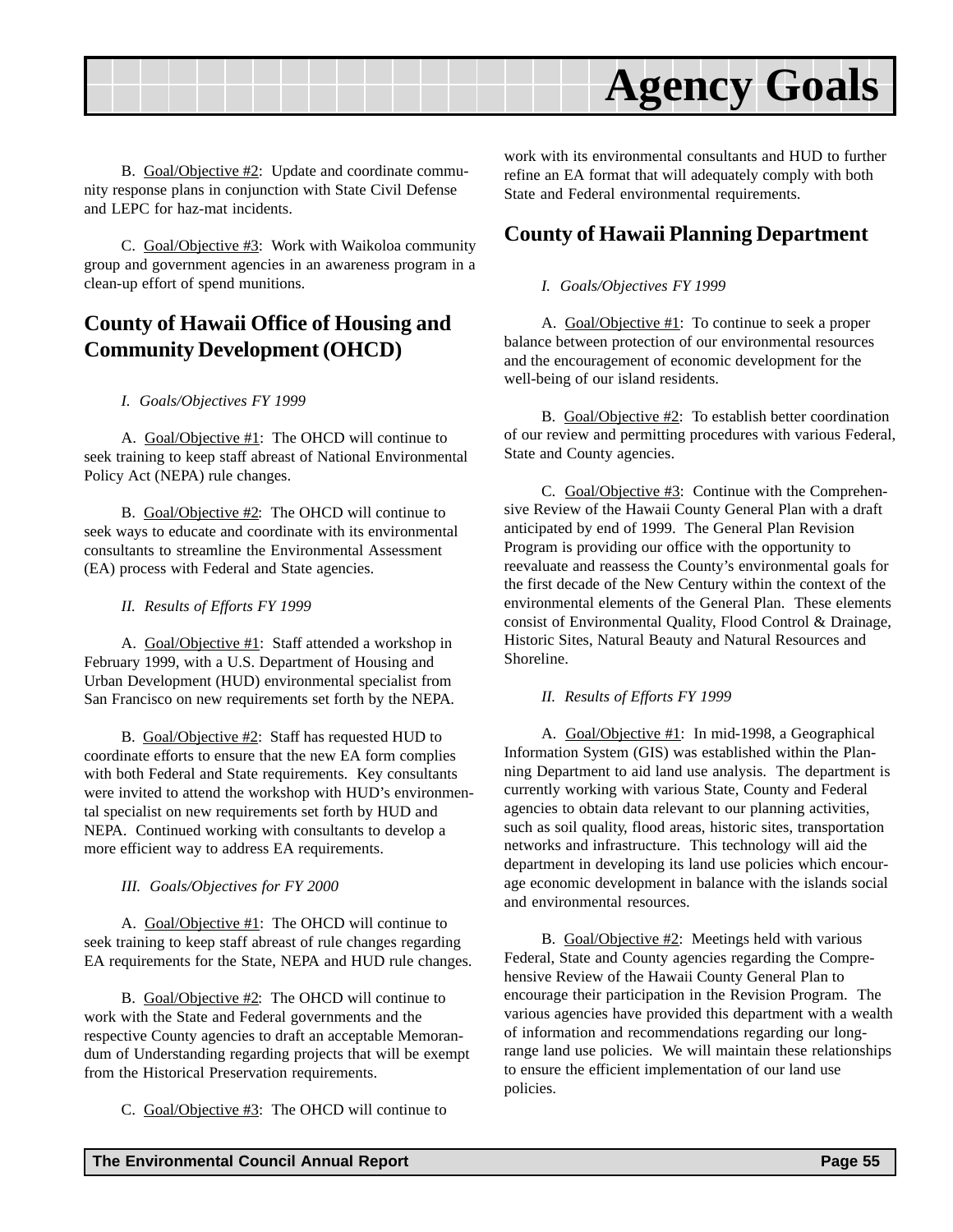<span id="page-55-0"></span>C. Goal/Objective #3: Comprehensive Review of the Hawaii County General Plan commenced in January 1998 with a series of public informational workshops held throughout the island and with various governmental agencies, major landowners, community organizations and special interest groups. A draft of the Revised Hawaii County General Plan is expected to be released for public review and comment by the end of the year.

#### *III. Goals/Objectives FY 2000*

A. Goal/Objective #1: To continue to seek a proper balance between protection of our environmental resources and the encouragement of economic development for the well-being of our island residents. Continue with the implementation of a GIS and incorporate its abilities within our planning processes and programs.

B. Goal/Objective #2: To continue to work for better coordination of our review and permitting procedures with various Federal, State and County agencies. Maintain relationships established through the General Plan Comprehensive Review program.

C. Goal/Objective #3: Completion of Comprehensive Review program and the adoption of the revised Hawaii County General Plan.

### **County of Kauai, Department of Water**

#### *I. Goals/Objectives for FY 1999*

A.  $Goal/Objective # 1$ : Continued operation of all our water systems in full compliance with all applicable Safe Drinking Water Act Requirements.

B. Goal/Objective #2: Continued operation of all Department business in accordance with all applicable environmental and safety regulations, and implementation of best management practices within all of our operations.

C. Goal/Objective #3: Timely completion of the Environmental Review process for all new projects.

*II. Results of Efforts FY 1999*

A. Goal/Objective #1: No violations of DOFPEPA Requirements.

B. Goal/Objective #2: Complied with Environmental Regulations, no violations of HIOSH Requirements, progress on BMPS.

C. Goal/Objective #3: All projects complied with Chapter 343.

*III. Goals/Objectives for FY 2000*

A. Goal/Objective # 1: Continued operation of all our water systems in full compliance with all applicable Safe Drinking Water Act Requirements.

B. Goal/Objective #2: Continued operation of all Department business in accordance with all applicable environmental and safety regulations, and implementation of best management practices within all of our operations.

C. Goal/Objective #3: Update Department's Chapter 343 Exemption List.

# **County of Kauai Housing Agency, Offices of Community Assistance**

In administering federal housing and community development grant programs, the County Housing Agency works closely with fund recipients to coordinate their compliance with 24 CFR Part 58 in assessing the appropriate level of environmental review required for each program/project activity.

*I. Goals/Objectives FY 1999*

A. Goal/Objective #1: Effectively assume responsibility for environmental review, decision-making and action that would otherwise apply to HUD under the National Environment Policy Act, 24 CFR Part 58.

B. Goal/Objective #2: Afford private citizens and governmental entities the opportunity to comment on federally funded activities affecting human, physical and social environments.

C. Goal/Objective #3: Effectively monitor activities subject to Part 58, including Community Development Block Grant, HOME Investment Partnerships Program, Emergency Shelter Grant Program, and Special Purpose Grants.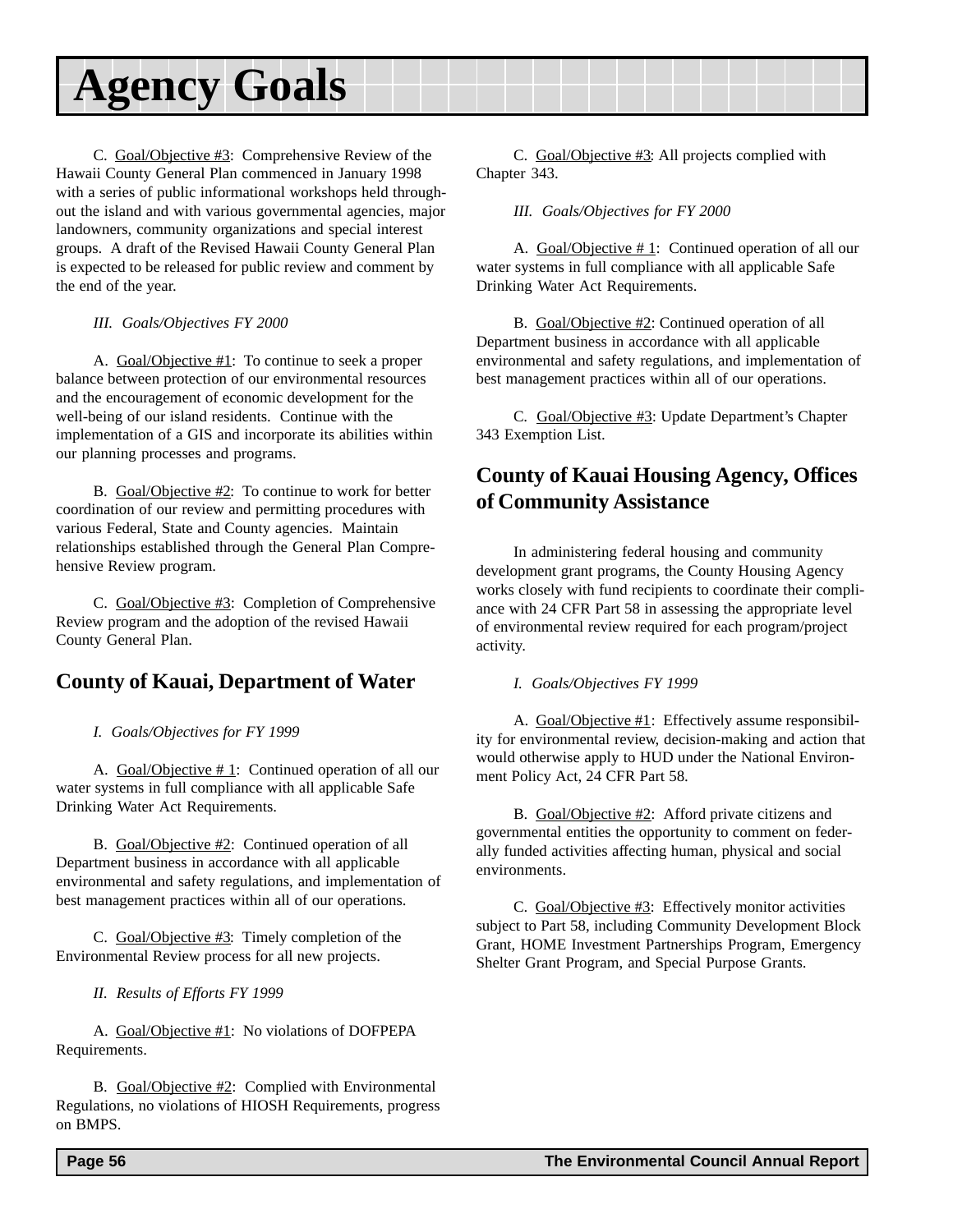<span id="page-56-0"></span>

*II. Results of Efforts FY 1999*

A. Goal/Objective #1: Carried out environmental review responsibilities in determining appropriate level of review and documentation for each CDBG, ESG and HOME activity/project.

B. Goal/Objective #2: Issued public legal notices and considered public comments in performing environmental assessments.

C. Goal/Objective #3: Maintained environmental review record for each program activity/project assessed during the reporting period.

*III. Goals/Objectives FY 2000*

Same as those identified for fiscal year 1999.

#### **County of Kauai Planning Department**

#### *I. Goals/Objectives FY 1999*

A. Goal/Objective #1: To ensure that land use and development projects are assessed for conformity to the goals and policies of the Kauai County General Plan and supporting zoning ordinances with respect to maintaining Kauai as the "Garden Island" by sustaining the unique landscape, natural ecology and environmental character of the Island.

B. Goal/Objective #2: To facilitate the implementation of the County's Shoreline Setback and Special Management Area Rules and Regulations.

C. Goal/Objective #3: To provide objective reviews and information regarding projects that may have potential impacts to the environment.

*II. Results of Efforts FY 1999*

A. Goal/Objective #1: Discretionary permits and applications are referred to various governmental agencies for comments (and HRS 343 process when applicable) and adjoining property notification and public hearings are held to further identify and address impacts. Due to the nature of a recent project, an applicant was required to conduct an EIS although there was no mandatory statutory requirement. The County is also in the process of updating the General Plan.

B. Goal/Objective #2: Departmental efforts to monitor development activities which may impact the Special Management Area are ongoing.

C. Goal/Objective #3: Departmental comments are offered through the environmental assessment process, conservation district use permit reviews and when requested by other agency or applicant actions. As funding allows, staff attends workshops and conferences to enhance in-house expertise.

*III. Goals/Objectives FY 2000*

The current environmental goals/objectives apply to FY 2000.

### **County of Maui, Department of Housing and Human Concerns**

The County of Maui, Department of Housing and Human Concerns, remains committed to environmental preservation and sustainability efforts as an assurance for the continued protection and prosperity of Hawaii's natural resources. In this regard, we maintain a strong environmental preservation and protection commitment in our programs and services and we shall continue to make every effort to assist the State in achieving its environmental goals for FY 2000.

The Department of Housing and Human Concerns has a wide area of responsibility which encompasses various programs in a social services (senior, adult, youth and childcare, substance abuse, immigration, homelessness, employment, domestic violence, etc.), housing, transportation, volunteer services, animal management, and a number of other community arenas. The majority of organizations or groups in these service areas have an acute awareness of environmental preservation issues and routinely implement environmental protection practices in their work places and/ or programs. Collaboration and information networking with regard to environmental issues is supported and encouraged in community programs while environmental protection considerations are maintained in housing development projects and transportation systems operations.

Within the realm of community service programs administered by the Department of Housing and Human Concerns, the emphasis has been to provide general environmental protection, as well as recycling and sustainability information in written, media and discussion formats aimed at both agency personnel and program participants.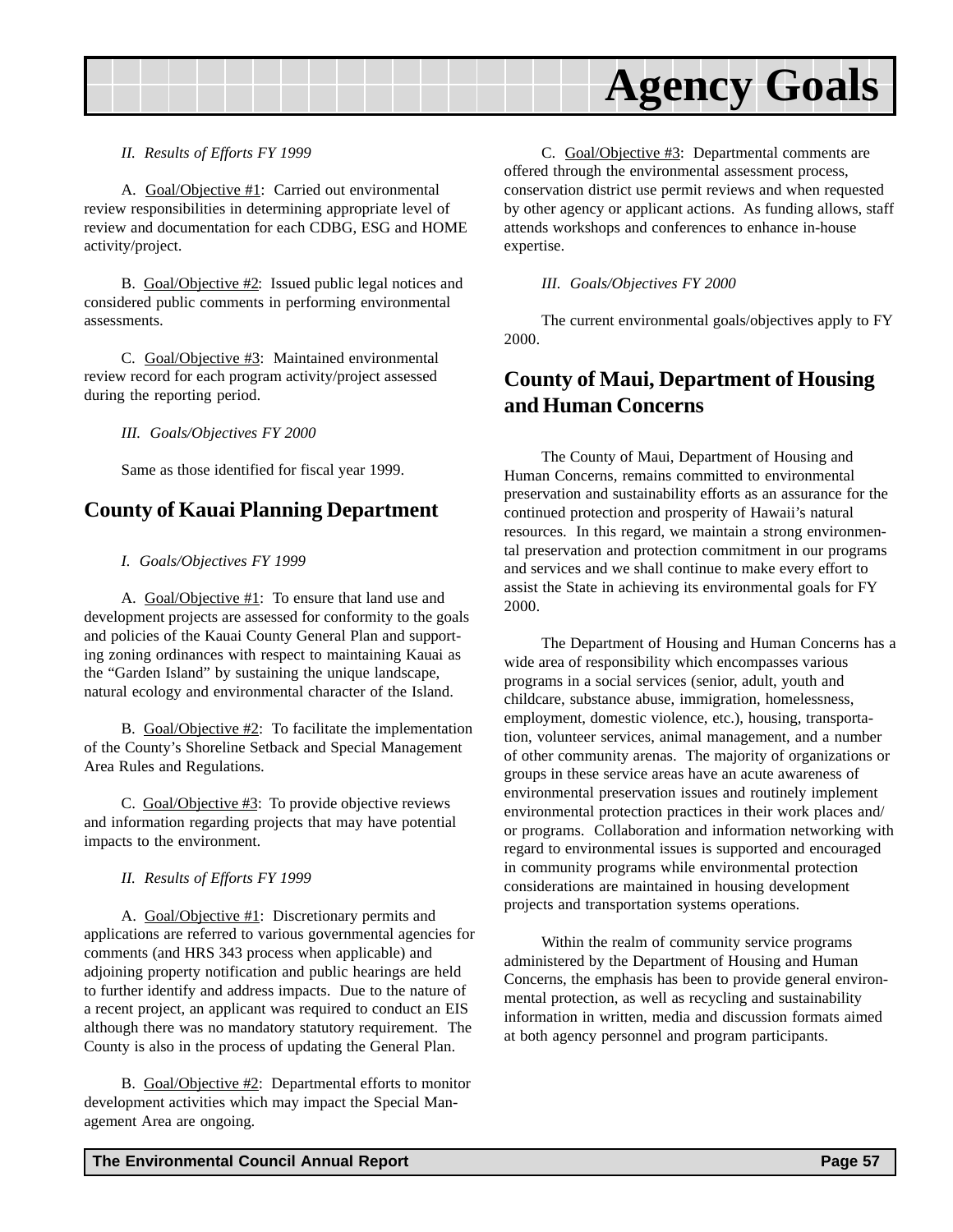#### <span id="page-57-0"></span>*I. Goals/Objectives for FY 1999*

In FY 1999, all agencies under contract with the County of Maui through its Community Partnership Grants (CPG) program were required to include environmental protection information and recycling practices in their programs, activities or events as a condition for receiving County funding. This was accomplished in cooperation with the County of Maui Department of Public Works, Solid Waste and Recycling Divisions as a way to achieve a consistent level of environmental protection awareness and encourage recycling practices in community programs and services throughout the County.

#### *II. Results of Efforts FY 1999*

This is an ongoing effort and will remain a priority consideration for community programs, housing, transportation and other programs administered through the Department of Housing and Human Concerns in FY 2000.

#### *III. Goals/Objectives for FY 2000*

For FY 2000, the Department of Housing and Human Concerns has entered into a formal partnership with Decisions Maui (a citizen environmental protection/information group), Maui Economic Opportunity, Inc., and Maui Community College in the submission of a grant proposal to the federal Environmental Protection Administration (EPA) to fund an environmental protection and sustainability education and awareness program for Maui County. If funded, this will allow for the inclusion of an increased emphasis on environmental topics in the formulation of the next Maui County General Community Plan and will extend the depth of information to be provided to the public on the environment as it relates to community growth and development.

We look forward to a continued emphasis on environmental protection, recycling and sustainability in our community programs and services. As a priority issue, it will continue to be a significant area of responsibility uppermost in the minds of community leaders, government and the general public.

### **County of Maui, Department of Parks and Recreation**

#### *I. Goals/Objectives for FY 1999*

A. Goal/Objective #1: To raise awareness of the value of trees through the staff support of the Arborist Committee, a citizen advisory committee to the Mayor, by observing Arbor Week in November and the successful application for the Tree City, USA designation.

B. Goal/Objective #2: To promote environmental awareness in Maui County by recruiting and staffing the Christmas TreeCycling projects, manning the Litter Hotline and manufacturing wire baskets for the recycling of aluminum products.

C. Goal/Objective #3: To promote volunteerism within Maui County by developing projects that complement nationally recognized days of service to the community, such as "Make-a-Difference" Day.

| II. Results of Efforts FY 1999  |              |              |
|---------------------------------|--------------|--------------|
|                                 | <b>FY 98</b> | <b>FY 99</b> |
|                                 | Actual       | Actual       |
| Additional street trees planted | 64           | 73           |
| Additional park trees planted   | 544          | 420          |

#### *III. Goals/Objectives for FY 2000*

The current environmental goals/objectives apply to FY 2000.

### **County of Maui, Department of Planning**

#### *I. Goals/Objectives for FY 1999*

A. Goal/Objective #1: To provide the expertise and staff to enforce the County's Special Management Area and Shoreline Area Regulations as revised.

B. Goal/Objective #2: To continue to review projects for conformity with the County's current environmental policies in the General Plan, the specific community plans, zoning codes, and Coastal Zone Management guidelines.